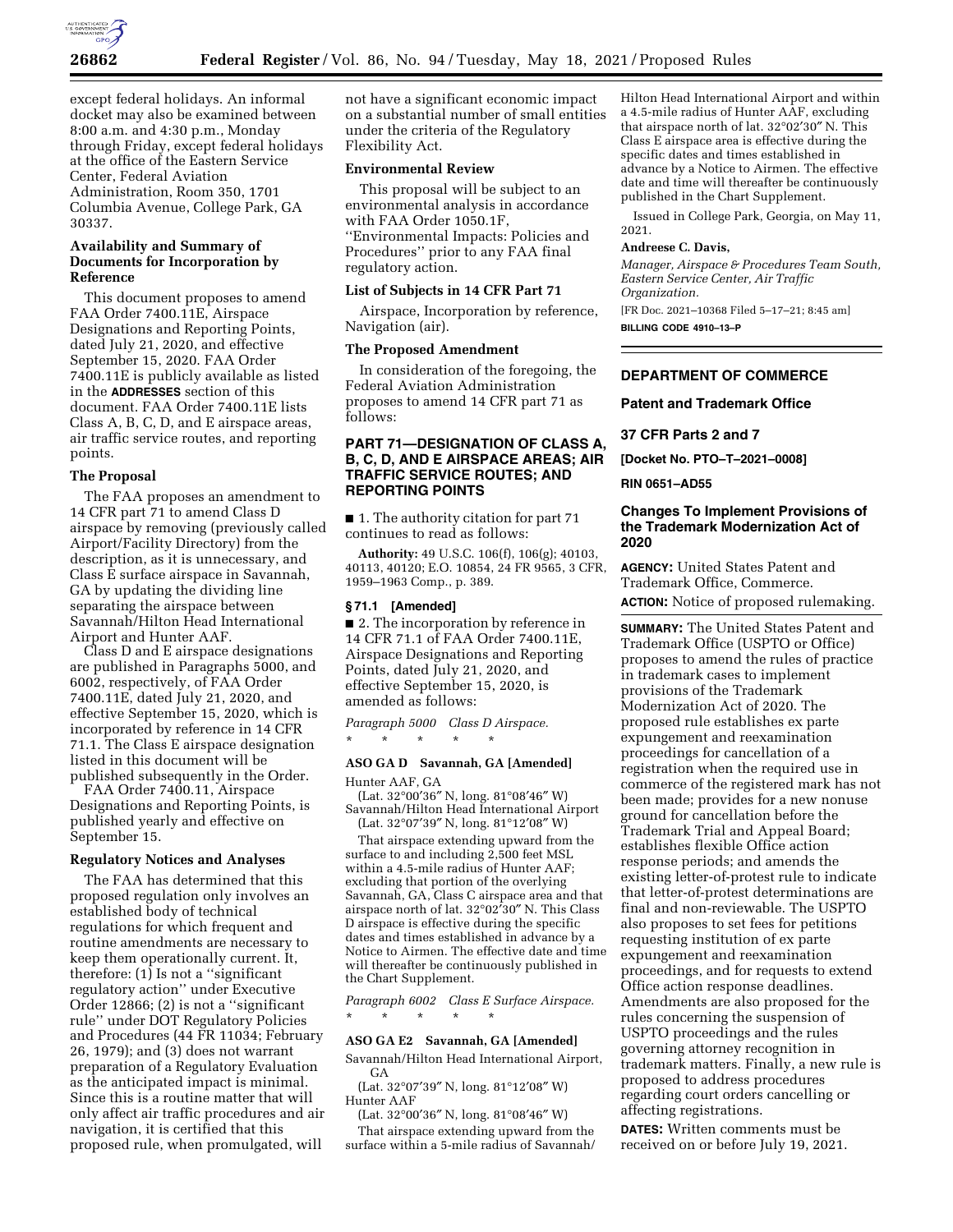**ADDRESSES:** For reasons of government efficiency, comments must be submitted through the Federal eRulemaking Portal at *[www.regulations.gov.](http://www.regulations.gov)* To submit comments via the portal, one should enter docket number PTO–T–2021–0008 on the homepage and click ''search.'' The site will provide search results listing all documents associated with this docket. Commenters can find a reference to this notice and click on the ''Comment Now!'' icon, complete the required fields, and enter or attach their comments. Attachments to electronic comments will be accepted in Adobe® portable document format or Microsoft Word® format. Because comments will be made available for public inspection, information that the submitter does not desire to make public, such as an address or phone number, should not be included in the comments.

Visit the Federal eRulemaking Portal for additional instructions on providing comments via the portal. If electronic submission of or access to comments is not feasible due to a lack of access to a computer and/or the internet, please contact the USPTO using the contact information below for special instructions.

#### **FOR FURTHER INFORMATION CONTACT:**

Robert Lavache, Office of the Deputy Commissioner for Trademark Examination Policy, at 571–272–5881, or by email at *[TMPolicy@uspto.gov.](mailto:TMPolicy@uspto.gov)* 

# **SUPPLEMENTARY INFORMATION:**

The Trademark Modernization Act of 2020 (TMA) was enacted on December 27, 2020. See Public Law 116–260, Div. Q, Tit. II, Subtit. B, §§ 221–228 (Dec. 27, 2020). The TMA amends the Trademark Act of 1946 (the Act) to establish new ex parte expungement and reexamination proceedings to cancel, either in whole or in part, registered marks for which the required use in commerce was not made. *Id.* at § 225(a), (c). Furthermore, the TMA amends § 14 of the Act to allow a party to allege that a mark has never been used in commerce as a basis for cancellation before the Trademark Trial and Appeal Board (TTAB). *Id.* at § 225(b). The TMA also authorizes the USPTO to promulgate regulations to set flexible Office action response periods between 60 days and 6 months, with an option for applicants to extend the deadline up to a maximum of 6 months from the Office action issue date. *Id.* at § 224. In addition, the TMA includes statutory authority for the USPTO's letter-ofprotest procedures, which allow third parties to submit evidence to the USPTO relevant to a trademark's registrability during the initial examination of the trademark

application, and provides that the decision whether to include such evidence in the application record is final and non-reviewable. *Id.* at § 223. The TMA requires the USPTO to promulgate regulations to implement the provisions relating to the new ex parte expungement and reexamination proceedings, and the letter-of-protest procedures, within one year of the TMA's enactment. *Id.* at §§ 223(b), 225(f).

Accordingly, the USPTO proposes to revise the rules in 37 CFR parts 2 and 7 to implement the TMA's provisions and set fees for the new ex parte expungement and reexamination proceedings and for response deadline extensions. The proposed rule is also intended to clarify that the new ex parte expungement and reexamination proceedings are subject to suspension in appropriate cases and to ensure that the rules reflect existing practice regarding suspension of proceedings before the USPTO and the TTAB. The USPTO also proposes to amend the rules regarding attorney recognition and correspondence to allow attorney recognition to continue until it is revoked or the attorney withdraws. This change is proposed to align the rules with current USPTO practice and facilitate implementation of a role-based access control system intended to improve USPTO database security and integrity. Finally, the USPTO proposes to add a new rule formalizing the USPTO's longstanding procedures concerning action on court orders cancelling or affecting a registration under section 37 of the Act, 15 U.S.C. 1119.

### **I. Ex Parte Expungement and Reexamination Proceedings**

As the House Report for the TMA explained, ''[t]rademarks are at the foundation of a successful commercial marketplace. Trademarks allow companies to identify their goods and services, and they ensure that consumers know whose product they are buying. . . . By guarding against deception in the marketplace, trademarks also serve an important consumer protection role.'' H. Rep. No. 116–645, at 8–9 (2020) (citation omitted).

In order to have a well-functioning trademark system, the trademark register should accurately reflect trademarks that are currently in use. *Id.*  at 9. When the register includes marks that are not currently in use, it is more difficult for legitimate businesses to clear and register their own marks. *Id.*  It has become apparent in recent years that registrations are being obtained and maintained for marks that are not properly in use in commerce. *Id.* at 9– 10. Moreover, this ''cluttering'' has realworld consequences when the availability of marks is depleted. *Id.* at 9.

The House Report also noted that ''[a] recent rise in fraudulent trademark applications has put further strain on the accuracy of the **Federal Register**. . . . Although trademark applications go through an examination process, some of these forms of fraud are difficult to detect in individual applications (even if patterns of fraud can be seen across multiple applications), leading to illegitimate registrations. Although the USPTO can try to develop better systems to detect fraud during the examination process, its authority to reconsider applications after registration is currently limited.'' *Id.* at 10–11 (citation omitted).

To address these problems, the TMA created two new ex parte processes that will allow a third party, or the Director, to challenge whether a registrant made use of its registered trademark in commerce. If the registered mark was not properly used, the Office will be able to cancel the registration. *Id.* at 11. The TMA also provided for improvements to make the trademark examination process more efficient and more effective at clearing applications that may block later-filed applications from proceeding to registration. *Id.* 

The two new ex parte proceedings created by the TMA—one for expungement and one for reexamination—are intended to help ensure the accuracy of the trademark register by providing a new mechanism for removing a registered mark from the trademark register, or cancelling the registration as to certain goods and/or services, when the registrant has not used the mark in commerce as of the relevant date as required by the Act. In an expungement proceeding, the USPTO must determine whether the evidence of record supports a finding that the registered mark has never been used in commerce on or in connection with some or all of the goods and/or services recited in the registration. In a reexamination proceeding, the USPTO must determine whether the evidence of record supports a finding that the mark registered under section 1 of the Act was not in use in commerce on or in connection with some or all of the goods and/or services as of the filing date of the application or amendment to allege use, or before the deadline for filing a statement of use, as applicable. If the USPTO finds that the required use was not made for the goods or services at issue in the proceeding, and that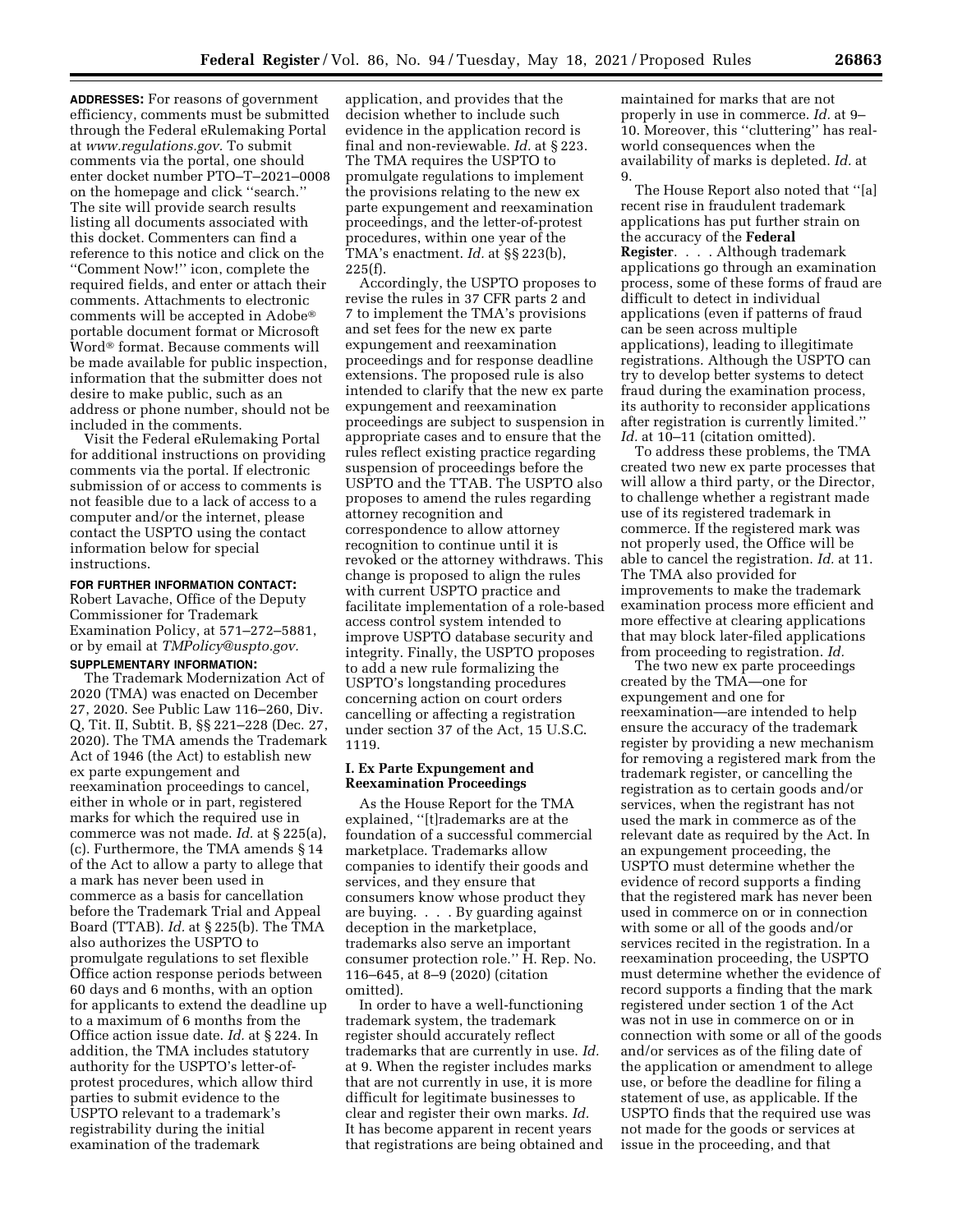determination is not overturned on review, the registration will be cancelled in whole or in part, as appropriate.

These new proceedings are intended to provide a faster, more efficient, and less expensive alternative to a contested inter partes cancellation proceeding before the TTAB. While the authority for the expungement and reexamination proceedings is set forth in separate subsections of the Act, the procedures for instituting the proceedings, the nature of the evidence required, and the process for evaluating evidence and corresponding with the registrant will be essentially the same. Thus, for administrative efficiency, proceedings involving the same registration may be consolidated by the USPTO for review.

To implement these new proceedings and related procedures, as required by the TMA, the USPTO proposes the following new rules:

• Section 2.91, setting forth the requirements for a petition requesting the institution of expungement or reexamination proceedings;

• Section 2.92, regarding the institution of expungement and reexamination proceedings;

• Sections 2.93 through 2.94, setting forth the procedures for expungement and reexamination proceedings; and

• Section 2.143, addressing appeals to the TTAB in connection with these new proceedings.

In addition, conforming amendments are proposed for the following existing rules:

• Section 2.11, which requires U.S. counsel for foreign-domiciled petitioners and registrants;

• Section 2.23, which addresses the duty to monitor the status of a registration;

• Section 2.142, which addresses the time and manner of ex parte appeals;

• Section 2.145, which addresses appeals to the U.S. Court of Appeals for the Federal Circuit;

• Section 2.146, which addresses petitions to the Director; and

• Section 2.193, which addresses signature requirements.

### *A. Timing for Requests for Proceedings*

The TMA specifies the time periods during which a petitioner can request institution of expungement and reexamination proceedings, and during which the Director may institute such proceedings based on a petition or on the Director's own initiative. Accordingly, under proposed § 2.91(b)(1), a petitioner may request, and the Director may institute, an ex parte expungement proceeding between 3 and 10 years following the date of

registration. However, the TMA provides that, until December 27, 2023 (3 years from the TMA's enactment date), a petitioner may request, and the Director may institute, an expungement proceeding for a registration that is at least 3 years old, regardless of the 10 year limit. Under proposed § 2.91(b)(2), a petitioner may request, and the Director may institute, a reexamination proceeding during the first five years following the date of registration.

The TMA gives discretion to the Director to establish by rule a limit on the number of petitions for expungement or reexamination that can be filed against a registration. However, it is envisioned that the USPTO will not initially propose such a limitation to foster clearing of the register of unused marks and also to determine whether existing safeguards in the statute and the proposed regulations suffice to protect registrants from potential misuse of the proceedings. These safeguards include the fact that the registrant does not participate until after the Director institutes a proceeding based on a prima facie case of nonuse of the mark, and the registrant cannot be subject to another proceeding for the same goods and/or services for which use of the mark was established in a prior proceeding. If the existing safeguards in the statute and the proposed regulations do not suffice to protect registrants from misuse of the proceedings, the USPTO may establish a limit on the number of petitions for expungement or reexamination that can be filed against a registration. The USPTO seeks comment on this approach.

### *B. Petition Requirements*

Under the TMA, and proposed § 2.91, any person may file a petition with the USPTO requesting institution of an expungement or reexamination proceeding. Although the USPTO does not anticipate requiring real-party-ininterest information from the petitioner, the USPTO is seeking comments on whether and when the Director should require a petitioner to identify the name of the real party in interest on whose behalf the petition is filed.

Reexamination and expungement petitions are intended to allow third parties to bring unused registered marks to the attention of the USPTO. To the extent a registrant believes its own mark was not used in commerce, or is no longer used in commerce, on or in connection with some or all of the goods and/or services listed in the registration, the registrant should utilize the existing mechanisms for voluntarily amending the registration to delete the goods and/ or services or surrendering the

registration in its entirety, pursuant to section 7 of the Act, 15 U.S.C. 1057. To incentivize registrants to keep their registrations accurate and up to date as to the goods and/or services on which the mark is actually used in commerce, the USPTO established a \$0 fee for voluntary deletions of goods and/or services made outside of a maintenance examination as of January 2, 2021, in the Trademark Fee Adjustment rule (85 FR 73197, November 17, 2020).

A petition for expungement must allege that the relevant registered trademark has never been used in commerce on or in connection with some or all of the goods and/or services listed in the registration.

A petition for reexamination must allege that the trademark was not in use in commerce on or in connection with some or all of the goods and/or services listed in the registration on or before the relevant date, which, for any particular goods and/or services, is determined as follows:

• In a use-based application for registration of a mark with an initial filing basis of section 1(a) of the Act for the goods and/or services listed in the petition, and not amended at any point to be filed pursuant to section 1(b) of the Act, 15 U.S.C. 1051(b), the relevant date is the filing date of the application; or

• In an intent to use application for registration of a mark with an initial filing basis or amended basis of section 1(b) of the Act for the goods and/or services listed in the petition, the relevant date is the later of the filing date of an amendment to allege use identifying the goods and/or services listed in the petition, pursuant to section 1(c) of the Act, or the expiration of the deadline for filing a statement of use for the goods and/or services listed in the petition, pursuant to section 1(d), including all approved extensions thereof.

Under proposed § 2.91(c), the Director will consider only complete petitions for expungement or reexamination. To be considered complete, the petition must be made in writing and filed through the USPTO's Trademark Electronic Application System (TEAS), and must include:

(1) The fee required under proposed § 2.6(a)(26);

(2) The U.S. trademark registration number corresponding to the registration that is the subject of the petition;

(3) The basis for the petition under proposed § 2.91(a);

(4) The name, domicile address, and email address of the petitioner;

(5) If the domicile of the petitioner is not located within the United States or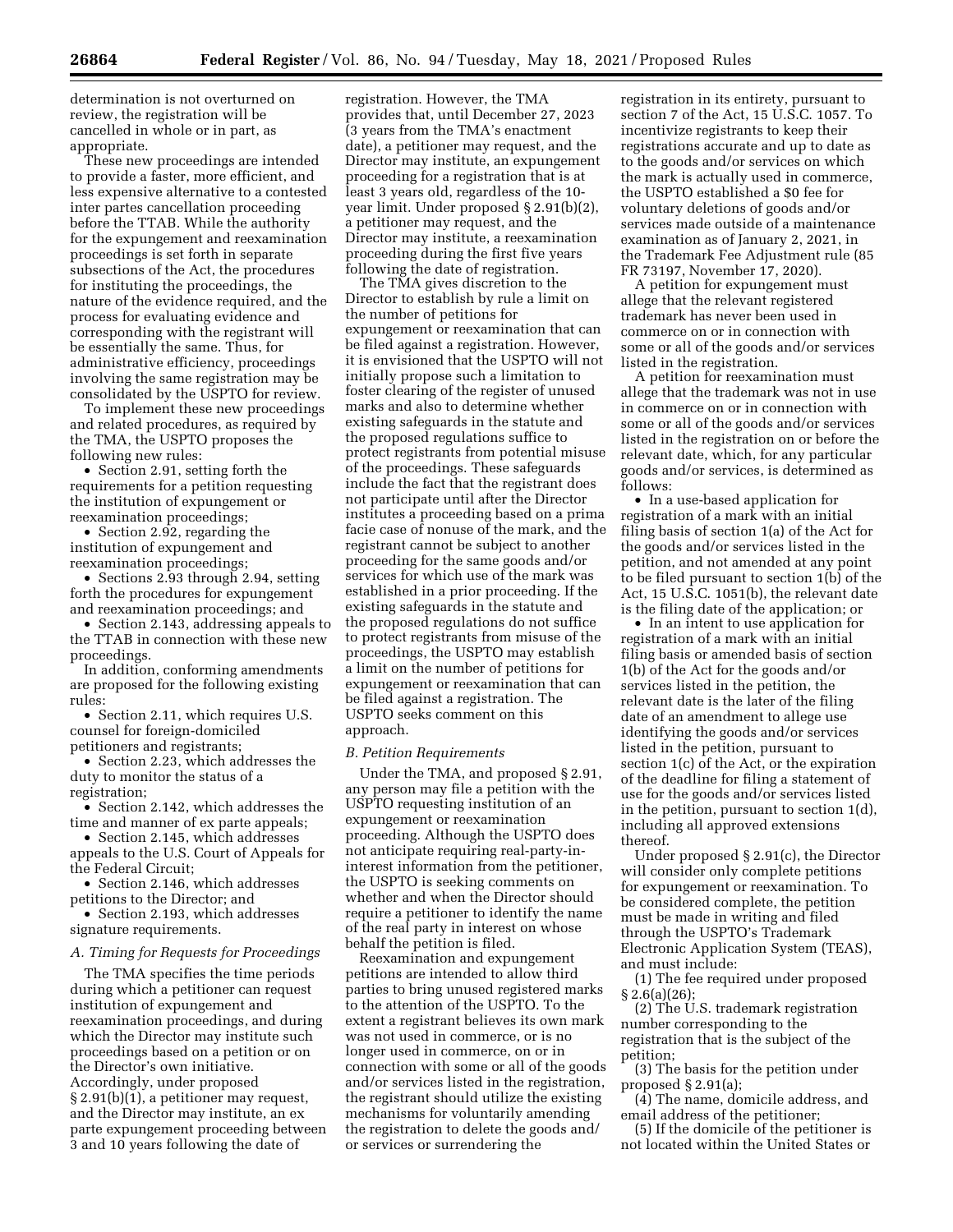its territories, a designation of an attorney, as defined in § 11.1, who is qualified to practice under § 11.14;

(6) If the petitioner is, or must be, represented by an attorney, as defined in § 11.1, who is qualified to practice under § 11.14, the attorney's name, postal address, email address, and bar information under § 2.17(b)(3);

(7) Identification of each good and/or service recited in the registration for which the petitioner requests that the proceeding be instituted on the basis identified in the petition;

(8) A verified statement that sets forth in numbered paragraphs:

(i) The elements of the reasonable investigation of nonuse the petitioner conducted, and, for each source of information relied upon, a description of how and when the searches were conducted and what the searches disclosed;

(ii) A concise factual statement of the relevant basis for the petition, including any additional facts that support the allegation of nonuse of the mark in commerce on or in connection with the relevant goods and services; and

(9) A clear and legible copy of all documentary evidence supporting a prima facie case of nonuse of the mark in commerce and an itemized index of such evidence.

If a petition does not satisfy the requirements for a complete petition, the USPTO plans to issue a letter providing the petitioner 30 days to perfect the petition by complying with the outstanding requirements, if otherwise appropriate.

### *C. Petition Fee*

Proposed § 2.6(a)(26) sets a fee of \$600, per class, for a petition for expungement or reexamination. In setting this fee, the USPTO intends to strike a balance between recovering the costs associated with conducting these proceedings (including Directorinitiated proceedings) and providing a less expensive alternative to a contested inter partes cancellation proceeding before the TTAB.

### *D. Reasonable Investigation Requirement*

Under proposed § 2.91(c), a petition requesting institution of an expungement or reexamination proceeding must include a verified statement that sets forth the elements of the reasonable investigation the petitioner conducted to determine that the mark was never used in commerce (for expungement petitions) or not in use in commerce as of the relevant date (for reexamination petitions) on or in

connection with the goods and/or services identified in the petition.

A reasonable investigation is an appropriately comprehensive search likely to reveal use of the mark in commerce on or in connection with the relevant goods and/or services, if such use was, in fact, made. Thus, what constitutes a reasonable investigation is a case-by-case determination, but any investigation should focus on the mark disclosed in the registration and the identified goods and/or services, keeping in mind their scope and applicable trade channels.

The elements of a petitioner's investigation should demonstrate that a search for use in relevant channels of trade and advertising for the identified goods and/or services did not reveal any relevant use. In addition, the petitioner's statement regarding the elements of the reasonable investigation should specifically describe the sources searched, how and when the searches were conducted, and what information and evidence, if any, the searches produced.

Sources of information and evidence should include reasonably accessible sources that can be publicly disclosed, because petitions requesting institution of expungement and reexamination proceedings will be entered in the registration record and thus publicly viewable through the USPTO's Trademark Status & Document Retrieval (TSDR) database. The number and nature of the sources a petitioner must check in order for its investigation to be considered reasonable, and the corresponding evidence that would support a prima facie case, will vary depending on the goods and/or services involved, their normal trade channels, and whether the petition is for expungement or reexamination. Because nonuse for purposes of expungement and reexamination is necessarily determined in reference to a time period that includes past activities (not just current activities), a petitioner's investigation normally would include research into past usage of the mark for the goods and/or services at issue in the petition and thus may include archival evidence.

As a general matter, a single search using an internet search engine likely would not be considered a reasonable investigation. See H. Rep. No. 116–645, at 15 (2020). On the other hand, a reasonable investigation does not require a showing that all of the potentially available sources of evidence were searched. Generally, an investigation that produces reliable and credible evidence of nonuse at the relevant time should be sufficient.

As set forth in proposed § 2.91(d)(2), appropriate sources of evidence and information for a reasonable investigation may include, but are not limited to:

• State and Federal trademark records;

• internet websites and other media likely to or believed to be owned or controlled by the registrant;

• internet websites, other online media, and publications where the relevant goods and/or services likely would be advertised or offered for sale;

• Print sources and web pages likely to contain reviews or discussion of the relevant goods and/or services;

• Records of filings made with or of actions taken by any State or Federal business registration or regulatory agency;

• The registrant's marketplace activities, including, for example, any attempts to contact the registrant or purchase the relevant goods and/or services;

• Records of litigation or administrative proceedings reasonably likely to contain evidence bearing on the registrant's use or nonuse of the registered mark; and

• Any other reasonably accessible source with information establishing that the mark was never in use in commerce (expungement), or was not in use in commerce as of the relevant date (reexamination), on or in connection with the relevant goods and/or services.

A petitioner is not required or expected to commission a private investigation, but may choose to generally reference the results of any report from such an investigation, without disclosing specific information that would waive any applicable privileges.

Finally, any party practicing before the USPTO, including those filing petitions to request institution of these ex parte proceedings, is bound by all ethical rules involving candor toward the USPTO as the adjudicating tribunal. Of particular relevance in expungement and ex parte reexamination proceedings is 37 CFR 11.303(d), which provides: ''In an ex parte proceeding, a practitioner shall inform the tribunal of all material facts known to the practitioner that will enable the tribunal to make an informed decision, whether or not the facts are adverse.''

#### *E. Director-Initiated Proceedings*

As authorized by the TMA, proposed § 2.92(b) provides that the Director may, within the time periods set forth in proposed § 2.91(b), institute an expungement or reexamination proceeding on the Director's own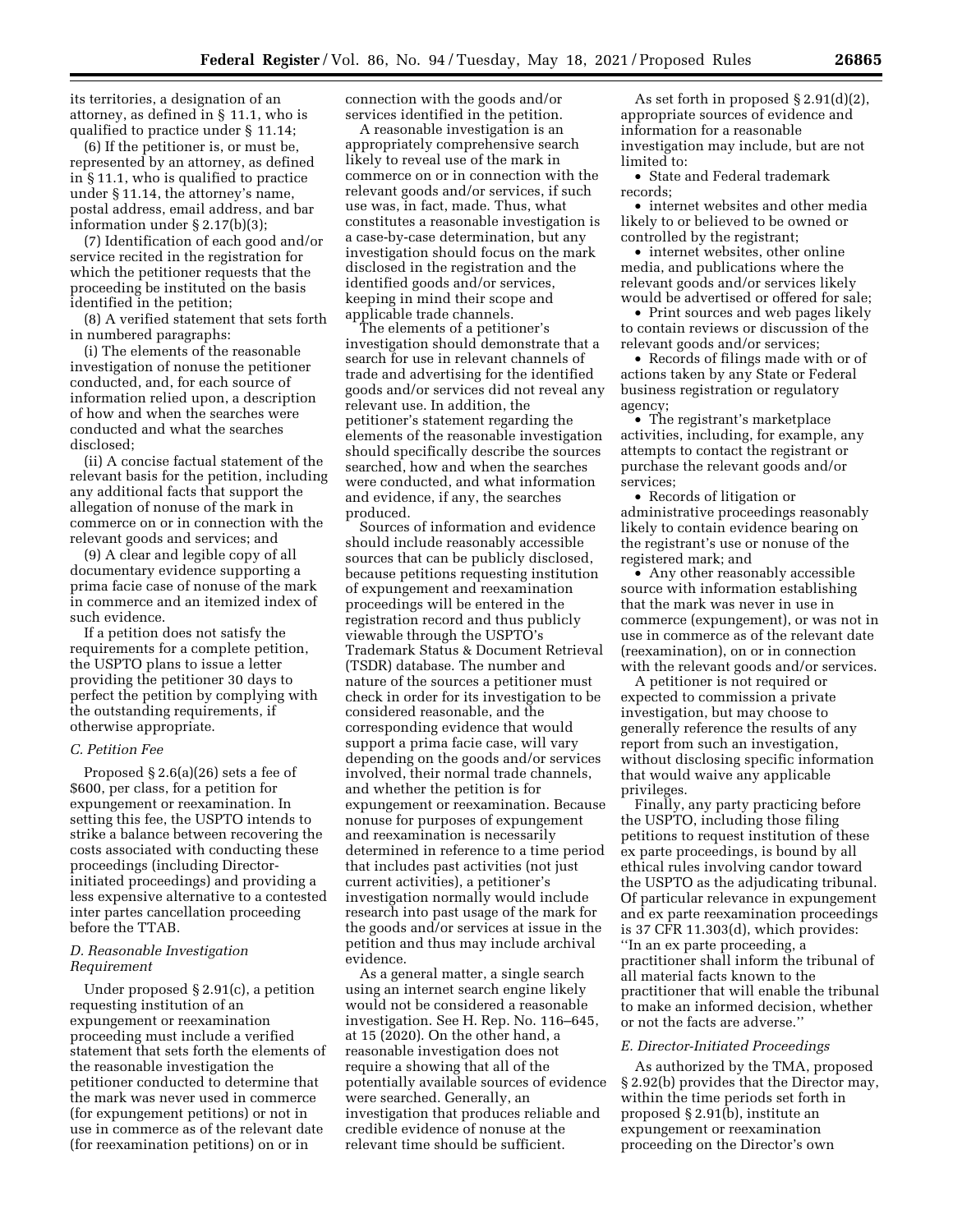initiative, if the information and evidence available to the USPTO supports a prima facie case of nonuse.

Proposed § 2.92(e)(1) provides that, for efficiency and consistency, the Director may consolidate proceedings (including a Director-initiated proceeding with a petition-initiated proceeding). Consolidated proceedings are related parallel proceedings that may include both expungement and reexamination grounds.

In addition, under proposed § 2.92(e)(2), if two or more petitions under proposed § 2.91 are directed to the same registration and are pending concurrently (*i.e.,* expungement or reexamination proceedings based on these petitions are not yet instituted), or the Director wishes to institute an ex parte expungement or reexamination proceeding on the Director's own initiative under proposed § 2.92(b) concerning a registration for which one or more petitions under § 2.91 are pending, the Director may elect to institute a single proceeding.

### *F. Establishing a Prima Facie Case*

Under proposed § 2.92, as provided for explicitly in the TMA, an expungement or reexamination proceeding will be instituted only in connection with the goods and/or services for which a prima facie case of relevant nonuse has been established. *See* Public Law 116–260, Div. Q, Tit. II, Subtit. B, § 225(a), (c). For the purpose of the proposed rule, a ''prima facie case'' requires only that a reasonable predicate concerning nonuse be established. *See* H. Rep. No. 116–645, at 8, citing *In re Pacer Tech.,* 338 F.3d 1348, 1351 (Fed. Cir. 2003) and *In re Loew's Theatres, Inc.,* 769 F.2d 764, 768 (Fed. Cir. 1985). Thus, with respect to these proceedings, a prima facie case includes sufficient notice of the claimed nonuse to allow the registrant to respond to and potentially rebut the claim with competent evidence, which the USPTO must then consider before making a determination as to whether the registration should be cancelled in whole or in part, as appropriate.

For expungement and reexamination proceedings instituted based on a petition under proposed § 2.91, the determination of whether a prima facie case has been made is based on the evidence and information that is collected as a result of the petitioner's reasonable investigation and set forth in the petition along with the USPTO's electronic record of the involved registration. Appropriate sources of such evidence and information include those listed in proposed § 2.91(d)(2).

For Director-initiated expungement and reexamination proceedings, the evidence and information that may be relied upon to establish a prima facie case may be from essentially the same sources as in the petition-initiated proceeding.

### *G. Notice of Petition and Proceedings*

When a petitioner files a petition requesting institution of expungement or reexamination proceedings, the petition will be uploaded into the registration record and viewable through TSDR. The USPTO plans to send a courtesy email notification to the registrant and/or registrant's attorney, as appropriate, if a valid email address is of record. The registrant may not respond to this courtesy notice. No response from the registrant will be accepted unless and until the Director institutes a proceeding under proposed § 2.92.

Once the Director has determined whether to institute a proceeding based on the petition, notice of that determination will be sent to the petitioner and the registrant, along with the means to access the petition and supporting documents and evidence.

If a proceeding is instituted, the petitioner will not have any further involvement. In the case of Directorinitiated proceedings, there is no petitioner, and thus all relevant notices will be provided only to the registrant. In both types of proceedings, official documents associated with the proceeding will be uploaded into the registration record and will be publicly viewable through TSDR.

Under the TMA and proposed § 2.92(c)(1), any determination by the Director whether to institute an expungement or reexamination proceeding, based either on a petition or on the Director's own initiative, is final and non-reviewable. See Public Law 116–260, Div. Q, Tit. II, Subtit. B, § 225(a), (c).

Finally, for purposes of correspondence relating to these proceedings, the ''registrant'' is the owner/holder currently listed in USPTO records.

### *H. Procedures for Expungement and Reexamination Proceedings*

Under proposed § 2.92(f), a proceeding is instituted by notifying the registrant through an Office action, which, in accordance with proposed § 2.93(a), will require the registrant to provide such evidence of use, information, exhibits, affidavits, or declarations as may be reasonably necessary to rebut the prima facie case by establishing that the required use in

commerce has been made on or in connection with the goods and/or services at issue as required by the Act. While institution necessitates a response from the registrant that includes evidence rebutting the prima facie case, the ultimate burden of proving nonuse by a preponderance of the evidence remains with the Office.

Although the Office action will be substantively limited in scope to the question of use in commerce, the registrant will also be subject to the requirements of §§ 2.11 (requirement for representation), 2.23 (requirement to correspond electronically), and 2.189 (requirement to provide a domicile address). Thus, the USPTO will require the registrant to furnish domicile information to determine whether the registrant is required to be represented by a U.S.-licensed attorney. In addition, all registrants will be required to provide a valid email address for correspondence, if one is not already in the record, and to update the email address as necessary to facilitate communication with the USPTO.

The TMA provides that any documentary evidence of use provided by the registrant need not be the same as that required under the USPTO's rules of practice for specimens of use under section 1(a) of the Act, 15 U.S.C. 1051(a), but must be consistent with the definition of ''use in commerce'' set forth in section 45 of the Act, 15 U.S.C. 1127, and in relevant case law. Although testimonial evidence may be submitted, it should be supported by corroborating documentary evidence.

The expected documentary evidence of use in most cases will, in fact, take the form of specimens of use, but the TMA contemplates situations where, for example, specimens for particular goods and/or services are no longer available, even if they may have been available at the time the registrant filed an allegation of use. In these cases, the registrant may be permitted to provide additional evidence and explanations supported by declaration to explain how the mark was used in commerce at the relevant time. As a general matter, because the registration file, including any specimens, already has been considered in instituting the proceeding based on a prima facie case of nonuse, merely resubmitting the same specimen of use previously submitted prior to registration or a verified statement alone, without additional supporting evidence, will likely be insufficient to rebut a prima facie case of nonuse.

For expungement proceedings, the registrant's evidence of use must show that the use occurred before the filing date of the granted petition to expunge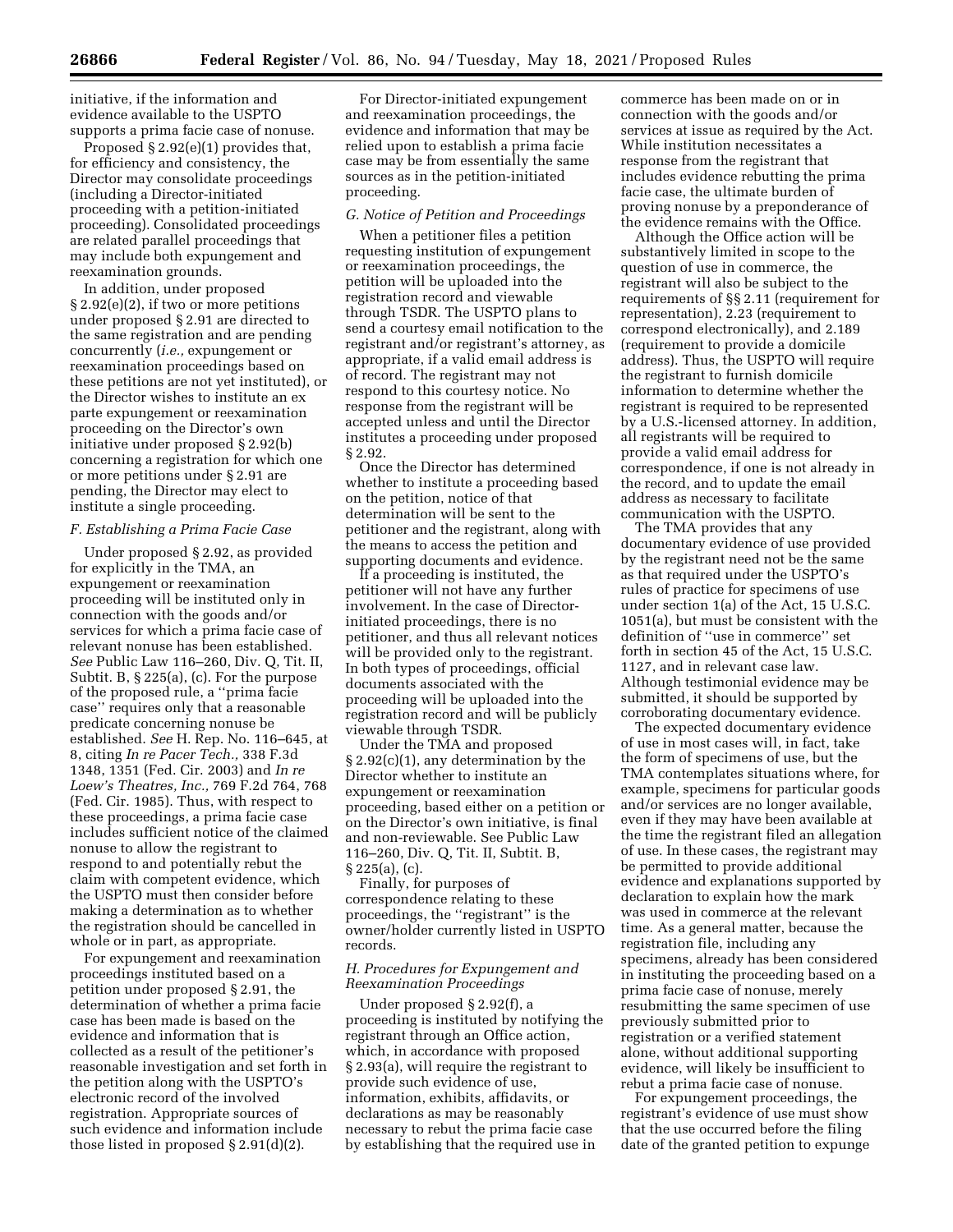under § 2.91(a), or before the date the proceeding was instituted by the Director under § 2.92(b), as appropriate. For reexamination proceedings, the registrant's evidence of use must demonstrate use of the mark on or in connection with the goods and/or services at issue on or before the relevant date established under the TMA and the relevant section of the Act.

Under proposed § 2.93(b)(4)(ii), a registrant in an expungement proceeding may provide verified statements and evidence to establish that any nonuse as to particular goods and/or services with a sole registration basis under section 44(e) of the Act, 15 U.S.C. 1126(e), or section 66(a) of the Act, 15 U.S.C. 1141f(a), is due to special circumstances that excuse such nonuse, as set forth in  $\S 2.161(a)(6)(ii)$ . However, excusable nonuse will not be considered for any goods and/or services registered under section 1 of the Act, 15 U.S.C. 1051.

Proposed § 2.93(d) provides that a registrant in an expungement or reexamination proceeding may also respond to an Office action by deleting some or all of the goods and/or services at issue in the proceeding and that an acceptable deletion will be immediately effective. The proposed rule further specifies that no other amendment to the identification of goods and/or services in a registration will be permitted as part of the proceeding. If goods and/or services that are subject to an expungement or reexamination proceeding are deleted after the filing, and before the acceptance, of an affidavit or declaration under section 8 or 71 of the Act, the deletion will be subject to the fee under § 2.161(c) or  $\S 7.37(c)$ .

In addition, a registrant may submit a request to surrender the subject registration for cancellation under § 2.172 or a request to amend the registration under § 2.173, but the mere filing of these requests will not constitute a sufficient response to an Office action requiring the registrant to provide evidence of use of the mark in the expungement or reexamination proceeding. The registrant must affirmatively notify the Office of the separate request in a timely response to the Office action.

Any deletion of goods and/or services at issue in a pending proceeding requested in a response, a surrender for cancellation under § 2.172, or an amendment of the registration under § 2.173, shall render the proceeding moot as to those goods and/or services, and the Office will not make any further determination regarding the registrant's

use of the mark in commerce as to those goods and/or services.

Under proposed § 2.93(b)(1), the registrant must respond to the initial Office action via TEAS within two months of the issue date. If the registrant fails to timely respond, the proposed rule provides that the USPTO will terminate the proceedings and the registration will be cancelled, in whole or in part, as appropriate. However, a registrant may request reinstatement of the registration and resumption of the proceeding if the registrant failed to respond to the Office action because of an extraordinary situation. Under proposed § 2.146(d)(2)(iv), such a petition must be filed no later than two months after the date of actual knowledge of the cancellation of goods and/or services in a registration and not later than six months after the date of cancellation as indicated in TSDR. Proposed  $\S 2.146(c)(2)$  requires the registrant to include a response to the Office action with the petition.

Relatedly, proposed § 2.23(d)(3) provides that registrants are responsible for monitoring the status of their applications and registrations in the USPTO's electronic systems at least every two months after notice of the institution of an expungement or reexamination proceeding until a notice of termination issues under § 2.94, or, if no notice of institution was received, at least every six months following the issue date of the registration.

The USPTO is also considering whether proposed § 2.93 should provide that, when a timely response by the registrant is a bona fide attempt to advance the proceeding and is a substantially complete response to the Office action, but consideration of some matter or compliance with a requirement has been omitted, the registrant may be granted thirty days, or to the end of the response period set forth in the Office action to which the substantially complete response was submitted, whichever is longer, to resolve the issue before the question of terminating the proceeding is considered. The USPTO seeks comments on whether to include this provision.

In addition, the USPTO is considering whether it should take additional action when a registrant's failure to respond in an expungement or reexamination proceeding leads to cancellation of some of the goods and/or services in the registration. Specifically, the USPTO is considering whether, in these cases, the registration should also be selected for audit under 37 CFR 2.161(b) or 7.37(b) if a registration maintenance filing is pending or, if one is not pending, when

the next maintenance filing is submitted. As under current practice, if selected for audit, the registrant would be required to substantiate use for some or all of the remaining goods and/or services recited in the registration. The USPTO seeks comments on this alternative.

If the registrant timely responds to the initial Office action in the expungement or reexamination proceeding, the USPTO will review the response to determine if use of the mark in commerce at the relevant time has been established for each of the goods and/or services at issue. If the USPTO finds during the course of the proceeding that the registrant has demonstrated relevant use of the mark in commerce on or in connection with the goods and/or services at issue sufficient to rebut the prima facie case, demonstrated excusable nonuse in appropriate expungement cases, or deleted the relevant goods and/or services, such that no goods and/or services remain at issue, the USPTO will issue a notice of termination under proposed § 2.94, the proceeding will be terminated, and the registration will not be cancelled.

If, however, the response fails to establish use of the mark in commerce at the relevant time (or excusable nonuse, if applicable) for all of the goods and/or services at issue, or otherwise fails to comply with all outstanding requirements, the USPTO will issue a final action. In an expungement proceeding, the final action will include the examiner's decision that the registration should be cancelled for each good or service for which the mark was determined to have never been used in commerce or for which no excusable nonuse was established. In a reexamination proceeding, the final action will include the examiner's decision that the registration should be cancelled for each good and/or service for which it was determined the mark was not in use in commerce on or before the relevant date. As appropriate, in either an expungement or reexamination proceeding, the final action will include the examiner's decision that the registration should be cancelled in whole for noncompliance with any requirement under §§ 2.11, 2.23, and 2.189.

If a final action is issued, the registrant will have two months to file a request for reconsideration or an appeal to the TTAB, if appropriate. In accordance with proposed §§ 2.93(c)(3)(ii) and 2.94, if the registrant fails to timely appeal or file a request for reconsideration that establishes use of the mark in commerce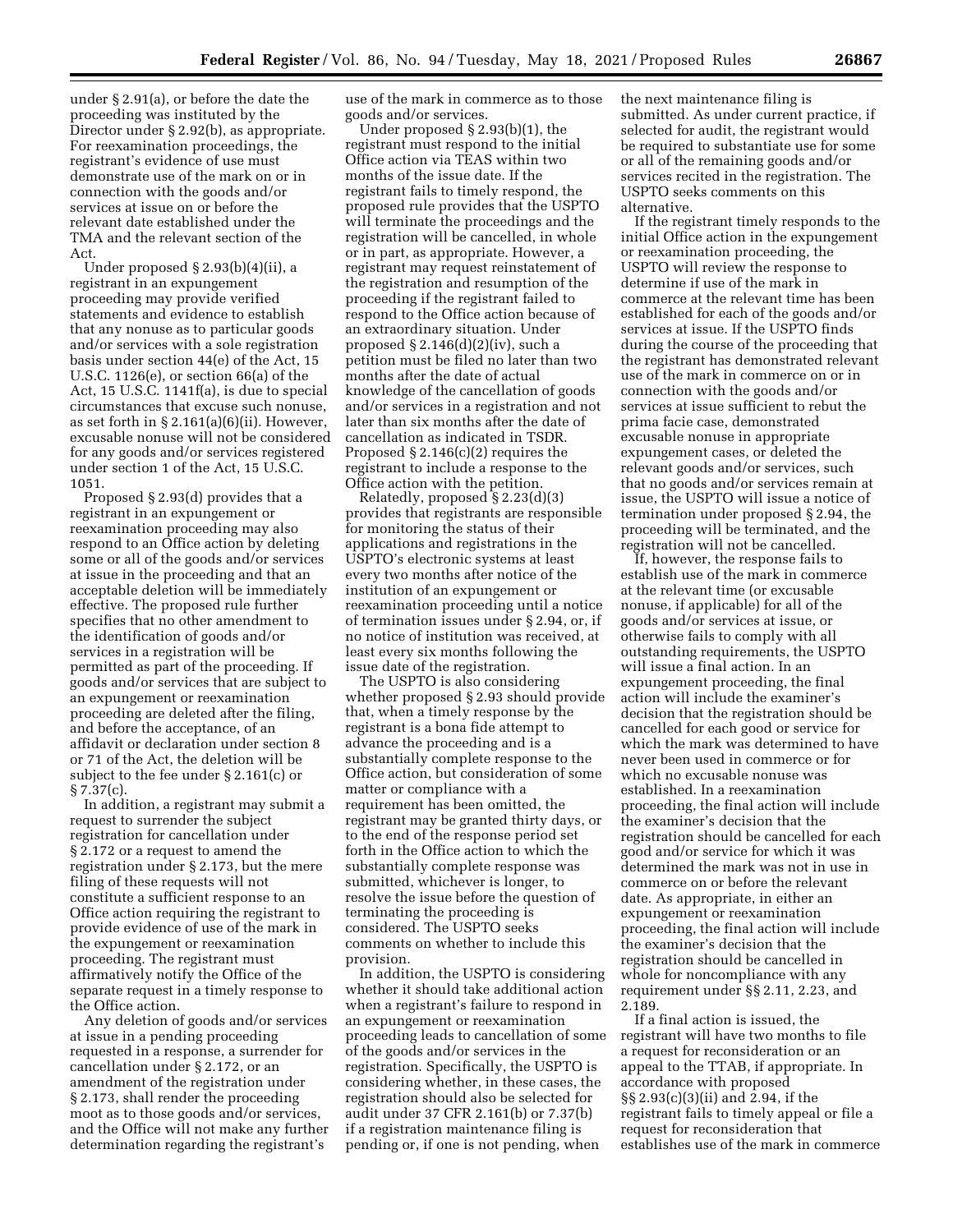at the relevant time for all goods and/ or services that remain at issue in a final action (or that deletes the relevant goods and/or services), the USPTO will issue a notice of termination of the proceeding, clearly setting forth the goods and/or services for which relevant use was, or was not, established, as well as any other additional outstanding requirements. The notice of termination is a statement intended to provide notice to the registrant and the public of the ultimate outcome of the proceedings and is not itself reviewable. The USPTO will also issue, as appropriate, an order cancelling the registration in whole or in part in accordance with the examiner's decision in the final action. The proposed rule provides that, if the registrant fails to timely respond, the USPTO will terminate the proceedings, and the registration will be cancelled, in whole or in part, as appropriate. However, a registrant may request reinstatement of the registration and resumption of the proceeding if the registrant failed to respond to the Office action because of an extraordinary situation. Under proposed § 2.146(d)(2)(iv), such a petition must be filed no later than two months after the date of actual knowledge of the cancellation of goods and/or services in a registration and may not be filed later than six months after the date of cancellation in TSDR. Proposed § 2.146(c)(2) requires the registrant to include a response to the Office action with the petition.

Under proposed § 2.94, if the required use in commerce (or excusable nonuse, in appropriate cases) is not established, the notice of termination will indicate a cancellation of either some of the goods and/or services or the entire registration, depending on the circumstances. If the goods and/or services for which use (or excusable nonuse) was not demonstrated are the only goods and/or services in the registration, or there remain any additional outstanding requirements, the whole registration will be cancelled. However, if the notice of termination relates only to a portion of the goods and/or services in the registration, and there are no other outstanding requirements, the registration will be cancelled in part, as appropriate. A notice of termination will not issue until all outstanding issues are satisfactorily resolved (and thus no cancellation is necessary) or the time for appeal has expired or any appeal proceeding has terminated. Petitioners and other interested parties may monitor the progress of a proceeding by reviewing the status and associated documents through TSDR.

In setting the proposed deadlines for expungement and reexamination proceedings, the USPTO considered the amount of time a registrant might need in order to research and collect relevant evidence of use, as well as the fact that some proceedings may involve more goods and/or services than others. The USPTO also weighed these considerations against the goal that these proceedings be faster and more efficient than other available options for cancellation of registrations for marks not used with goods and/or services listed therein, as well as the fact that most registrants are likely to have evidence of use that is contemporaneous with the relevant date at issue.

## **I. Estoppel and Co-Pending Proceedings**

Proposed § 2.92(d) includes provisions for estoppel and bars copending proceedings involving the same registration and the same goods and/or services.

Specifically, proposed § 2.92(d)(1) provides that, upon termination of an expungement proceeding, including after any appeal, where it has been established that the registered mark was used in commerce on or in connection with any of the goods and/or services at issue in the proceedings prior to the date a petition to expunge was filed under proposed § 2.91 or the Directorinitiated proceedings were instituted under proposed § 2.92, no further expungement proceedings may be instituted as to those particular goods and/or services. Subsequent reexamination proceedings for marks registered under section 1 of the Act are not barred under these circumstances because reexamination proceedings involve a question of whether the mark was in use in commerce as of a particular relevant date, whereas earlier expungement proceedings would only have involved a determination of whether the mark was never used. Proof of use sufficient to rebut a prima facie case of nonuse in an expungement proceeding might not establish use as of a particular relevant date, as required in a reexamination proceeding.

Proposed § 2.92(d)(2) provides that, upon termination of a reexamination proceeding, including after any appeal, where it is determined that the registered mark was used in commerce on or in connection with any of the goods and/or services at issue, on or before the relevant date at issue in the proceedings, no further expungement or reexamination proceedings may be instituted as to those particular goods and/or services. The TMA does not explicitly bar a subsequent expungement proceeding following a

determination in a reexamination proceeding. However, the rule takes into account that it would be unnecessary for the registrant to be subjected to a laterinstituted proceeding alleging the mark was never used in commerce when the USPTO has already determined that the mark was used in commerce on or before the relevant date.

In addition, proposed § 2.92(d)(3) provides that, with respect to a particular registration, while an expungement proceeding is pending, no later expungement proceeding may be instituted with respect to the same goods and/or services at issue in the pending proceeding. Proposed § 2.92(d)(4) establishes that, with respect to a particular registration, while a reexamination proceeding is pending, no later expungement or reexamination proceeding may be instituted with respect to the same goods and/or services at issue in the pending proceeding.

For the purposes of these rules, the wording ''same goods and/or services'' refers to identical goods and/or services that are the subject of the pending proceeding or the prior determination. Thus, for example, if a subsequent petition for reexamination identifies goods that are already the subject of a pending reexamination proceeding and goods that are not, only the latter goods could potentially be the subject of a new proceeding. The fact that there is some overlap between the goods and/or services in the pending proceeding and those identified in a petition would not preclude the goods and/or services that are not the same from being the subject of a new proceeding, if otherwise appropriate. This situation is addressed in proposed rule § 2.92(c)(2), which permits the Director to institute a proceeding on petition for fewer than all of the goods and/or services identified in the petition.

# **II. New Nonuse Ground for Cancellation Before the TTAB**

The TMA created a new nonuse ground for cancellation under section 14 of the Act, allowing a petitioner to allege that a mark has never been used in commerce as a basis for cancellation before the TTAB. This ground is available at any time after the first three years from the registration date. Therefore, the USPTO proposes amending § 2.111(b) to indicate when a petition on this ground may be filed and to distinguish it from the timing of other nonuse claims.

### **III. Flexible Response Periods**

The TMA amended section 12(b) of the Act, 15 U.S.C. 1062(b), to allow the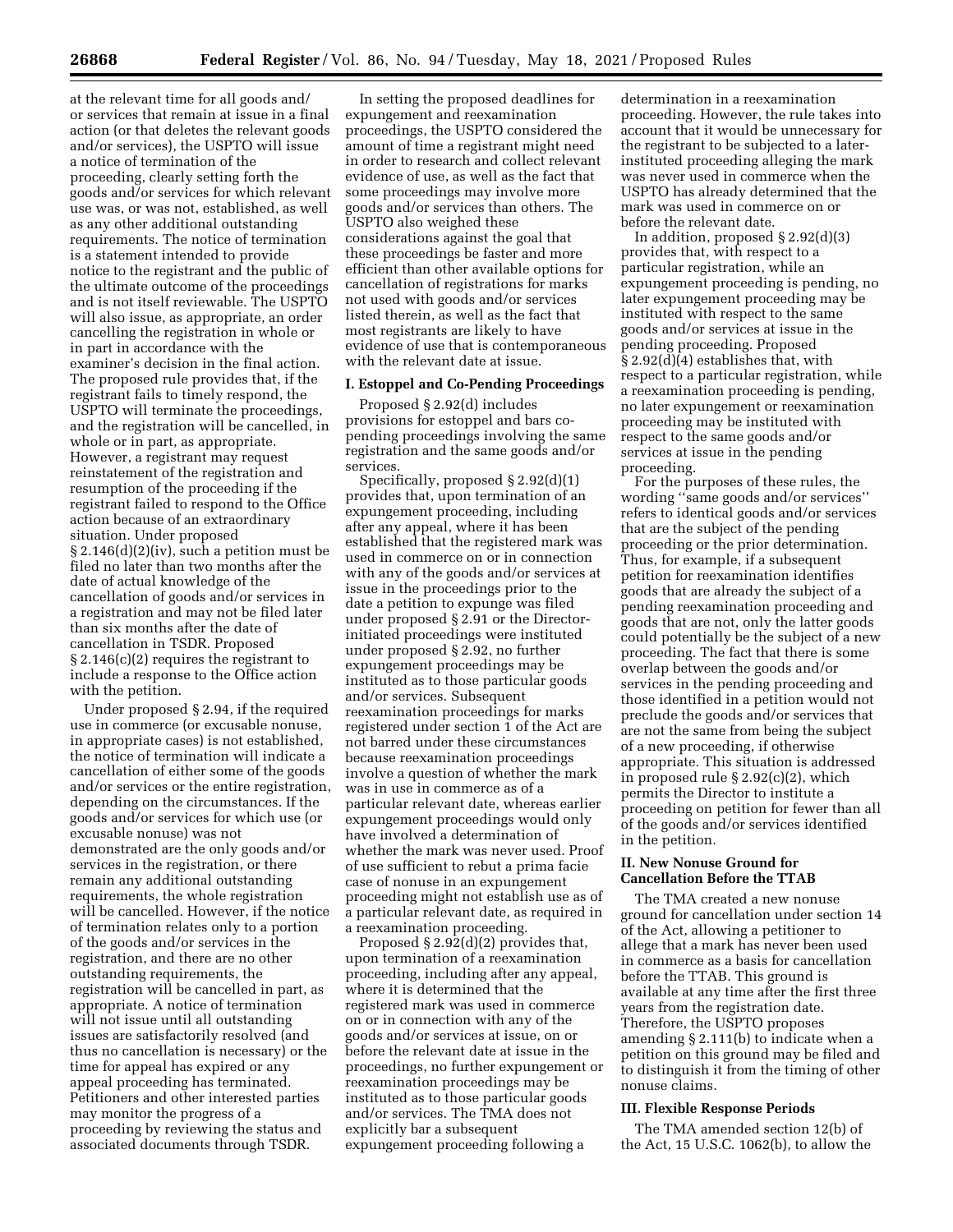USPTO to set response periods by regulation for a time period between 60 days and 6 months, with the option for extensions to a full 6-month period. Under current § 2.62(a), applicants have six months to respond to Office actions issued during examination of a trademark application. Many examination issues, particularly formal requirements like amendments to identifications or mark descriptions, can be resolved well before the current sixmonth deadline. However, the USPTO also recognizes that Office actions containing statutory refusals may present complex issues that require more time to address, and thus applicants and their attorneys may need the full response period to prepare and submit a response.

USPTO data analytics indicate that, in fiscal year (FY) 2020, 42% of represented applicants and 66% of unrepresented applicants responded to an Office action with a single substantive ground of refusal within three months from the issuance of a non-final Office action. Where the Office action covered multiple refusals, 31% of represented applicants and 56% of unrepresented applicants responded within three months.

Accordingly, the USPTO proposes amending § 2.62 to set a response period of three months for responses to Office actions in applications under sections 1 and/or 44 of the Act. Under proposed § 2.62(a)(2), applicants may request a single three-month extension of this three-month deadline, subject to payment of the fee in proposed § 2.6(a)(27), namely, \$125 for an extension request filed through TEAS and \$225 for a permitted paper-filed request. To be considered timely, the request for an extension must be received by the USPTO on or before the deadline for response, which, consistent with current examination practice, will be set forth in the Office action. If an applicant fails to respond or request an extension within the specified time period, the application will be abandoned. This extension will not affect the existing practice under § 2.65(a)(2) that permits an examiner to grant an applicant 30 days, or to the end of the response period set forth in the action to which a substantially complete and timely response was submitted, whichever period is longer, to explain or supply an omission. The proposed amendments to § 2.66 address the requirement for the extension fee in situations where an applicant files a petition to revive past a three-month deadline.

Although post-registration actions are not subject to the response provisions in

section 12 of the Act, for convenience and predictability, the USPTO proposes to have the same three-month response period and single three-month extension apply to Office actions issued in connection with post-registration review of registration maintenance and renewal filings.

However, applications under section 66(a) of the Act will not be subject to the three-month deadline for Office action responses; the deadline will instead remain at six months. USPTO data analytics indicate that in FY 2020, only 11% of Madrid applicants filed a response to a non-final Office action with multiple grounds within three months, while 62% of Madrid applicants took six months to file a response. The additional processing required for these applications, both at the USPTO and the World Intellectual Property Organization's International Bureau, per article 5(2) of the Madrid Protocol, introduces time constraints that justify maintaining the current deadlines.

These flexible response periods are intended to promote efficiency in examination by shortening the prosecution timeline for applications with issues that are relatively simple to address, while providing sufficient time, through an optional extension, for responses to Office actions with more complex issues. In addition, shorter response periods may result in faster disposal of applications and thus reduce the potential delay in examination of later-filed applications for similar marks.

The proposed rule includes conforming revisions to §§ 2.63, 2.65, 2.66, 2.141, 2.142, 2.163, 2.165, 2.184, 2.186, 7.6, 7.39, and 7.40 to account for the proposed deadlines and extensions.

These flexible response periods and extensions will likely involve significant changes to examination processes and the USPTO's information technology (IT) systems. Although the rules regarding expungement and reexamination proceedings must be implemented within one year of the TMA's enactment, there is no required date of implementation for the flexible response and extension provisions. The Office proposes a delayed implementation date of June 27, 2022, in order to allow customers to update their practices and IT systems for these changes. The USPTO seeks comments on this approach.

Finally, the USPTO is seeking comments on two alternatives to the procedures proposed above. One alternative under consideration is a twophase examination system, with each phase having separate shortened, but

extendable, response periods. This alternative may allow more flexibility in setting response periods to promote efficiency in examination to address the recent increase in applications. For example, a USPTO examiner could review application formalities and issue a formalities Office action with a shortened response period of two months, extendable in two-month increments to a full six months upon request and payment of a fee. Once the formalities are addressed, the application could enter the second phase of the examination, whereby an examiner would issue an Office action, containing any substantive refusals, that identifies a response deadline of the time of three months, extendable for another three months to a total of six months, upon request and payment of a fee.

The other alternative under consideration is to set the initial period for responding to an Office action at two months, but allow applicants to file a response in the third, fourth, fifth, or sixth month after issuance of the Office action by submitting an extension request and fee payment along with the response. The fee for extension would be progressively higher the later the filing of the response and extension request. For example, responses filed in the third, fourth, fifth, and sixth month after issuance of the Office action would have an extension fee of \$50, \$75, \$125, and \$150, respectively. An application would be abandoned when a response is not received within the two-month period or such other extended deadline as requested and paid for by applicant, not to exceed six months from the Office action issue date. If an application abandons, the applicant may submit a petition to revive the application that must include the applicable petition fee and the appropriate extension fee. For example, if the petition to revive is filed in the fifth month after the Office action issues, the extension fee would be \$125. If the petition is filed in the sixth month or later, the extension fee would be \$150. The USPTO seeks comments on these alternatives.

### **IV. Letters of Protest**

The TMA amends section 1 of the Act, 15 U.S.C. 1051, to add a new paragraph (f), providing express statutory authority for the USPTO's existing letter-of-protest procedure, which allows third parties to submit to the USPTO for consideration and entry into the record evidence bearing on the registrability of a mark. This procedure is intended to aid in examination without causing undue delay or compromising the integrity and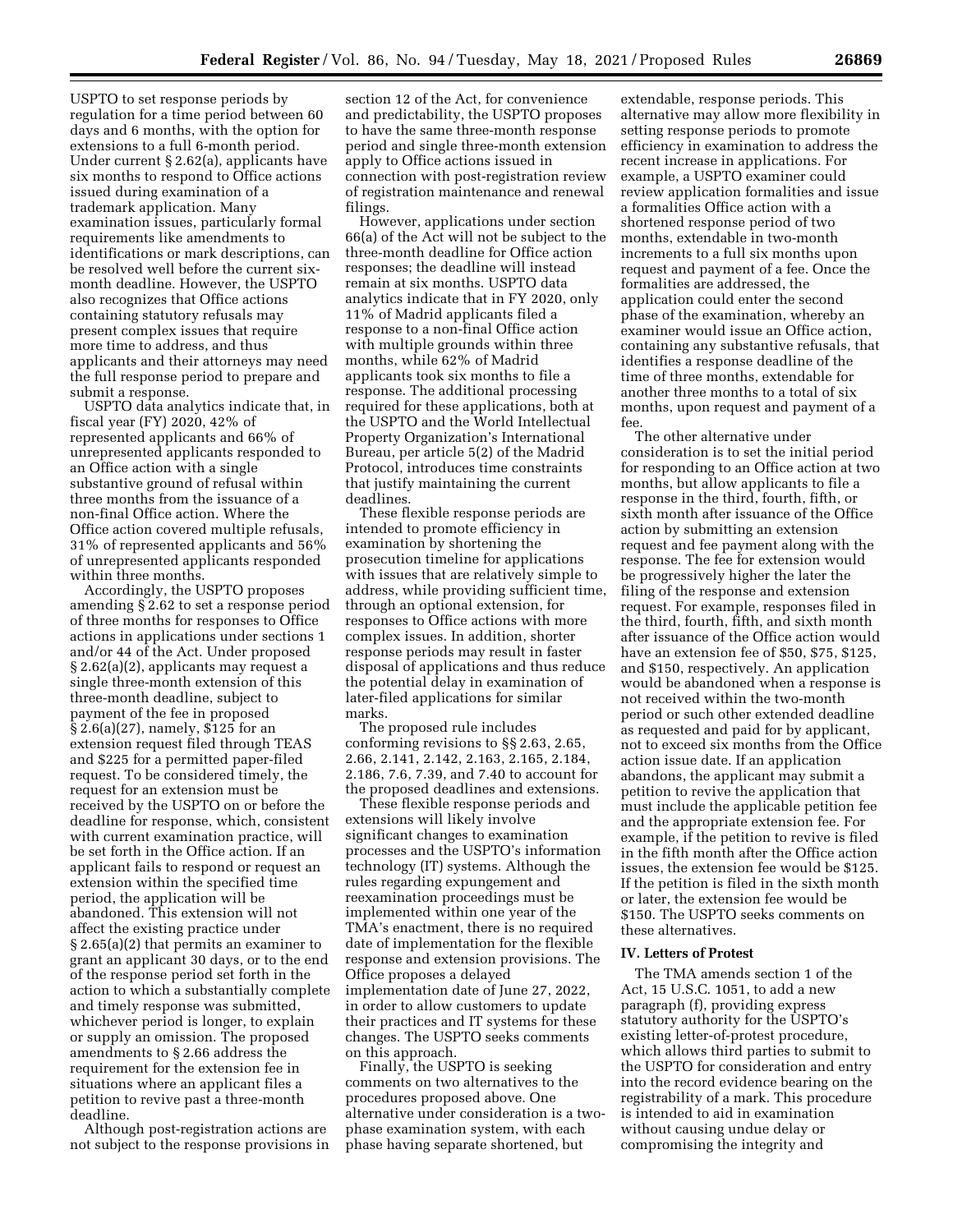objectivity of the ex parte examination process. The TMA also provides that the Director shall determine whether evidence should be included in the record of the relevant application within two months of the date on which a letter-of-protest submission is filed.

The USPTO promulgated letter-ofprotest procedures at 37 CFR 2.149 in a final rule published in the **Federal Register** on November 17, 2020 (85 FR 73197). The requirements set out in § 2.149 are consistent with those in the TMA. However, the TMA further provides that any determination by the Director of the USPTO whether to include letter-of-protest evidence in the record of an application shall be final and non-reviewable, and that such a determination shall not prejudice any party's right to raise any issue and rely on any evidence in any other proceeding. *See* Public Law 116–260, Div. Q, Tit. II, Subtit. B, § 223(a) (Dec. 27, 2020). The USPTO proposes to revise § 2.149 to include these additional provisions.

The TMA also authorizes the USPTO to charge a fee for letters of protest. *Id.*  Under existing § 2.6(a)(25), the USPTO currently charges \$50 per letter-ofprotest submission. That fee is not changed in this proposed rulemaking.

#### **V. Suspension of Proceedings**

The USPTO proposes to revise §§ 2.67 and 2.117 to clarify that expungement and reexamination proceedings are included among the types of proceedings for which suspension of action by the Office or the TTAB is authorized. In addition, the USPTO proposes to revise these rules to align them with the existing practice regarding suspension of proceedings before the USPTO or the TTAB. Generally, the USPTO will suspend prosecution of a trademark application or a matter before the TTAB during the pendency of a court or TTAB proceeding that is relevant to the issue of registrability of the involved mark, and so the USPTO proposes to eliminate the limitation in § 2.117 to other proceedings in which a party or parties are engaged.

Suspension normally will be maintained until the outcome of the proceeding has been finally determined. As set forth in the current version of the Trademark Trial and Appeal Board Manual of Procedure § 510.02(b), the USPTO considers a proceeding to have been finally determined when an order or ruling that ends litigation has been rendered and noticed, and no appeal has been filed, or all appeals filed have been decided and the time for any further review has expired without

further review being sought. The expiration of any further review includes the time for petitioning for rehearing or U.S. Supreme Court review. Thus, the Office normally will not lift a suspension until after the time for seeking such review has expired, a decision denying or granting such review has been rendered, and any further review has been completed.

#### **VI. Attorney Recognition**

The USPTO proposes revising § 2.17(g) to indicate that, for the purposes of an application or registration, recognition of a qualified attorney as the applicant's or registrant's representative will continue until the owner revokes the appointment or the attorney withdraws from representation. Thus, recognition would continue when, for example, an application abandons, post-registration documents are filed and accepted, or a registration expires or is cancelled. Accordingly, to end attorney recognition by the USPTO under the proposed rule, owners and attorneys would be required to proactively file an appropriate revocation or withdrawal document under § 2.19, rather than the current situation, where recognition automatically ends when one of the events listed in current § 2.17(g) occurs.

Under current § 2.17(g), once recognition has ended because of one of these events, either the previously recognized attorney or a newly appearing attorney may be recognized as the attorney of record by signing a submission to the USPTO on behalf of the applicant or registrant or by being named as the attorney in a submission filed on behalf of the applicant. *See* 37 CFR 2.17(b)(1)(ii), (iii). By contrast, under the proposed revision to § 2.17(g), if the applicant or registrant wishes to retain a new attorney for submissions to the USPTO following abandonment or registration, the applicant or registrant would be required to revoke the original power of attorney, or the attorney would need to request to withdraw from representation, before a new attorney could be recognized.

The proposed revision to § 2.17(g) would also apply to attorney recognition when a change of ownership occurs. The USPTO does not require an assignment to be filed when a change of ownership occurs, and when an assignment is filed, the ownership information must be reviewed and manually entered into the relevant database fields. Therefore, the USPTO records may not reflect that an ownership change has occurred, and, in some cases, an ownership change does not result in a change in attorney

representation. Accordingly, under the proposed rule, recognition of the attorney of record will continue, even when there is a change of ownership, until the attorney affirmatively withdraws or representation is revoked.

The USPTO is proposing this revision because current § 2.17(g) does not align with USPTO practice under § 2.18(a), which requires the USPTO to correspond with the applicant's or registrant's attorney if one is recognized. Section 2.18 states that the USPTO will correspond only with the applicant or registrant if the applicant or registrant is not represented by an attorney. Further, because recognition of representation ends at registration or abandonment under current § 2.17(g), the USPTO should cease recognition of the attorney and stop sending correspondence to the attorney's correspondence address. However, the USPTO's existing practice reflects that, in most cases, after an occurrence of an event list in current § 2.17(g), representation continues and the attorney is the intended recipient of the trademark registration certificate, renewal reminders, and any other correspondence. For this reason, the USPTO continues to send correspondence to the attorney of record, except in connection with petitions to cancel filed with the TTAB, which are served on the registrant.

The USPTO's existing practice concerning attorney information is based on feedback from some stakeholders who expressed a preference for the USPTO to retain the information in the USPTO's database so that they would continue to receive correspondence without needing to be re-designated as attorney of record. In addition, despite the requirements of §§ 2.18(c) and 2.23(a), registrants do not always maintain up-to-date correspondence addresses. Therefore, they might not receive correspondence from the USPTO regarding postregistration actions, such as USPTO courtesy reminder notices to registrants regarding the time periods to file maintenance or renewal documents. Likewise, registrants who do not update their correspondence address might not receive notices of a petition to cancel filed with the TTAB. To help ensure receipt, in addition to emailing certain notices to the registrant's email address, the USPTO generally also emails them to the former attorney's email address.

Furthermore, the proposed revision is needed to facilitate implementation of a role-based access control system intended to improve USPTO database integrity. The USPTO recently required anyone filing applications or other documents to create a *MyUSPTO.gov*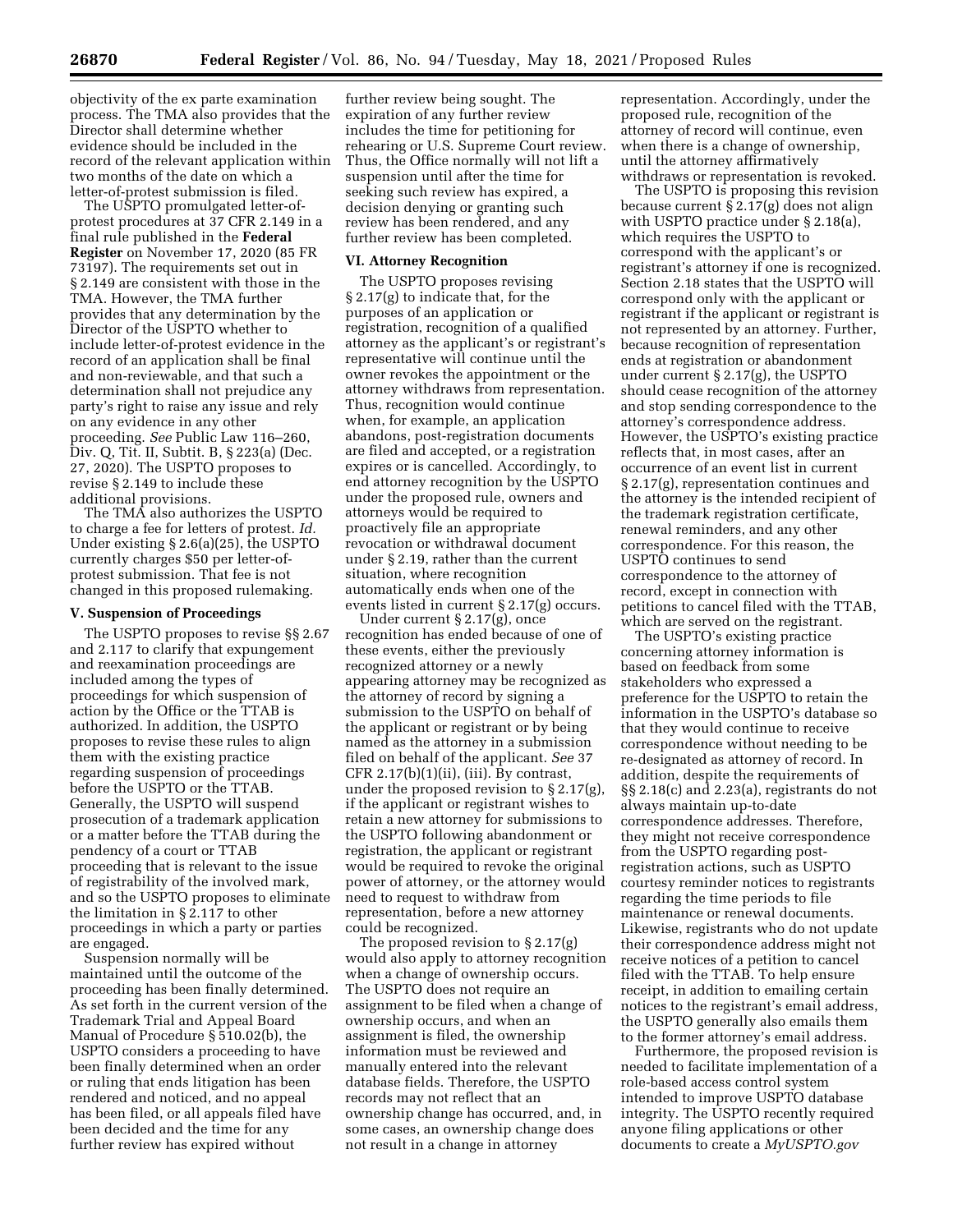account to log in and access the filing and response forms in TEAS. This login requirement is intended to increase the security of the USPTO's electronic systems. In the near future, the USPTO plans to introduce identity verification requirements, assign roles to customer accounts (role-based access control), and restrict access to files to exclude actions by unauthorized parties. As part of the USPTO's forthcoming identity verification process, users are likely to be assigned a limited number of roles to control and delegate access to filings, including attorney, attorney support, owner, and public administrator roles. If the USPTO were to retain § 2.17(g) in its current form, while the last attorney of record could submit the TEAS form to file a maintenance document, the rolebased access controls would require the attorney to first request IT permission from the owner to do so. This could result in missed deadlines.

Another consideration in revising this rule is the USPTO's continued efforts to track and combat misleading solicitations sent to trademark applicants and registrants. These misleading solicitations often offer unnecessary services to owners of trademark applications and registrations, and are created so as to deceive owners into believing the solicitations are official USPTO correspondence. Some of these solicitations offer services that are never provided, potentially putting a trademark application or registration at risk of abandonment, cancellation, or expiration. In other cases, these entities may engage in the unauthorized practice of law and file renewals and affidavits with bad specimens of use or improper signatures. These entities also frequently charge inflated fees for questionable and predominantly unnecessary services. Because an experienced trademark attorney may be in a better position than an unrepresented applicant or registrant to discern whether a particular item of correspondence is legitimate, the continuation of attorney recognition after abandonment or registration would allow attorneys of record to either intercept potentially fraudulent correspondence from reaching registrants or be alerted to solicitations their clients are receiving and counsel them appropriately.

Should the proposed revision to § 2.17(g) become effective, the USPTO plans to remove the name of any attorney whose recognition has already ended under existing § 2.17(g) from the current attorney-of-record field in the USPTO's database, along with the attorney's bar information and any

docketing information. However, the attorney's correspondence information, including any correspondence email address, will be retained so that relevant correspondence and notices can continue to be sent to both the formerly recognized attorney and the owner. This will facilitate a period of transition to the new attorney recognition procedures while allowing the USPTO to proceed with its plans to implement updates to TEAS login processes. In accordance with  $\S 2.17(b)(1)$ , any attorney whose name is removed as attorney of record for this reason who wishes to be rerecognized as attorney of record may do one of the following: (1) File an attorney appointment consistent with § 2.17(c); (2) sign a document on behalf of an unrepresented applicant, registrant, or party to a proceeding; or (3) appear by being identified as the attorney of record in a document submitted to the USPTO on behalf of an unrepresented applicant, registrant, or party to a proceeding.

The USPTO also proposes to add § 2.17(b)(4) to specify that, when a practitioner has been mistakenly, falsely, or fraudulently designated as an attorney for an applicant, registrant, or party to a proceeding without the practitioner's prior authorization or knowledge, recognition of that practitioner shall be ineffective.

In addition, the USPTO proposes to revise § 2.18(a)(1) to refer to ''recognition'' instead of ''representation,'' consistent with the wording in § 2.18(a)(2). The term ''recognition'' reflects the fact that the USPTO does not control representation agreements between practitioners and clients but merely recognizes an attorney for purposes of representation before the USPTO. A revision is also proposed for § 2.18(a)(2) to indicate that, as with service of a cancellation petition, the USPTO may correspond directly with a registrant in connection with notices of institution of expungement or reexamination proceedings. Accordingly, the USPTO plans to send notices of institution of expungement and reexamination proceedings to the owner currently identified in the registration record and to the attorney of record, if any, or any previous attorney of record whose contact information is still in the record.

The USPTO also proposes revising § 2.19 to clarify practitioner obligations when withdrawing from representation and to specifically differentiate the grounds under which the attorney may request to withdraw versus those situations where an attorney must request withdrawal, consistent with the USPTO Rules of Professional Conduct. See 37 CFR 11.116.

Finally, the USPTO proposes amending § 2.61 to remove paragraph (c), which provides that, ''[w]henever it shall be found that two or more parties whose interests are in conflict are represented by the same attorney, each party and also the attorney shall be notified of this fact.'' This provision directly conflicts with § 2.18, and the attorney conduct addressed by this rule is encompassed and superseded by the USPTO Rules of Professional Conduct. See 37 CFR 11.107, 11.108.

### **VII. Court Orders Concerning Registrations**

The USPTO also proposes the new § 2.177 to codify the USPTO's longstanding procedures concerning action on court orders cancelling or affecting a registration under section 37, 15 U.S.C. 1119, that are currently set forth in § 1610 of the Trademark Manual of Examining Procedure. The USPTO requires submission of a certified copy of the order and normally does not act on such orders until the case is finally determined.

#### Discussion of Proposed Rule Changes

The USPTO proposes to add § 2.6(a)(26) to establish a fee of \$600, per class, for filing a petition for expungement and/or reexamination under § 2.91. The USPTO proposes to add § 2.6(a)(27)(i) to establish a fee of \$225 for a request for an extension of time for filing a response to an Office action, under §§ 2.62(a)(2), 2.163(c), 2.165(c), 2.184(a)(2), or 2.186(c), on paper and § 2.6(a)(27)(ii) to establish a fee of \$125 for a request for an extension of time for filing a response to an Office action, under §§ 2.62(a)(2), 2.163(c), 2.165(c), 2.184(a)(2), or 2.186(c), via TEAS.

The USPTO proposes to amend § 2.11(d) to add cross-reference citations to §§ 2.93, 2.163, and 7.39, and to amend § 2.11(f) to add a cross-reference citation to  $\S 2.93(c)(1)$ .

The USPTO proposes to add § 2.17(b)(4) to specify that when a practitioner has been mistakenly, falsely, or fraudulently designated as a representative for an applicant, registrant, or party to a proceeding without the practitioner's prior authorization or knowledge, recognition of that practitioner shall be ineffective.

The USPTO proposes to amend § 2.17(g) to indicate that, for the purposes of a pending application or registration, recognition of a power of attorney will continue until the applicant or registrant revokes it or the attorney withdraws from representation.

The USPTO proposes to amend § 2.18 to revise paragraph (a)(1) to clarify the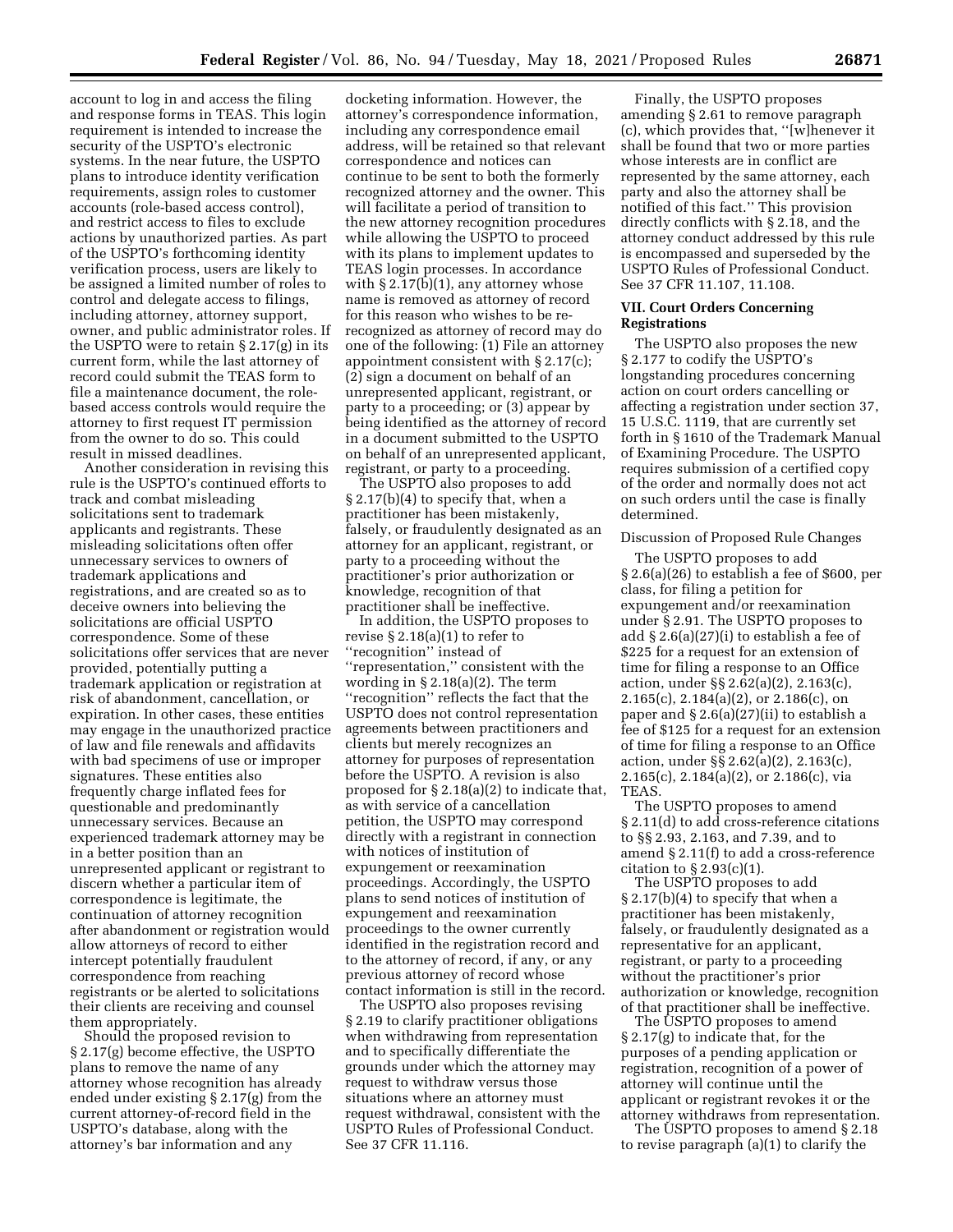circumstances when the Office will communicate directly with an applicant, registrant, or party to a proceeding and to revise paragraph (a)(2) to indicate that, with respect to notices of institution of expungement and reexamination proceedings, the Office may correspond directly with the applicant, registrant, or party to a proceeding.

The USPTO proposes to amend § 2.19 to revise paragraph (b) and add paragraphs (c) and (d) to better align this rule with attorney obligations under the USPTO Rules of Professional Conduct by clarifying practitioner obligations regarding withdrawing from representation and aligning the rules for permissive withdrawal with Office practice.

The USPTO proposes to amend § 2.23 to add paragraph (d)(3) to address the duty to monitor the status of a registration once an expungement or reexamination proceeding has been instituted.

The USPTO proposes to amend § 2.61 to remove paragraph (c).

The USPTO proposes to amend § 2.62 to revise paragraph (a) to provide for flexible response periods and extensions of time to respond and paragraph (c) to include a reference to requests for extensions of time to respond.

The USPTO proposes to amend § 2.63 to revise paragraph (b) to include a request for an extension of time to respond or appeal under § 2.62(a)(2) as a response option, and other minor stylistic changes; to revise paragraph (c) to include a reference to requests for extensions of time to respond or appeal under § 2.62(a)(2), and other minor stylistic changes; and to revise paragraph (d) to remove the wording ''six-month.''

The USPTO proposes to amend § 2.65 to revise paragraph (a) to replace ''six months from the date of issuance'' with ''the relevant time period for response under § 2.62(a), including any granted extension of time to respond under § 2.62(a)(2).''

The USPTO proposes to amend § 2.66 to revise paragraph (b)(1) to replace the citation to § 2.6 with a citation to § 2.6(a)(15); revise paragraph (b)(3) by removing a portion to create new paragraph (b)(5); and add paragraph (b)(4) to include a provision for Office actions with a three-month response period.

The USPTO proposes to amend § 2.67 to codify the existing practice regarding suspension of proceedings before the USPTO and the TTAB.

The USPTO proposes to revise the undesignated center heading appearing before § 2.91 from ''CONCURRENT USE PROCEEDINGS'' to ''EX PARTE EXPUNGEMENT AND REEXAMINATION.''

The USPTO proposes to add § 2.91 to set forth the procedures for petitions for expungement or reexamination.

The USPTO proposes to add § 2.92 to set forth the procedures for instituting ex parte expungement and reexamination proceedings.

The USPTO proposes to add § 2.93 to set forth the procedures for conducting expungement and reexamination proceedings.

The USPTO proposes to add § 2.94 to set forth the procedures for action after expungement or reexamination.

The USPTO proposes to add the undesignated center heading ''CONCURRENT USE PROCEEDINGS'' before existing § 2.99.

The USPTO proposes to revise the undesignated center heading appearing before § 2.111 from "CANCELLATION" to ''CANCELLATION PROCEEDINGS BEFORE THE TRADEMARK TRIAL AND APPEAL BOARD'' to differentiate cancellation proceedings before the TTAB from ex parte expungement and reexamination proceedings.

The USPTO proposes to amend § 2.111(b) to specify the time for filing a petition for cancellation with the TTAB on the ground specified in § 14(6) of the Act and to distinguish it from the timing of other nonuse claims.

The USPTO proposes to amend § 2.117(a) to include a reference to an expungement or reexamination proceeding instituted under § 2.92, to eliminate the limitation to other proceedings in which a party or parties are engaged, and to indicate that a civil action or proceeding is not considered to have been terminated until an order or ruling that ends litigation has been rendered and noticed and the time for any further review has expired with no further review sought.

The USPTO proposes to amend § 2.141 to revise the heading to ''Ex parte appeals from refusal to register by action of trademark examining attorney''; revise paragraph (a) to replace the six-month deadline with a reference to the deadline and extension of time under proposed § 2.62(a); and revise paragraph (b) to remove the wording ''six-month statutory'' and to clarify that, if the applicant does not submit the required fee or specify the class(es) being appealed within the set time period, the TTAB will apply the fee(s) to the class(es) in ascending order, beginning with the lowest numbered class containing goods and/or services at issue in the appeal.

The USPTO proposes to amend § 2.142 to revise paragraph (a) to replace

the six-month deadline with a reference to the deadline and extension of time under proposed § 2.62(a); revise paragraph (b)(3) to include reference to proceedings involving registrations; revise paragraph (d) for clarity and to create paragraphs  $(d)(1)$  and  $(d)(2)$  to address appeals from a refusal to register and appeals from an expungement or reexamination proceeding respectively; and add a subheading to paragraph (f) to clarify that this paragraph only applies to an appeal from a refusal to register.

The USPTO proposes to add § 2.143, which sets forth the procedures and requirements for ex parte appeals in expungement and reexamination proceedings.

The USPTO proposes to amend § 2.145 to revise paragraph (a)(1) to include a reference to ex parte expungement or reexamination proceedings and to revise paragraph (c)(1) to add an exception for ex parte expungement or reexamination proceedings.

The USPTO proposes to amend § 2.146 to include expungement and reexamination in paragraph (b); revise paragraph (c) to indicate that a petition requesting reinstatement of a registration cancelled in whole or in part for failure to timely respond to an Office action issued in an expungement and/or reexamination proceeding must include a response to the Office action, signed in accordance with § 2.193; and add paragraph (d)(2)(iv) to specify the filing deadline for a petition in connection with an expungement or reexamination proceeding.

The USPTO proposes to amend § 2.149 to revise paragraph (a) to replace the word ''entry'' with ''inclusion'' and amend paragraph (i) for clarity and to replace the words ''not petitionable'' with ''final and non-reviewable and that a determination to include or not include evidence in the record shall not prejudice any party's right to raise any issue and rely on any evidence in any other proceeding.''

The USPTO proposes to amend § 2.163 to revise paragraph (b) to specify a response deadline of three months; revise paragraph (c) to provide for extensions of time to respond; add paragraph (d) to address substantially complete responses; and add paragraph (e) to set forth the wording formerly in paragraph (c) with conforming revisions.

The USPTO proposes to amend § 2.165 to revise paragraph (a) to revise the internal citation to  $\S 2.163(b)$ –(c); revise paragraph (b) to specify a response deadline of three months; revise paragraph (c) to provide for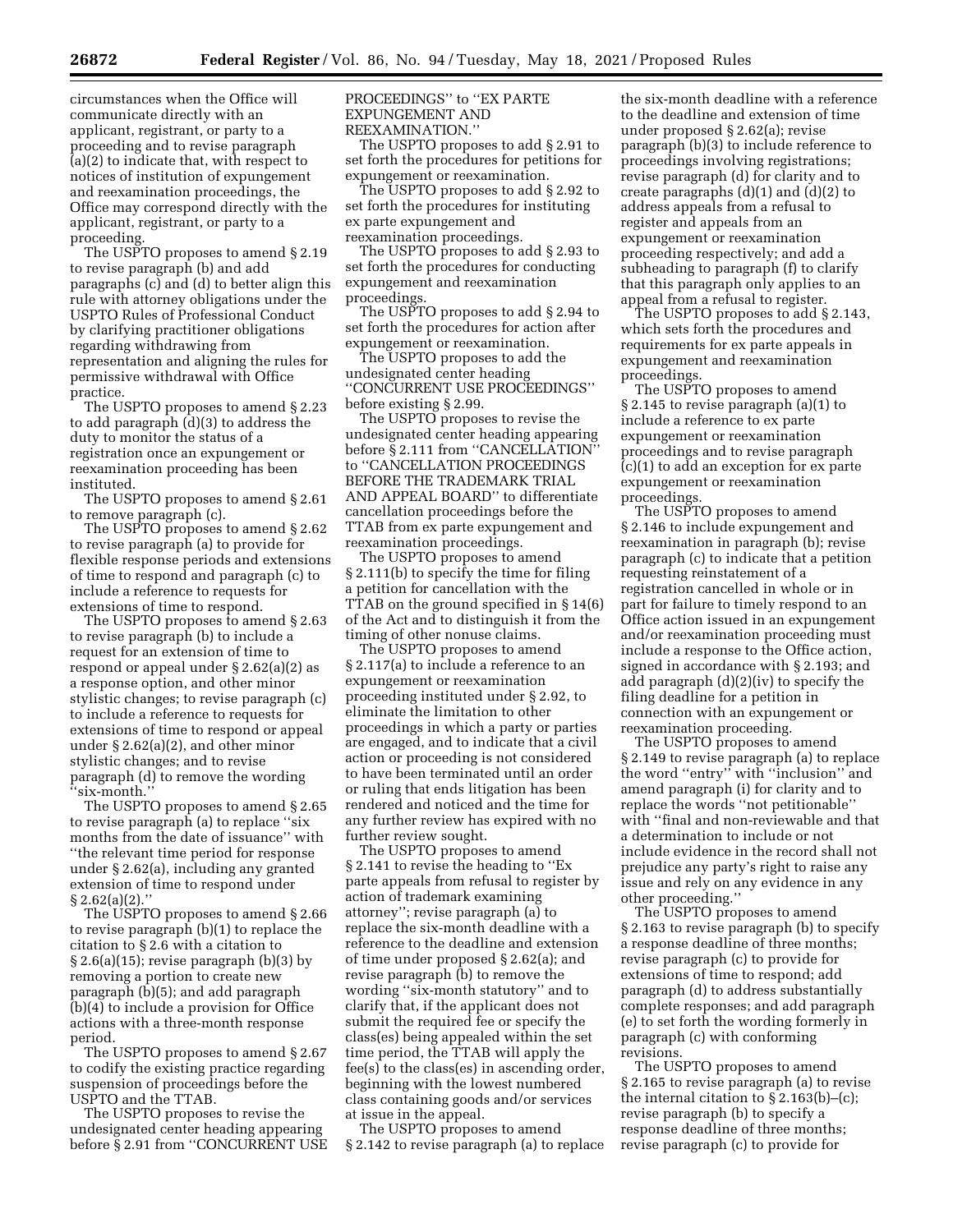extensions of time to respond; add paragraph (d) to specify that a registration will be cancelled if a response is not timely filed; and add paragraph (e) to set forth wording formerly in paragraph (c).

The USPTO proposes to add the undesignated center heading ''COURT ORDERS UNDER SECTION 37'' before § 2.177.

The USPTO proposes to add § 2.177 to address procedures concerning action on court orders cancelling or affecting a registration under section 37 of the Act.

The USPTO proposes to amend § 2.184 to revise paragraph (b)(1) to specify a response deadline of three months; revise paragraph (b)(2) to provide for extensions of time to respond; add paragraph (b)(3) to address substantially complete responses; add paragraph (b)(4) to set forth wording formerly in paragraph (b)(1); and add paragraph (b)(5) to set forth wording formerly in paragraph (b)(2).

The USPTO proposes to amend § 2.186 to revise paragraph (b) to specify a response deadline of three months; revise paragraph (c) to provide for extensions of time to respond; add paragraph (d) to specify that a registration will expire if a response is not timely filed; and add paragraph (e) to set forth wording formerly in paragraph (c).

The USPTO proposes to amend § 2.193(e)(5) to include a reference to petitions for expungement or reexamination.

The USPTO proposes to amend § 7.6 to add paragraph (a)(9)(i) to establish a fee of \$225 for a request for an extension of time for filing a response to an Office action under §§ 7.39(b) or 7.40(c) on paper and to add paragraph (a)(9)(ii) to establish a fee of \$125 for a request for an extension of time for filing a response to an Office action under §§ 7.39(b) or 7.40(c) via TEAS.

The USPTO proposes to amend § 7.39 to revise paragraph (a) to specify a response deadline of three months; revise paragraph (b) to provide for extensions of time to respond; revise paragraph (c) to address substantially complete responses; revise paragraph (d) to set forth wording formerly in paragraph (b); add paragraph (e) to set forth wording formerly in paragraph (c); and add paragraph (f) to set forth wording formerly in paragraph (d).

The USPTO proposes to amend § 7.40 to revise paragraph (a) to revise the internal citation to § 7.39(b)–(c); revise paragraph (b) to specify a response deadline of three months; revise paragraph (c) to provide for extensions of time to respond; add paragraph (d) to specify that a registration will be

cancelled if a response is not timely filed; and add paragraph (e) to set forth wording formerly in paragraph (c).

### Rulemaking Requirements

A. *Administrative Procedure Act:* The changes proposed in this rulemaking involve rules of agency practice and procedure, and/or interpretive rules. See *Bachow Commc'ns Inc.* v. *FCC,* 237 F.3d 683, 690 (D.C. Cir. 2001) (rules governing an application process are procedural under the Administrative Procedure Act); *Inova Alexandria Hosp.*  v. *Shalala,* 244 F.3d 342, 350 (4th Cir. 2001) (rules for handling appeals are procedural where they do not change the substantive standard for reviewing claims); *Nat'l Org. of Veterans' Advocates* v. *Sec'y of Veterans Affairs,*  260 F.3d 1365, 1375 (Fed. Cir. 2001) (rule that clarifies interpretation of a statute is interpretive).

Accordingly, prior notice and opportunity for public comment for the changes proposed in this rulemaking are not required pursuant to 5 U.S.C. 553(b) or (c), or any other law. See *Cooper Techs. Co.* v. *Dudas,* 536 F.3d 1330, 1336–37 (Fed. Cir. 2008) (stating that 5 U.S.C. 553, and thus 35 U.S.C. 2(b)(2)(B), do not require notice and comment rulemaking for ''interpretative rules, general statements of policy, or rules of agency organization, procedure, or practice'' (quoting 5 U.S.C. 553(b)(A))). However, the USPTO has chosen to seek public comment before implementing the rule to benefit from the public's input.

B. *Regulatory Flexibility Act:* The USPTO publishes this Initial Regulatory Flexibility Analysis (IRFA), as required by the Regulatory Flexibility Act (RFA) (5 U.S.C. 601 *et seq.*), to examine the impact of the Office's proposed changes to trademark fees on small entities and to seek the public's views. Under the RFA, whenever an agency is required by 5 U.S.C. 553 (or any other law) to publish a notice of proposed rulemaking (NPRM), the agency must prepare and make available for public comment an IRFA, unless the agency certifies under 5 U.S.C. 605(b) that the proposed rule, if implemented, will not have a significant economic impact on a substantial number of small entities. 5 U.S.C. 603, 605.

Items 1–5 below discuss the five items specified in 5 U.S.C.  $603(b)(1)$ – $(5)$  to be addressed in an IRFA. Item 6 below discusses alternatives to this proposal that the Office considered. The USPTO invites public comments on these items.

1. *Description of the reasons that action by the USPTO is being considered:* 

The USPTO proposes to amend the rules of practice in trademark cases to implement provisions of the Trademark Modernization Act of 2020, Public Law 116–260, Div. Q, Tit. II, Subtit. B, § 228 (Dec. 27, 2020). The TMA sets a deadline of December 27, 2021, for the USPTO to promulgate rules governing letter-of-protest procedures and implementing ex parte expungement and reexamination proceedings for cancellation of a registration when the required use in commerce of the registered mark has not been made. In addition, the TMA authorizes the USPTO to promulgate rules to provide for flexible Office action response periods. The USPTO also proposes to set fees for petitions requesting institution of ex parte expungement and reexamination proceedings and for requests to extend Office action response deadlines, as required or authorized by the TMA, and to amend the rules concerning the suspension of USPTO proceedings and the rules governing attorney recognition in trademark matters.

2. *Succinct statement of the objectives of, and legal basis for, the proposed rule:* 

As required or authorized by the TMA, the objective of the proposed rule is to implement the provisions of the TMA by: (1) Establishing ex parte expungement and reexamination proceedings for cancellation of a registration when the required use in commerce of the registered mark has not been made, to ensure an accurate trademark register that supports and promotes commerce; (2) amending the rules governing the USPTO's letter-ofprotest procedures, which allow third parties to submit evidence to the USPTO regarding a trademark's registrability during the initial examination of the trademark application, to provide that the decision whether to include such evidence in the application record is final and nonreviewable and that such a determination shall not prejudice any party's right to raise any issue and rely on any evidence in any other proceeding; and (3) implementing flexible response periods, along with optional extensions of time, to promote efficiency in examination by shortening the prosecution timeline for applications with issues that are relatively simple to address, while providing sufficient time for response to Office actions with more complex issues. In addition, this proposed rule is also intended to formalize existing practice regarding suspension of proceedings before the Office and the TTAB; to align the rules on attorney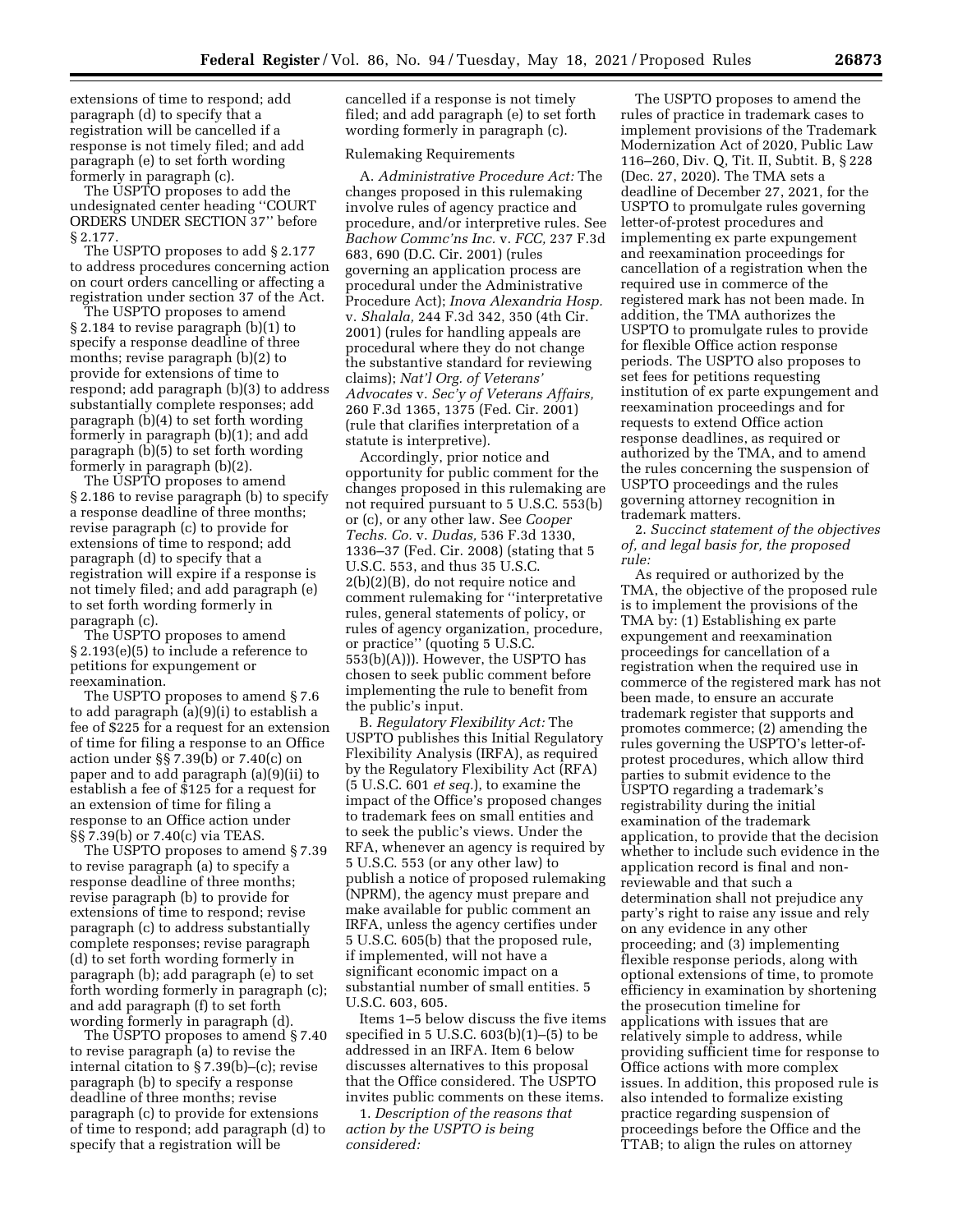recognition with current USPTO practice, facilitate implementation of a role-based access control system intended to improve USPTO database integrity, and ensure trademark correspondence is sent to the appropriate party; and to add a new rule to address procedures regarding court orders cancelling or affecting registrations. Finally, the proposed rule establishes fees for the ex parte expungement and reexamination proceedings and for extensions of time to respond to an Office action.

3. *Description of and, where feasible, estimate of the number of affected small entities:* 

The USPTO does not collect or maintain statistics in trademark cases on small- versus large-entity applicants, and this information would be required in order to determine the number of small entities that would be affected by the proposed rule. The proposed rule would apply to all persons who are filing a response to an Office action, are represented by an attorney, are seeking to submit a petition requesting institution of an expungement or reexamination proceeding, or are providing a response in such a proceeding.

The proposed rule includes provisions for flexible response periods to respond to Office actions. Under this proposed rule, all filers would have an option to file a no-cost response if they do so within three months of the Office action's issue date. The proposed changes would benefit all trademark owners by encouraging faster prosecution of applications, and USPTO believes this three-month response period is reasonable for all applicants, including small entities, given the efficiencies of current practices utilizing email and electronic filing and notification of all documents.

The proposed changes to the rule regarding attorney recognition benefit all parties, including small entities, by conforming USPTO rules with current practices, facilitating implementation of a role-based access control system intended to improve USPTO database integrity, and aiding the USPTO's continued efforts to track and combat misleading solicitations sent to trademark applicants and registrants.

Lastly, the proposed provisions governing the ex parte expungement and reexamination proceedings created under the TMA will benefit all parties, including small entities, by helping to ensure the accuracy of the USPTO's trademark register by cancelling registrations, in whole or in part, for which the required use of the registered mark in commerce has not been made.

Moreover, these proceedings will provide a faster, more efficient, and less costly alternative to proceedings before the TTAB or civil litigation in the courts. This should decrease or eliminate the potential costs that otherwise would have been incurred to litigate in proceedings to cancel a registration or resolve a dispute over a mark, or to change business plans to avoid the use of a chosen mark when the required use has not been made.

4. *Description of the reporting, recordkeeping, and other compliance requirements of the proposed rule, including an estimate of the classes of small entities which will be subject to the requirement and the type of professional skills necessary for preparation of the report or record:* 

The proposed rule will require creation of new online forms to submit a request to institute an expungement or reexamination proceeding, to respond to Office actions issued during such proceedings, and to request extensions of time to respond to Office actions, as further described in the preamble of this proposed rule.

The USPTO does not anticipate the proposed rule to have a disproportionate impact upon any particular class of small or large entities. Any entity that has a pending trademark application or a registered trademark could potentially be impacted by this proposed rule.

The professional skills necessary for completion of the online forms are not more burdensome than the skills necessary for completion of current USPTO reporting requirements and would not be disproportionately burdensome for small entities.

5. *Identification, to the extent practicable, of all relevant Federal rules which may duplicate, overlap, or conflict with the proposed rule:* 

The proposed rule would not duplicate, overlap, or conflict with any other Federal rules.

6. *Description of any significant alternatives to the proposed rule which accomplish the stated objectives of applicable statutes and which minimize any significant economic impact of the rule on small entities:* 

The TMA mandates the framework for many of the procedures proposed in this rulemaking, particularly in regard to the changes to the letter of protest procedures and most of the procedures for the new ex parte expungement and reexamination proceedings, except for those indicated below. Thus, the USPTO has little to no discretion in the rulemaking required to implement those procedures. Accordingly, the discussion below addresses only those provisions

for which alternatives were possible because the TMA provided the Director discretion to implement regulations. In those cases, the USPTO chose the option that best balanced the need to achieve the stated objectives with the need to create processes that are the least burdensome on all parties.

*Fees:* As authorized by the TMA, the proposed rule establishes fees for petitions requesting ex parte expungement or reexamination of a registration and for extensions of time to respond to an Office action. The USPTO proposes a fee of \$600 per class for a petition requesting ex parte expungement or reexamination of a registration, with the intent to balance the need for cost recovery with the objective of providing a lower-cost alternative for third parties to seek cancellation of registered marks for which the required use in commerce has not been made. The USPTO considered alternative fee proposals for these newly created ex parte proceedings. One option was to charge \$250 per petition, which is the same amount as the current fee for electronically filed petitions to the Director under § 2.146. However, that amount was determined to be insufficient for cost recovery because petitions for expungement or reexamination are different proceedings than other petitions to the Director, because reviewing these petitions and conducting any resulting proceeding will require more time and resources. Therefore they are likely to incur higher processing costs. In addition, the USPTO considered setting the fee at \$1,000 per class of goods or services involved in the petition. However, this amount was deemed too high in view of the USPTO's objective to provide an inexpensive mechanism for cancellation of a registration when the required use in commerce of the registered mark has not been made.

The USPTO is also proposing a fee of \$125 for electronically filed extensions of time to respond to an Office action and a fee of \$225 for such extensions that are filed on paper. These fees are consistent with the current fees for requesting an extension of time to file a statement of use and are intended to recover associated costs while incentivizing applicants to respond to Office actions within the initial threemonth deadline. The USPTO considered the alternative to charge no fee for such extensions, but that option would not aid in cost recovery and would not provide an incentive to respond earlier, undermining the purpose of the proposed flexible response periods.

*Limit on petitions requesting expungement or reexamination:* The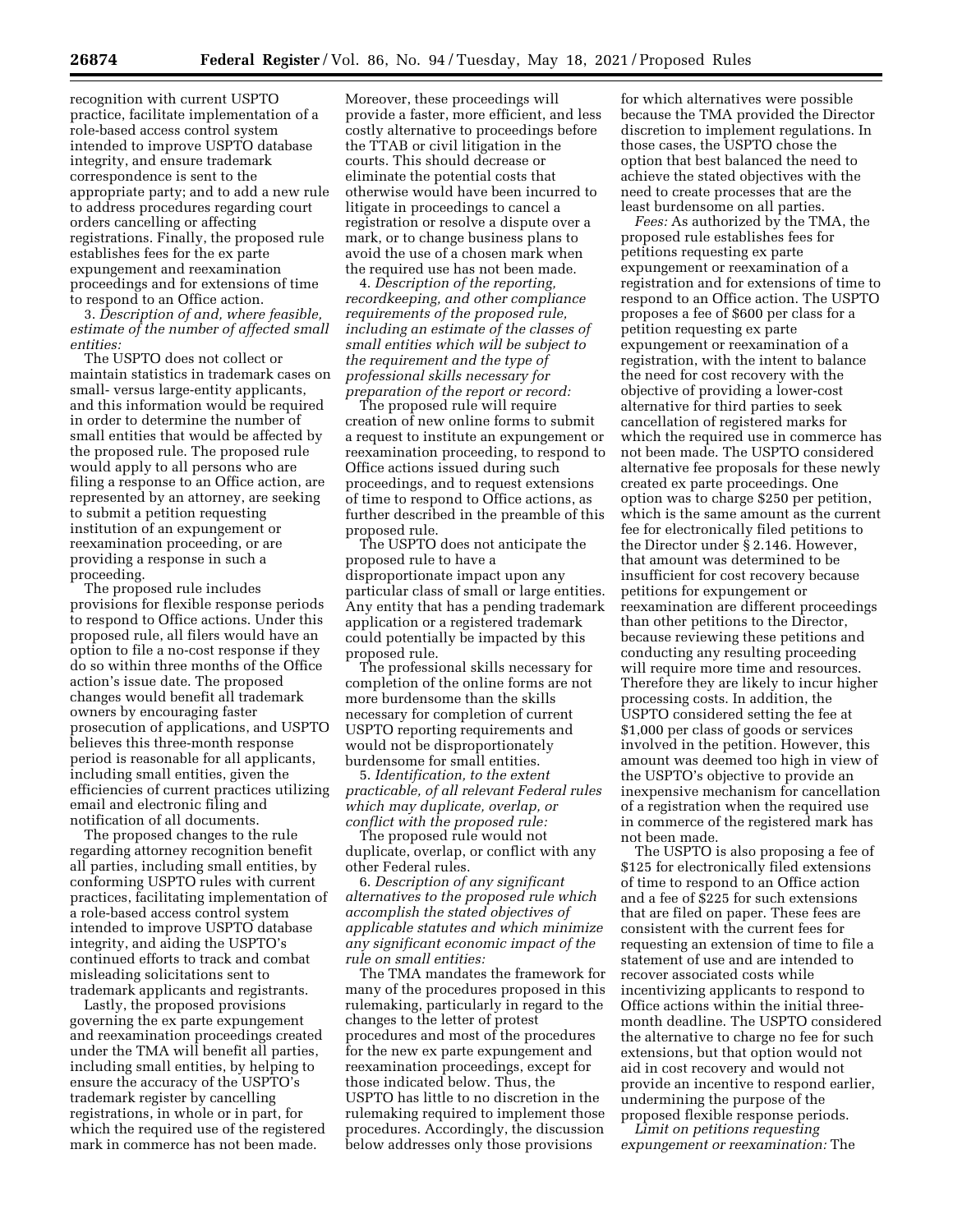USPTO is not currently proposing a limitation on the number of petitions for expungement or reexamination that can be filed against a registration. However, the Office did consider such a limit of petition-initiated proceedings against a registration that had already been the subject of instituted proceedings in order to provide a definite end to challenges, leaving any further challenges to TTAB cancellation proceedings. Considering that there are already safeguards in place to prevent abuse, the Office was concerned that imposing artificial limitations might undermine the utility of the proceedings to clear the register of unused marks. In addition, the USPTO considered the alternatives of limiting the number of petitions a particular petitioner or real party in interest may file, but those options did not further the ultimate purpose of the expungement or reexamination proceeding, which is to cancel a registration in whole or in part when evidence shows that use of the mark in commerce has not been made.

*Reasonable investigation and evidence:* Under the TMA and the proposed rule, a petition for expungement or reexamination must include a verified statement that sets forth the elements of the reasonable investigation the petitioner conducted to determine that the mark was never used in commerce (for expungement petitions) or not in use in commerce as of the relevant date (for reexamination petitions) on or in connection with the goods and/or services identified in the petition. The proposed rule defines a ''reasonable investigation'' as one that is based on available information and must include searches calculated to return information about the underlying inquiry from reasonably accessible sources where evidence concerning use of the mark during the relevant time period on or in connection with the relevant goods and/or services would normally be found. The proposed rule indicates that a sufficient reasonable investigation will depend on the individual circumstances, but includes a non-exhaustive list of sources of evidence for a reasonable investigation. These include State and Federal trademark records, internet websites, records from State and Federal agencies, litigation records, knowledge of marketplace activities, and any other reasonably accessible source with information relevant to whether the mark at issue was used in commerce.

The USPTO considered an alternative approach of providing a more exhaustive list of the types of evidence that would meet the burden for these newly created proceedings. However,

the USPTO acknowledges that the types of evidence will vary by industry and the types of goods and services being challenged. Therefore, it is not practical to create a complete list in the rule that would apply in all situations. Instead, the USPTO opted to identify a standard in line with the statute and legislative history, and to include a non-exhaustive list of efforts and evidence to meet the standard. This alternative provides guidance to filers while not limiting them to specific types of evidence listed in the rule.

*Director-initiated proceedings:* The TMA authorizes Director-initiated expungement and reexamination proceedings. In addition to the requirements in the TMA, the proposed rule explains that the Director may institute a proceeding that includes additional goods and/or services identified in the subject registration on the Director's own initiative and consolidate consideration of the new proceeding with the pending proceeding. The USPTO considered an alternative approach that involved not allowing consolidation of proceedings in this circumstance, but this option would hinder proper and efficient management of multiple related proceedings.

*Response time periods in new ex parte proceedings:* The proposed rule sets a deadline of two months for responding to a non-final or final Office action issued in a reexamination and/or expungement proceeding. The USPTO considered a number of alternatives to this response deadline framework. These alternatives included a twomonth response period with an optional one-month extension; a three-month response period for the initial Office action and a three-month period for the final Office action; and different response periods for the initial Office action and the final Office action.

In weighing these options, the Office considered the fact that, once an Office action has been received by a registrant, the registrant will need time to review the content of the Office action, hire counsel if needed, and conduct factfinding and evidence gathering in order to provide a response. The Office also considered the fact that a traditional sixmonth response period maximizes the time for the registrant to engage in these necessary activities but could potentially result in prolonged review, which is contrary to the objective to provide a faster and more efficient alternative to addressing claims of lack of proper use.

The selected two-month response period balances this objective with the registrant's need for time to engage in

the necessary activities to provide a response to the Office action. Furthermore, the USPTO plans to provide a courtesy notification to the registrant that a petition has been filed so as to facilitate early notice of a possible proceeding.

*Flexible response periods:* The TMA authorizes the USPTO to establish flexible response periods to respond to Office actions. The proposed rule sets a period of three months for responding to an Office action in applications under sections 1 and/or 44 of the Act, but provides an option for applicants to request a single three-month extension of this three-month deadline, for a total response time of up to six months. The same response deadline framework is also proposed for post-registration Office actions issued in connection with the examination of registration maintenance documents. This proposed alternative was selected because it is supported by the USPTO's data analytics regarding average response times, is the option with the least burden and costs for filers, and avoids uncertainty in filing deadlines by providing consistent deadlines for responses.

The USPTO considered three alternatives to the proposals to implement flexible response periods. The first alternative was to maintain sixmonth response periods for any Office action that contains a substantive refusal and provide a shorter response period for any Office action that contained only formal requirements, because responses for these typically require less time. This alternative may require some discretion by examining attorneys to decide which response period applies if, for example, it is not clear whether the Office action contains a substantive refusal. Additionally, public feedback indicated that this approach results in the length of the response period being unknown until the Office action is received and would require the monitoring of multiple possible deadlines.

A second alternative considered was to offer shorter response periods for all Office actions, but to offer an initial response period of two months, with one-month extensions with a corresponding fee, to reach the full six months. The fee for extension would be progressively higher, depending on when the response and extension request were filed. For example, responses filed in the third, fourth, fifth, or sixth month would, respectively, have an extension fee of \$50, \$75, \$125, and \$150. An application would be abandoned when a response is not received within the two-month period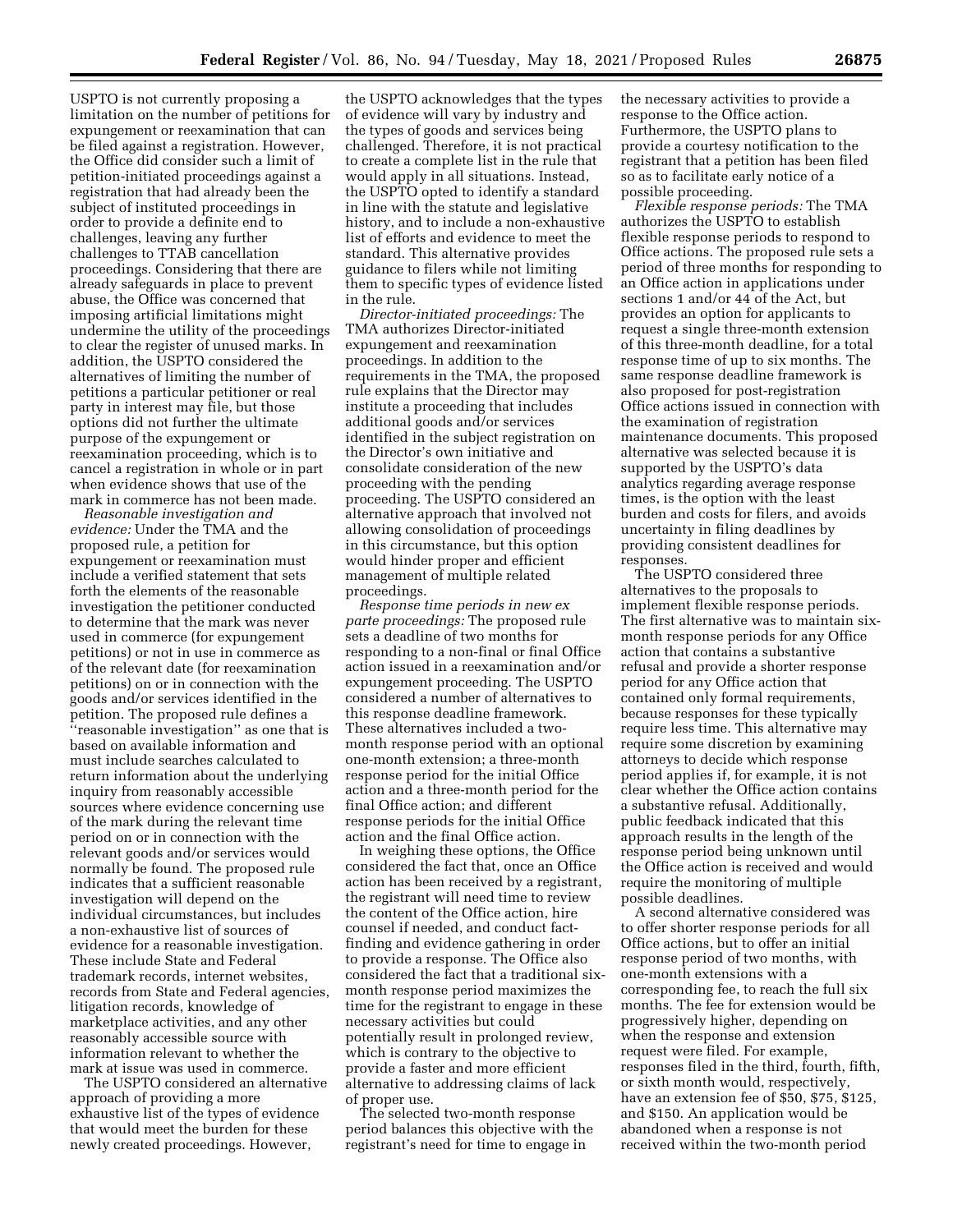or such other extended deadline as requested and paid for by applicant, not to exceed six months from the Office action issue date. This alternative puts a greater burden on filers to track multiple deadlines and could also increase costs to filers to file and pay for multiple extensions to reach the full sixmonth period for response.

Finally, the USPTO considered a twophase examination system. Under this approach, a USPTO examiner could review application formalities and issue a formalities Office action with a shortened response period of two months, extendable in two-month increments to a full six months upon request and payment of a fee. Once the formalities were addressed, the application could enter the second phase of the examination, whereby an examiner would issue an Office action containing any substantive refusals that identifies a response deadline of three months, extendable for another three months to a total of six months, upon request and payment of a fee.

*Suspension of proceedings:* The USPTO proposes amendments to the rules concerning suspension of proceedings to align them with current practice and to clarify that the new ex parte expungement and reexamination proceedings are among the types of proceedings for which suspension of action by the Office or the TTAB is authorized.

The alternative was to take no action in amending these rules, but that option would result in a continued misalignment of the rules and USPTO practice, and could hinder proper and efficient management of multiple related proceedings.

*Attorney recognition:* The proposed rule provides that, for the purposes of an application or registration, recognition of a qualified attorney as the applicant's or registrant's representative will continue until the owner revokes the appointment or the attorney withdraws from representation. This would allow recognition to continue when an application abandons, postregistration documents are filed, or a registration expires or is cancelled. Accordingly, owners and attorneys would be required to proactively file documents to, respectively, revoke an appointment or withdraw from representation when the representation has ended, rather than simply having recognition by the USPTO end automatically when certain events, including abandonment or registration, occur. In addition, the proposed rule provides that, when a practitioner has been mistakenly, falsely, or fraudulently designated as a representative for an

applicant, registrant, or party to a proceeding without the practitioner's prior authorization or knowledge, recognition of that practitioner shall be ineffective. It also clarifies practitioners' obligations when withdrawing from representation and proposes to delete a provision relating to conflicts of interest that has been superseded by the USPTO's Rules of Professional Conduct.

The USPTO considered not updating the current rules on attorney recognition as an alternative to the proposed rule. However, leaving the regulations as they are currently written would result in continued inconsistency between the rule and current USPTO practice, would complicate the implementation a rolebased access control system that is intended to improve USPTO database integrity, and would potentially hinder the USPTO's ability to combat misleading solicitations sent to trademark applicants and registrants as well as other improper activities.

*C. Executive Order 12866 (Regulatory Planning and Review):* This rule has been determined to be Significant for purposes of Executive Order 12866 (Sept. 30, 1993).

*D. Executive Order 13563 (Improving Regulation and Regulatory Review):* The USPTO has complied with Executive Order 13563 (Jan. 18, 2011). Specifically, the USPTO has, to the extent feasible and applicable: (1) Made a reasoned determination that the benefits justify the costs of the rule; (2) tailored the rule to impose the least burden on society consistent with obtaining the regulatory objectives; (3) selected a regulatory approach that maximizes net benefits; (4) specified performance objectives; (5) identified and assessed available alternatives; (6) provided the public with a meaningful opportunity to participate in the regulatory process, including soliciting the views of those likely affected prior to issuing an NPRM, and provided online access to the rulemaking docket; (7) attempted to promote coordination, simplification, and harmonization across government agencies and identified goals designed to promote innovation; (8) considered approaches that reduce burdens and maintain flexibility and freedom of choice for the public; and (9) ensured the objectivity of scientific and technological information and processes, to the extent applicable.

*E. Executive Order 13132 (Federalism):* This rulemaking does not contain policies with federalism implications sufficient to warrant preparation of a Federalism Assessment under Executive Order 13132 (Aug. 4, 1999).

*F. Executive Order 13175 (Tribal Consultation):* This rulemaking will not: (1) Have substantial direct effects on one or more Indian tribes, (2) impose substantial direct compliance costs on Indian tribal governments, or (3) preempt tribal law. Therefore, a tribal summary impact statement is not required under Executive Order 13175 (Nov. 6, 2000).

*G. Executive Order 13211 (Energy Effects*): This rulemaking is not a significant energy action under Executive Order 13211 because this rulemaking is not likely to have a significant adverse effect on the supply, distribution, or use of energy. Therefore, a Statement of Energy Effects is not required under Executive Order 13211 (May 18, 2001).

*H. Executive Order 12988 (Civil Justice Reform):* This rulemaking meets applicable standards to minimize litigation, eliminate ambiguity, and reduce burden as set forth in sections 3(a) and 3(b)(2) of Executive Order 12988 (Feb. 5, 1996).

*I. Executive Order 13045 (Protection of Children):* This rulemaking does not concern an environmental risk to health or safety that may disproportionately affect children under Executive Order 13045 (Apr. 21, 1997).

*J. Executive Order 12630 (Taking of Private Property):* This rulemaking will not affect a taking of private property or otherwise have taking implications under Executive Order 12630 (Mar. 15, 1988).

*K. Congressional Review Act:* Under the Congressional Review Act provisions of the Small Business Regulatory Enforcement Fairness Act of 1996 (5 U.S.C. 801 *et seq.*), prior to issuing any final rule, the USPTO will submit a report containing the final rule and other required information to the United States Senate, the United States House of Representatives, and the Comptroller General of the Government Accountability Office. The changes in this proposed rule are not expected to result in an annual effect on the economy of \$100 million or more, a major increase in costs or prices, or significant adverse effects on competition, employment, investment, productivity, innovation, or the ability of United States-based enterprises to compete with foreign-based enterprises in domestic and export markets. Therefore, this proposed rule is not expected to result in a ''major rule'' as defined in 5 U.S.C. 804(2).

*L. Unfunded Mandates Reform Act of 1995:* The changes set forth in this rulemaking do not involve a Federal intergovernmental mandate that will result in the expenditure by State, local,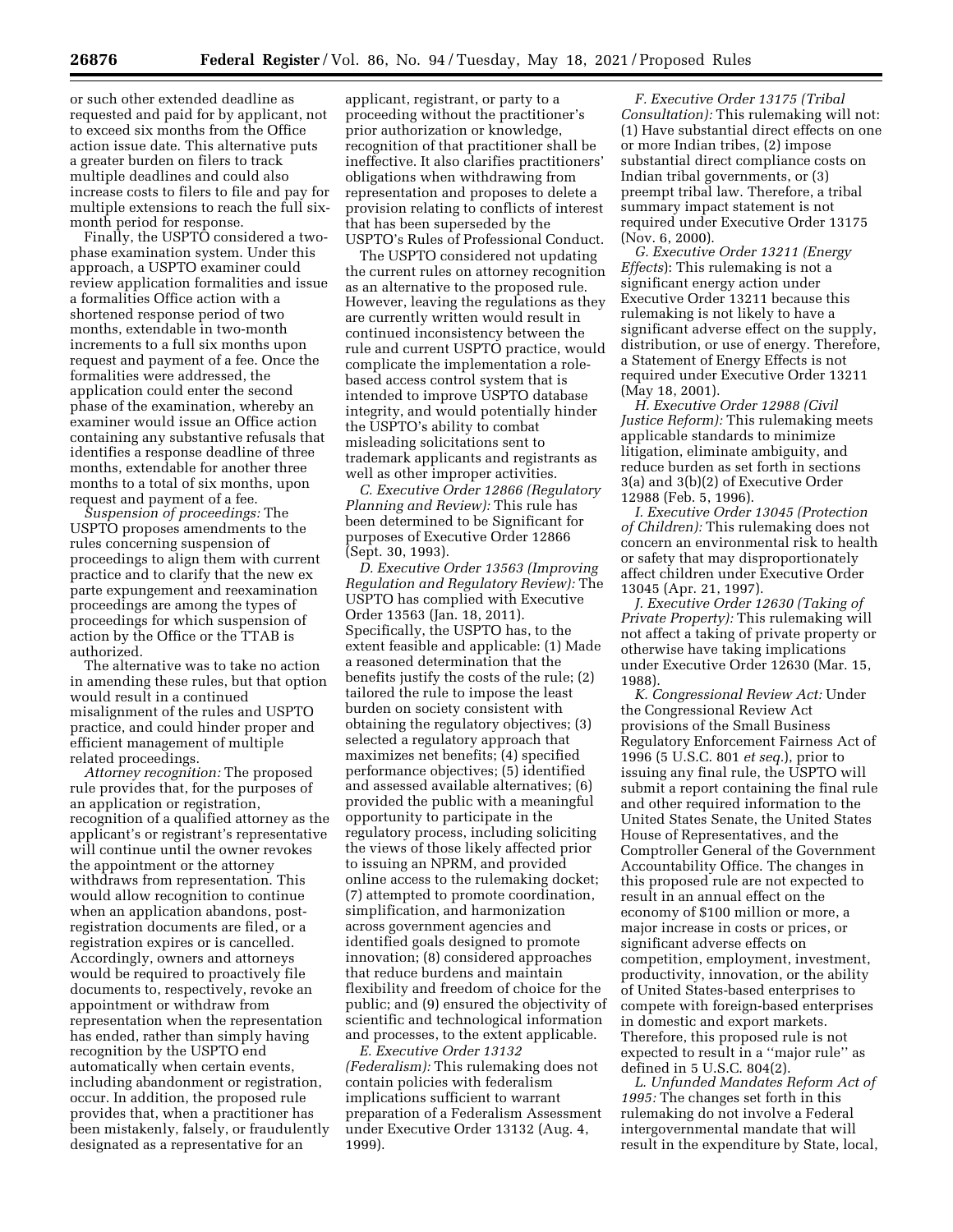and tribal governments, in the aggregate, of \$100 million (as adjusted) or more in any one year, or a Federal private sector mandate that will result in the expenditure by the private sector of \$100 million (as adjusted) or more in any one year, and will not significantly or uniquely affect small governments. Therefore, no actions are necessary under the provisions of the Unfunded Mandates Reform Act of 1995. See 2 U.S.C. 1501 *et seq.* 

*M. National Environmental Policy Act of 1969:* This rulemaking will not have any effect on the quality of the environment and is thus categorically excluded from review under the National Environmental Policy Act of 1969. See 42 U.S.C. 4321 *et seq.* 

*N. National Technology Transfer and Advancement Act of 1995:* The requirements of section 12(d) of the National Technology Transfer and Advancement Act of 1995 (15 U.S.C. 272 note) are not applicable because this rulemaking does not contain provisions that involve the use of technical standards.

*O. Paperwork Reduction Act of 1995:*  In accordance with section 3507(d) of the Paperwork Reduction Act of 1995 (44 U.S.C. 3501 *et seq.*), some of the paperwork and other information collection burdens discussed in this proposed rulemaking have already been approved under Office of Management and Budget (OMB) Control Numbers 0651–0040 (Trademark Trial and Appeal Board (TTAB) Actions), 0651– 0050 (Response to Office Action and Voluntary Amendment Forms), and 0651–0055 (Post Registration (Trademark Processing)).

In addition, this proposed rulemaking adds new items and fees regarding petitions requesting institution of expungement and reexamination proceedings, responses to Office actions issued in connection with expungement and reexamination, and requests for an extension of time to respond to an Office action. The new information collection requirements included in this proposed rulemaking have been submitted as a new information

collection request (ICR) for approval to OMB.

Please send comments on this new ICR to OMB's Office of Information and Regulatory Affairs via email to *[oira](mailto:oira_submissions@omb.eop.gov)*\_ *[submissions@omb.eop.gov,](mailto:oira_submissions@omb.eop.gov)* Attention: Desk Officer for USPTO, Washington, DC 20503. Please state that your comments refer to Docket No. PTO–T– 2021–0008. Please send a copy of your comments to USPTO using one of the methods described under **ADDRESSES** at the beginning of this document.

*Title of information collection:*  Expungement and Reexamination Proceedings.

*Affected public:* Private sector, individuals, and households.

*Estimated annual number of respondents:* 10,561.

*Estimated annual number of responses:* 11,116.

*Estimated total annual burden hours:*  10,865.

*Estimated total annual respondent hourly cost burden:* \$4,346,000.

### TABLE 1—PROPOSED BURDEN HOURS FOR PRIVATE SECTOR RESPONDENTS

| Item No. | Item                                                                               | Estimated<br>annual<br>respondents | Estimated<br>annual<br>responses<br>(year) | <b>Estimated time</b><br>for response<br>(hour) | Estimated<br>annual<br>burden<br>(hour/year) | Rate <sup>1</sup><br>(\$/hour) | Estimated<br>annual<br>burden |
|----------|------------------------------------------------------------------------------------|------------------------------------|--------------------------------------------|-------------------------------------------------|----------------------------------------------|--------------------------------|-------------------------------|
|          |                                                                                    |                                    | (a)                                        | (b)                                             | $(a) \times (b) = (c)$                       | (d)                            | $(c) \times (d) = (e)$        |
|          | Petition for Ex Parte<br>Expungement.                                              | 1,843                              | 1,940                                      | 1.5                                             | 2,910                                        | \$400                          | \$1,164,000                   |
| 2        | Response to Ex Parte<br><b>Expungement Office</b><br>Action.                       | 1,659                              | 1,746                                      |                                                 | 1,746                                        | 400                            | 698,400                       |
|          | Response to Director-Ini-<br>tiated Expungement<br>Office Action.                  | 185                                | 194                                        |                                                 | 194                                          | 400                            | 77,600                        |
| 4        | Petition for Ex Parte Re-<br>examination.                                          | 1,229                              | 1,294                                      | 1.5                                             | 1941                                         | 400                            | 776,400                       |
| 5        | Response to Ex Parte<br><b>Reexamination Office</b><br>Action.                     | 1,106                              | 1,164                                      |                                                 | 1,164                                        | 400                            | 465,600                       |
| $6$      | Response to Ex Parte<br>Director-Initiated Re-<br>examination Office Ac-<br>tion.  | 123                                | 130                                        | 1                                               | 130                                          | 400                            | 52,000                        |
| $7$      | Request for Extension of<br>Time for Filing a Re-<br>sponse to Office Ac-<br>tion. | 2,304                              | 2,425                                      | 0.25                                            | 606                                          | 400                            | 242,400                       |
| Totals   |                                                                                    | 8,449                              | 8,893                                      |                                                 | 8,691                                        |                                | 3,476,400                     |

1 2019 Report of the Economic Survey, published by the Committee on Economics of Legal Practice of the American Intellectual Property Law Association (AIPLA), *[https://www.aipla.org/detail/journal-issue/2019-report-of-the-economic-survey.](https://www.aipla.org/detail/journal-issue/2019-report-of-the-economic-survey)* The USPTO uses the mean rate for attorneys in private firms, which is \$400 per hour.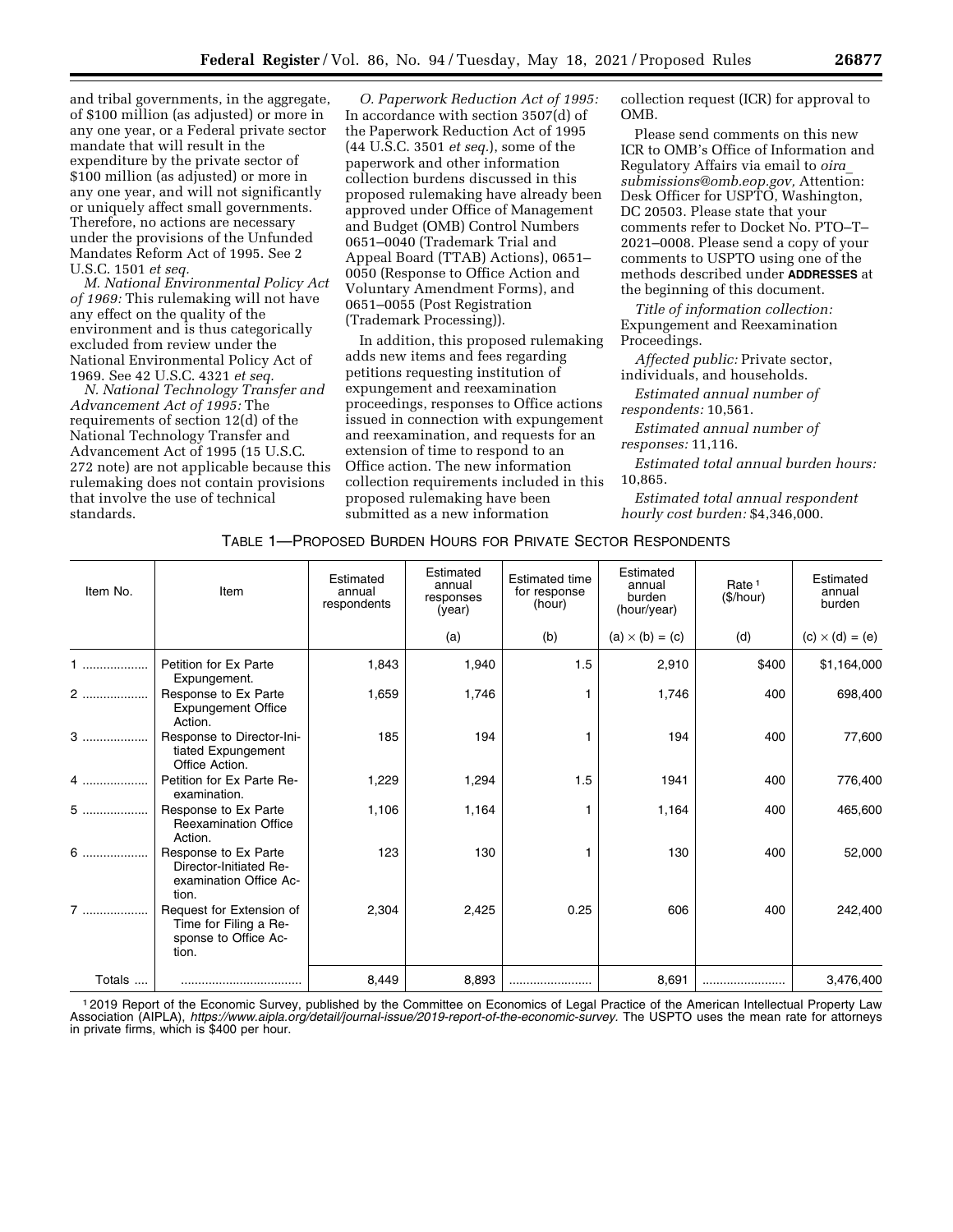| Item No. | Item                                                                               | Estimated<br>annual<br>respondents | Estimated<br>annual<br>responses<br>(year) | <b>Estimated time</b><br>for response<br>(hour) | Estimated<br>annual<br>burden<br>(hour/year) | Rate <sup>2</sup><br>(\$/hour) | Estimated<br>annual<br>burden |
|----------|------------------------------------------------------------------------------------|------------------------------------|--------------------------------------------|-------------------------------------------------|----------------------------------------------|--------------------------------|-------------------------------|
|          |                                                                                    |                                    | (a)                                        | (b)                                             | $(a) \times (b) = (c)$                       | (d)                            | $(c) \times (d) = (e)$        |
| .        | Petition for Ex Parte<br>Expungement.                                              | 461                                | 485                                        | 1.5                                             | 728                                          | \$400                          | \$291,200                     |
| 2        | Response to Ex Parte<br><b>Expungement Office</b><br>Action.                       | 415                                | 437                                        |                                                 | 437                                          | 400                            | 174,800                       |
| $3$      | Response to Director-Ini-<br>tiated Expungement<br>Office Action.                  | 46                                 | 49                                         |                                                 | 49                                           | 400                            | 19,600                        |
| 4        | Petition for Ex Parte Re-<br>examination.                                          | 307                                | 323                                        | 1.5                                             | 485                                          | 400                            | 194,000                       |
| $5$      | Response to Ex Parte<br><b>Reexamination Office</b><br>Action.                     | 276                                | 291                                        |                                                 | 291                                          | 400                            | 116,400                       |
| 6        | Response to Ex Parte<br>Director-Initiated Re-<br>examination Office Ac-<br>tion.  | 31                                 | 32                                         |                                                 | 32                                           | 400                            | 12,800                        |
| 7        | Request for Extension of<br>Time for Filing a Re-<br>sponse to Office Ac-<br>tion. | 576                                | 606                                        | 0.25                                            | 152                                          | 400                            | 60,800                        |
| Totals   |                                                                                    | 2,112                              | 2,223                                      |                                                 | 2,174                                        |                                | 869,600                       |

## TABLE 2—PROPOSED BURDEN HOURS FOR INDIVIDUAL AND HOUSEHOLD RESPONDENTS

<sup>2</sup> 2019 Report of the Economic Survey, published by the Committee on Economics of Legal Practice of the American Intellectual Property Law Association (AIPLA), *[https://www.aipla.org/detail/journal-issue/2019-report-of-the-economic-survey.](https://www.aipla.org/detail/journal-issue/2019-report-of-the-economic-survey)* The USPTO uses the mean rate for attorneys in private firms, which is \$400 per hour.

*Estimated total annual respondent non-hourly cost burden:* \$2,810,175.

This information collection has nonhourly cost burden in fees paid by the respondents. There are filing fees associated with this information

collection for a total of \$2,810,175 per year as outlined in Table 3 below. The filing fees for petitions for expungement or reexamination are based on the number of classes of goods and/or services in the petition; therefore, the

total filing fees for these submissions can vary depending on the number of classes. The filing fees shown here are the minimum fees associated with this information collection.

| TABLE 3-FILING FEES/NON-HOURLY COST BURDEN TO RESPONDENTS |  |
|-----------------------------------------------------------|--|
|-----------------------------------------------------------|--|

| Item No.    | Item                                                                                                                                                        | Estimated<br>annual<br>responses | Filing fees                | Total cost                                  |
|-------------|-------------------------------------------------------------------------------------------------------------------------------------------------------------|----------------------------------|----------------------------|---------------------------------------------|
|             |                                                                                                                                                             | (a)                              | (b)                        | $(a) \times (b) = (c)$                      |
| 1<br>7<br>8 | Request for Extension of Time for Filing a Response to Office Action (paper)<br>Request for Extension of Time for Filing a Response to Office Action (TEAS) | 2.425<br>1.617<br>61<br>2.970    | \$600<br>600<br>225<br>125 | \$1,455,000<br>970.200<br>13.725<br>371,250 |
| Totals      |                                                                                                                                                             | 7.073                            |                            | 2.810.175                                   |

The USPTO is soliciting public comments on this new ICR to:

(a) Evaluate whether the proposed collection of information is necessary for the proper performance of the functions of the Agency, including whether the information will have practical utility;

(b) Evaluate the accuracy of the Agency's estimate of the burden of the proposed collection of information, including the validity of the methodology and assumptions used;

(c) Enhance the quality, utility, and clarity of the information to be collected; and

(d) Minimize the burden of the collection of information on those who are to respond, including through the use of appropriate automated, electronic, mechanical, or other technological collection techniques or other forms of IT, *e.g.,* permitting electronic submission of responses.

Please submit comments on this new collection of information at

*[www.reginfo.gov/public/do/PRAMain.](http://www.reginfo.gov/public/do/PRAMain)*  Find this particular information collection by selecting ''Currently under Review'' or by using the search function and entering the title of the collection. Please send a copy of your comments to the USPTO using one of the methods described under **ADDRESSES** at the beginning of this document.

All comments submitted in response to this proposed rulemaking are a matter of public record. The USPTO will respond to any ICR-related comments in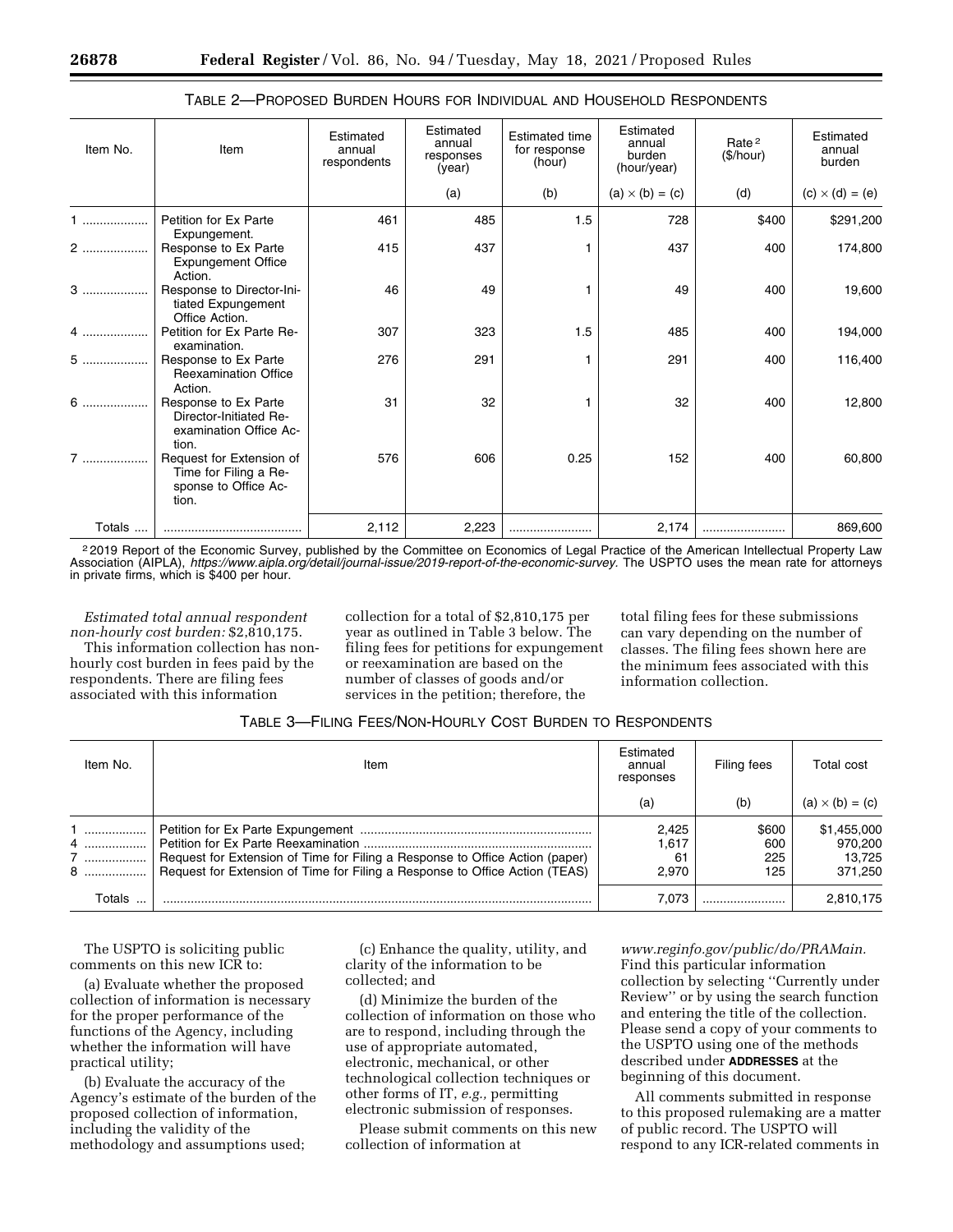the final rulemaking. Copies of this information collection may be viewed at the Federal eRulemaking Portal (*[www.regulations.gov](http://www.regulations.gov)*) or can be requested from the USPTO via email at *[Information.Collection@uspto.gov.](mailto:Information.Collection@uspto.gov)* 

Notwithstanding any other provision of law, no person is required to respond to, nor shall any person be subject to, a penalty for failure to comply with a collection of information subject to the requirements of the Paperwork Reduction Act unless that collection of information has a valid OMB control number.

*P. E-Government Act Compliance:*  The USPTO is committed to compliance with the E-Government Act to promote the use of the internet and other information technologies to provide increased opportunities for citizen access to Government information and services, and for other purposes. For information pertinent to E-Government Act compliance related to this proposed rule, please contact Kimberly Hardy, USPTO Information Collection Officer, via email at *[Information.Collection@](mailto:Information.Collection@uspto.gov) [uspto.gov](mailto:Information.Collection@uspto.gov)* or via telephone at 571–270– 0968.

### **List of Subjects**

*37 CFR Part 2* 

Administrative practice and procedure, Courts, Lawyers, Trademarks.

*37 CFR Part 7* 

Administrative practice and procedure, Trademarks.

For the reasons stated in the preamble and under the authority contained in 15 U.S.C. 1123 and 35 U.S.C. 2, as amended, the USPTO proposes to amend parts 2 and 7 of title 37 as follows:

# **PART 2—RULES OF PRACTICE IN TRADEMARK CASES**

■ 1. The authority citation for 37 CFR part 2 is revised to read as follows:

**Authority:** 15 U.S.C. 1113, 1123; 35 U.S.C. 2; Section 10, Pub. L. 112–29; Pub. L. 116– 260, 134 Stat. 1182, unless otherwise noted. Sec. 2.99 also issued under secs. 16, 17, 60 Stat. 434; 15 U.S.C. 1066, 1067.

■ 2. Amend § 2.6 by adding paragraphs (a)(26) and (27) to read as follows:

### **§ 2.6 Trademark fees.**

 $(a) * * * *$ 

(26) *Petition for expungement and/or reexamination.* For filing a petition for expungement and/or reexamination under § 2.91, per class—\$600.00

(27) *Extension of time for filing a response to an Office action under* 

*§§ 2.62(a)(2), 2.141(a), 2.163(c), 2.165(c), 2.184(b)(2) or 2.186(c).* 

(i) For filing a request for extension of time for filing a response to an Office action under §§ 2.62(a)(2), 2.141(a), 2.163(c), 2.165(c), 2.184(b)(2) or 2.186(c) on paper—\$225.00.

(ii) For filing a request for extension of time for filing a response to an Office action under §§ 2.62(a)(2), 2.141(a), 2.163(c), 2.165(c), 2.184(b)(2) or 2.186(c) via TEAS—\$125.00.

■ 3. Amend § 2.11 by revising paragraphs (d) and (f) to read as follows:

### **§ 2.11 Requirement for representation.**

\* \* \* \* \*

(d) Failure to respond to requirements issued pursuant to paragraphs (a) through (c) of this section is governed by §§ 2.65, 2.93, 2.163, and 7.39, as appropriate.

\* \* \* \* \* (f) Notwithstanding §§ 2.63(b)(2)(ii) and 2.93(c)(1), if an Office action maintains only requirements under paragraphs (a), (b), and/or (c) of this section, or only requirements under paragraphs (a), (b), and/or (c) of this section and the requirement for a processing fee under § 2.22(c), the requirements may be reviewed only by filing a petition to the Director under § 2.146.

■ 4. Amend § 2.17 by:

■ a. Adding a new paragraph (b)(4), and ■ b. Revising paragraph (g).

The addition and revision read as follows:

### **§ 2.17 Recognition for representation.**

\* \* \* \* \*

(b) \* \* \*

(4) *False, fraudulent, or mistaken designation.* Regardless of paragraph (b)(1) of this section, where a practitioner has been mistakenly, falsely, or fraudulently designated as a representative for an applicant, registrant, or party to a proceeding without the practitioner's prior authorization or knowledge, recognition of that practitioner shall be ineffective.

\* \* \* \* \* (g) *Duration of recognition.* The USPTO considers recognition as to an application or registration to continue until the applicant, registrant, or party to a proceeding revokes authority pursuant to § 2.19(a)(1) or the representative withdraws from representation under § 2.19(b). ■ 5. Amend § 2.18 by revising paragraphs (a)(1) and (2) to read as follows:

## **§ 2.18 Correspondence, with whom held.**

(a) \* \* \*

(1) If an attorney is not recognized as a representative pursuant to § 2.17(b)(1), the Office will send correspondence to the applicant, registrant, or party to the proceeding.

(2) If an attorney is recognized as a representative pursuant to  $\S 2.17(b)(1)$ , the Office will correspond only with that attorney, except as set forth below. A request to change the correspondence address does not revoke a power of attorney. The Office will not correspond with another attorney from a different firm and, except for service of a cancellation petition and notices of institution of expungement or reexamination proceedings, will not correspond directly with the applicant, registrant, or a party to a proceeding, unless:

(i) Recognition of the attorney has ended pursuant to § 2.19; or

(ii) The attorney has been suspended or excluded from practicing in trademark matters before the USPTO.

\* \* \* \* \* ■ 6. Amend § 2.19 by:

- 
- a. Revising paragraph (b), and
- b. Adding paragraphs (c) and (d). The revision and addition read as

follows:

#### **§ 2.19 Revocation or withdrawal of attorney.**

\* \* \* \* \* (b) *Withdrawal of attorney required.* If the requirements of § 11.116(a) of this chapter are met, a practitioner authorized to represent an applicant, registrant, or party to a proceeding in a trademark case must withdraw from representation before the USPTO by filing a request to withdraw or, when applicable, a motion with the Trademark Trial and Appeal Board as soon as practicable, but no longer than 30 days after the condition necessitating withdrawal unless the applicant, registrant, or party to a proceeding has already revoked the practitioner's authority pursuant to paragraph (a) of this section. The request or motion to withdraw must include the following:

(1) The application serial number, registration number, or proceeding number;

(2) A statement of the reason(s) why withdrawal is required under the rules; and

(3) A statement that the practitioner shall take steps reasonably practicable under the circumstances to protect the client's interests.

(c) *Withdrawal of attorney permitted.*  A practitioner may withdraw from representation before the USPTO if the requirements of § 11.116(b) of this chapter are met, upon application to and approval by the Director or, when applicable, upon motion granted by the Trademark Trial and Appeal Board. The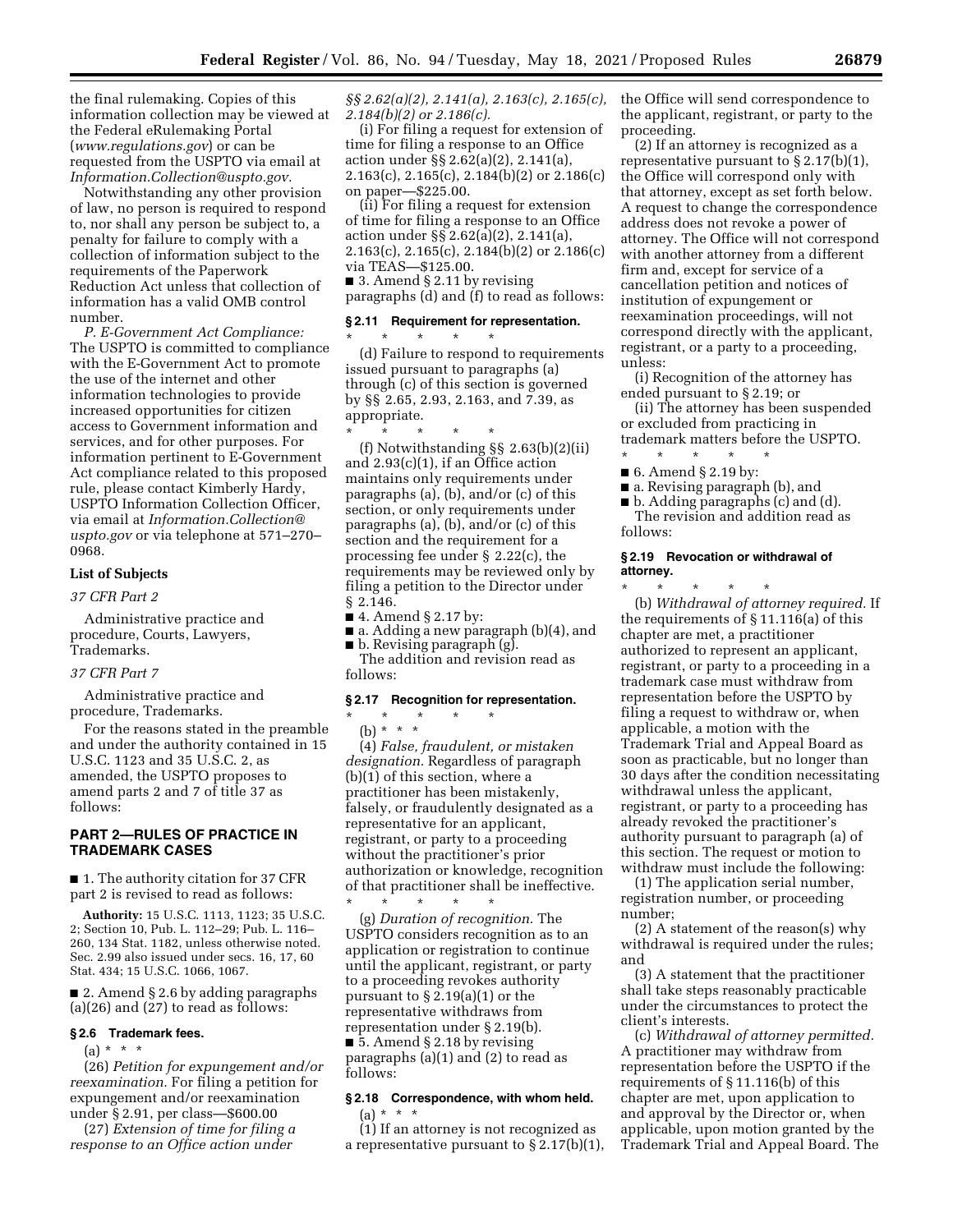practitioner must file the request to withdraw as soon as practicable, but no longer than 30 days after the practitioner notifies the client of the termination of representation unless the applicant, registrant, or party to a proceeding has already revoked the practitioner's authority pursuant to paragraph (a) of this section. The request to withdraw must include the following:

(1) The application serial number, registration number, or proceeding number;

(2) A statement of the reason(s) for the request to withdraw; and

(3) Either:

(i) A statement that the practitioner has given notice to the client that the practitioner is withdrawing from employment and will be filing the necessary documents with the Office; that the client was given notice of the withdrawal at least two months before the expiration of any applicable deadline; that the practitioner has delivered to the client all documents and property in the practitioner's file to which the client is entitled; and that the practitioner has notified the client of any pending or upcoming submission deadlines; or

(ii) If more than one qualified practitioner is of record, a statement that representation by another currently recognized attorney is ongoing.

(d) *Recognition ineffective.* If recognition is not effective under § 2.17(b)(4), then revocation under paragraph (a) of this section or withdrawal under paragraph (b) or (c) of this section is not required. ■ 7. Amend § 2.23 by adding paragraph (d)(3), to read as follows:

### **§ 2.23 Requirement to correspond electronically with the Office and duty to monitor status.**

- \* \* \* \* \*
	- (d) \* \* \*

(3) After notice of the institution of an expungement or reexamination proceeding under § 2.92, at least every two months until the registrant receives a notice of termination under § 2.94, or, if no notice of institution was received, at least every six months following the issue date of the registration.

#### **§ 2.61 [Amended]**

■ 8. Amend § 2.61 by removing paragraph (c).

■ 9. Amend § 2.62 by revising

paragraphs (a) and (c) to read as follows:

# **§ 2.62 Procedure for submitting response.**

(a) *Deadline.* Each Office action shall set forth the deadline for response.

(1) *Response periods.* Unless the applicant is notified otherwise in an Office action, the response periods for an Office action are as follows:

(i) Three months from the issue date, for an Office action in an application under section 1 and/or section 44 of the Act; and

(ii) Six months from the issue date, for an Office action in an application under section 66(a) of the Act.

(2) *Extensions of time.* Unless the applicant is notified otherwise in an Office action, the time for response designated in paragraph (a)(1)(i) of this section may be extended by three months up to a maximum of six months from the Office action issue date, upon timely request and payment of the fee set forth in § 2.6(a)(27). To be considered timely, a request for extension of time must be received by the Office on or before the deadline for response set forth in the Office action. \* \* \* \* \*

(c) *Form.* Responses and requests for extensions of time to respond must be submitted through TEAS pursuant to § 2.23. Responses and requests for extensions of time to respond sent via email or facsimile will not be accorded a date of receipt.

■ 10. Amend § 2.63 by revising paragraphs (b) introductory text, (b)(1) and (2), and (c) and (d) to read as follows:

#### **§ 2.63 Action after response.**

\* \* \* \* \* (b) *Final refusal or requirement.* Upon review of a response, the examining attorney may state that any refusal to register or requirement is final.

(1) If the examining attorney issues a final action that maintains any substantive refusal to register, the applicant may respond by timely filing:

(i) A request for reconsideration under paragraph (b)(3) of this section that seeks to overcome any substantive refusal to register, and comply with any outstanding requirement, maintained in the final action;

(ii) An appeal to the Trademark Trial and Appeal Board under §§ 2.141 and 2.142; or

(iii) A request for extension of time to respond or appeal under § 2.62(a)(2).

(2) If the examining attorney issues a final action that contains no substantive refusals to register, but maintains any requirement, the applicant may respond by timely filing:

(i) A request for reconsideration under paragraph (b)(3) of this section that seeks to comply with any outstanding requirement maintained in the final action;

(ii) An appeal of any requirement to the Trademark Trial and Appeal Board under §§ 2.141 and 2.142;

(iii) A petition to the Director under § 2.146 to review any requirement, if the subject matter of the requirement is procedural, and therefore appropriate for petition; or

(iv) A request for extension of time to respond or appeal under § 2.62(a)(2). \* \* \* \* \*

(c) *Denial of petition.* A requirement that is the subject of a petition decided by the Director may not subsequently be the subject of an appeal to the Trademark Trial and Appeal Board. If a petition to the Director under § 2.146 is denied, the applicant will have the later of:

(1) The time remaining in the response period set forth in the Office action that repeated the requirement or made it final;

(2) The time remaining after the filing of a timely request for extension of time to respond or appeal under § 2.62(a)(2); or

(3) Thirty days from the date of the decision on the petition to comply with the requirement.

(d) *Amendment to allege use.* If an applicant in an application under section 1(b) of the Act files an amendment to allege use under § 2.76 during the response period after issuance of a final action, the examining attorney will examine the amendment. The filing of such an amendment does not stay or extend the time for filing an appeal or petition.

■ 11. Amend § 2.65 by revising paragraph (a) to read as follows:

## **§ 2.65 Abandonment.**

(a) An application will be abandoned if an applicant fails to respond to an Office action, or to respond completely, within the relevant time period for response under § 2.62(a), including any granted extension of time to respond under § 2.62(a)(2). A timely petition to the Director pursuant to §§ 2.63(a) and (b) and 2.146 or notice of appeal to the Trademark Trial and Appeal Board pursuant to § 2.142, if appropriate, is a response that avoids abandonment (see  $§ 2.63(b)(4)$ .

(1) If all refusals and/or requirements are expressly limited to certain goods and/or services, the application will be abandoned only as to those goods and/ or services.

(2) When a timely response by the applicant is a bona fide attempt to advance the examination of the application and is a substantially complete response to the examining attorney's action, but consideration of some matter or compliance with a requirement has been omitted, the examining attorney may grant the applicant 30 days, or to the end of the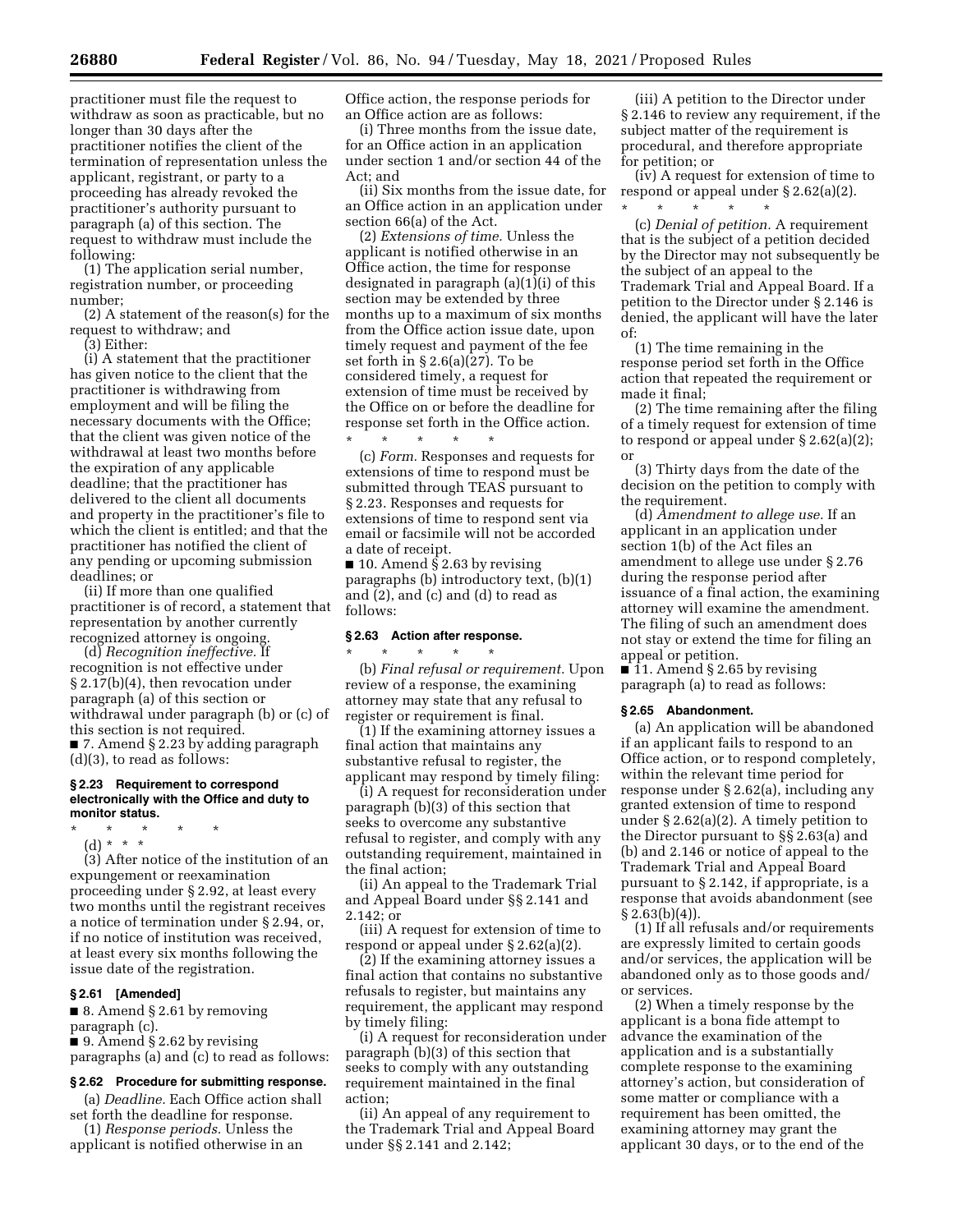response period set forth in the action to which the substantially complete response was submitted, whichever is longer, to explain and supply the omission before the examining attorney considers the question of abandonment.

\* \* \* \* \* ■ 12. Amend § 2.66 by revising paragraph (b) to read as follows:

### **§ 2.66 Revival of applications abandoned in full or in part due to unintentional delay.**

\* \* \* \* \* (b) *Petition to Revive Application Abandoned in Full or in Part for Failure to Respond to an Office Action.* A petition to revive an application abandoned in full or in part because the applicant did not timely respond to an Office action must include:

(1) The petition fee required by  $§ 2.6(a)(15);$ 

(2) A statement, signed by someone with firsthand knowledge of the facts, that the delay in filing the response on or before the due date was unintentional; and

(3) A response to the Office action, signed pursuant to  $\S 2.193(e)(2)$ , or a statement that the applicant did not receive the Office action or the notification that an Office action issued. If the applicant asserts that the unintentional delay is based on nonreceipt of an Office action or notification, the applicant may not assert non-receipt of the same Office action or notification in a subsequent petition.

(4) If the Office action was subject to a three-month response period under § 2.62(a)(1), and the applicant does not assert non-receipt of the Office action or notification, the petition must also include the fee under § 2.6(a)(27) for a request for extension of time to respond under § 2.62(a)(2).

(5) If the abandonment was after a final Office action, the response is treated as a request for reconsideration under § 2.63(b)(3), and the applicant must also file:

(i) A notice of appeal to the Trademark Trial and Appeal Board under § 2.141 or a petition to the Director under § 2.146, if permitted by  $§ 2.63(b)(2)(iii);$  or

(ii) A statement that no appeal or petition is being filed from any final refusal or requirement. \* \* \* \* \*

■ 13. Revise § 2.67 to read as follows:

### **§ 2.67 Suspension of action by the Patent and Trademark Office.**

Action by the Office may be suspended for a reasonable time for good and sufficient cause. The fact that a proceeding is pending before the

Office or a court that is relevant to the issue of initial or continued registrability of a mark and that proceeding has not been finally determined, or the fact that the basis for registration is, under the provisions of section 44(e) of the Act, registration of the mark in a foreign country and the foreign application is still pending, will be considered prima facie good and sufficient cause. An Office or court proceeding is not considered finally determined until an order or ruling that ends the proceeding or litigation has been rendered and noticed, and the time for any appeal or other further review has expired with no further review sought. An applicant's request for a suspension of action under this section filed within the response period set forth in § 2.62(a) may be considered responsive to the previous Office action. The Office may require the applicant, registrant, or party to a proceeding to provide status updates and information relevant to the ground(s) for suspension, upon request.

■ 14. Revise the undesignated center heading that precedes § 2.91 ''CONCURRENT USE PROCEEDINGS'' to read as follows:

#### **Ex Parte Expungement and Reexamination**

 $\blacksquare$  15. Add § 2.91 to read as follows:

# **§ 2.91 Petition for expungement or reexamination.**

(a) *Petition basis.* Any person may file a petition requesting institution of an ex parte proceeding to cancel a registration of a mark, in whole or in part, on one of the following bases:

(1) Expungement, if the mark is registered under sections 1, 44, or 66 of the Act and has never been used in commerce on or in connection with some or all of the goods and/or services recited in the registration; or

(2) Reexamination, if the mark is registered under section 1 of the Act and was not in use in commerce on or in connection with some or all of the goods and/or services recited in the registration on or before the relevant date, which for any particular goods and/or services, is determined as follows:

(i) In an application for registration of a mark with an initial filing basis of section 1(a) of the Act for the goods and/ or services listed in the petition, and not amended at any point to be filed pursuant to section 1(b) of the Act, the relevant date is the filing date of the application; or

(ii) In an application for registration of a mark with an initial filing basis or amended basis of section 1(b) of the Act

for the goods and/or services listed in the petition, the relevant date is the later of the filing date of an amendment to allege use identifying the goods and/or services listed in the petition, pursuant to section 1(c) of the Act, or the expiration of the deadline for filing a statement of use for the goods and/or services listed in the petition, pursuant to section 1(d), including all approved extensions thereof.

(b) *Time for filing.* The petition must be filed while the registration is in force and:

(1) Where the petition requests institution of an expungement proceeding under paragraph (a)(1) of this section, at any time following the expiration of 3 years after the date of registration and, for petitions made after December 27, 2023, before the expiration of 10 years following the date of registration; or

(2) Where the petition requests institution of a reexamination proceeding under paragraph (a)(2) of this section, at any time not later than 5 years after the date of registration.

(c) *Requirements for complete submission.* Only complete petitions under this section will be considered by the Director under § 2.92, and, once complete, may not be amended by the petitioner. A complete petition must be made in writing, timely filed through TEAS, and include the following:

(1) The fee required by § 2.6(a)(26); (2) The U.S. trademark registration

number of the registration subject to the petition;

(3) The basis for petition under paragraph (a) of this section;

(4) The name, domicile address, and email address of the petitioner;

(5) If the domicile of the petitioner is not located within the United States or its territories, a designation of an attorney, as defined in § 11.1 of this chapter, who is qualified to practice under § 11.14 of this chapter;

(6) If the petitioner is, or must be, represented by an attorney, as defined in § 11.1 of this chapter, who is qualified to practice under § 11.14 of this chapter, the attorney's name, postal address, email address, and bar information under § 2.17(b)(3);

(7) Identification of each good and/or service recited in the registration for which the petitioner requests that the proceeding be instituted on the basis identified in the petition;

(8) A verified statement that sets forth in numbered paragraphs:

(i) The elements of the reasonable investigation of nonuse conducted, as defined under paragraph (d) of this section, where for each source of information relied upon, the statement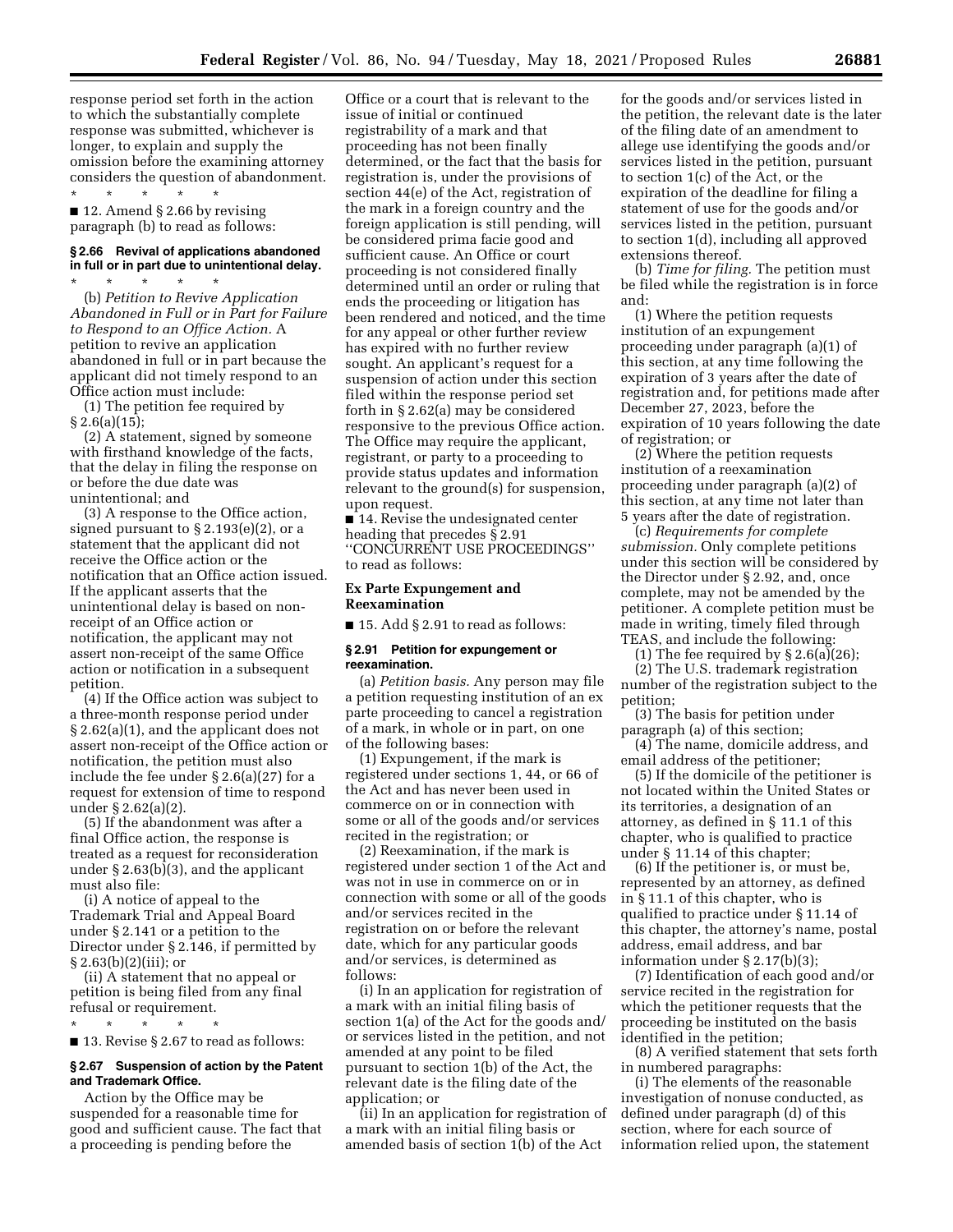includes a description of how and when the searches were conducted and what the searches disclosed; and

(ii) A concise factual statement of the relevant basis for the petition, including any additional facts that support the allegation of nonuse of the mark in commerce on or in connection with the goods and services as specified in paragraph (a) of this section;

(9) A clear and legible copy of all documentary evidence supporting a prima facie case of nonuse of the mark in commerce and an itemized index of such evidence. Evidence that supports a prima facie case of nonuse may also include, but is not limited to:

(i) Verified statements;

(ii) Excerpts from USPTO electronic records in applications or registrations;

(iii) Screenshots from relevant web pages, including the URL and access or print date;

(iv) Excerpts from press releases, news articles, journals, magazines, or other publications, identifying the publication name and date of publication; and

(v) Evidence suggesting that the verification accompanying a relevant allegation of use in the registration was improperly signed.

(d) *Reasonable investigation of nonuse.* A petitioner must make a bona fide attempt to determine if the registered mark was not in use in commerce or never in use in commerce on or in connection with the goods and/ or services as specified in paragraph (a) of this section by conducting a reasonable investigation.

(1) A reasonable investigation is an appropriately comprehensive search, which may vary depending on the circumstances, but is calculated to return information about the underlying inquiry from reasonably accessible sources where evidence concerning use of the mark during the relevant time period on or in connection with the relevant goods and/or services would normally be found.

(2) Sources for a reasonable investigation may include, but are not limited to:

(i) State and Federal trademark records;

(ii) Internet websites and other media likely to or believed to be owned or controlled by the registrant;

(iii) Internet websites, other online media, and publications where the relevant goods and/or services likely would be advertised or offered for sale;

(iv) Print sources and web pages likely to contain reviews or discussion of the relevant goods and/or services;

(v) Records of filings made with or of actions taken by any State or Federal

business registration or regulatory agency;

(vi) The registrant's marketplace activities, including, for example, any attempts to contact the registrant or purchase the relevant goods and/or services;

(vii) Records of litigation or administrative proceedings reasonably likely to contain evidence bearing on the registrant's use or nonuse of the registered mark; and

(viii) Any other reasonably accessible source with information establishing nonuse of the mark as specified in paragraph (a) of this section.

(3) A petitioner need not check all possible appropriate sources for its investigation to be considered reasonable.

(e) *Director's authority.* The authority to act on petitions made under this section is reserved to the Director, and may be delegated.

(f) *Oral hearings.* An oral hearing will not be held on a petition except when considered necessary by the Director.

(g) *No stay.* The mere filing of a petition for expungement or reexamination by itself will not act as a stay in any appeal or inter partes proceeding that is pending before the Trademark Trial and Appeal Board, nor will it stay the period for replying to an Office action in any pending application or registration.

■ 16. Add § 2.92 to read as follows:

#### **§ 2.92 Institution of** *ex parte* **expungement and reexamination proceedings.**

Notwithstanding section 7(b) of the Act, the Director may, upon a determination that information and evidence supports a prima facie case, institute a proceeding for expungement or reexamination of a registration of a mark, either upon petition or upon the Director's initiative. Information that supports a prima facie case of nonuse with the goods and/or services at issue shall be based upon all information and evidence available to the Office. The electronic record of the registration for which a proceeding has been instituted forms part of the record of the proceeding without any action by the Office, a petitioner, or a registrant.

(a) *Institution upon petition.* For each good and/or service identified in a complete petition under § 2.91, the Director will determine if the petition sets forth a prima facie case of nonuse to support the petition basis and, if so, will institute an ex parte expungement or reexamination proceeding.

(b) *Institution upon the Director's initiative.* The Director may institute an ex parte expungement or reexamination proceeding on the Director's own

initiative, within the time periods set forth in § 2.91(b), and for the reasons set forth in § 2.91(a), based on information that supports a prima facie case for expungement or reexamination of a registration for some or all of the goods or services identified in the registration.

(c) *Director's authority.* (1) Any determination by the Director whether to institute an expungement or reexamination proceeding shall be final and non-reviewable.

(2) The Director may institute an expungement and/or reexamination proceeding for fewer than all of the goods and/or services identified in a petition under § 2.91. The identification of particular goods and/or services in a petition does not limit the Director from instituting a proceeding that includes additional goods and/or services identified in the subject registration on the Director's own initiative, under paragraph (b) of this section.

(d) *Estoppel.* (1) Upon termination of an expungement proceeding under § 2.93(c)(3), including after any appeal, where it has been determined that the registered mark was used in commerce on or in connection with any of the goods and/or services at issue in the proceedings prior to the date a petition to expunge was filed under § 2.91 or the Director-initiated proceedings under § 2.92, no further expungement proceedings may be instituted as to those particular goods and/or services.

(2) Upon termination of a reexamination proceeding under § 2.93(c)(3), including any appeal, where it is has been determined that the registered mark was used in commerce on or in connection with any of the goods and/or services at issue, on or before the relevant date established in the proceedings, no further expungement or reexamination proceedings may be instituted as to those particular goods and/or services.

(3) With respect to a particular registration, once an expungement proceeding has been instituted and is pending, no later expungement proceeding may be instituted with respect to the same goods and/or services at issue in the pending proceeding.

(4) With respect to a particular registration, while a reexamination proceeding is pending, no later expungement or reexamination proceeding may be instituted with respect to the same goods and/or services at issue in the pending proceeding.

(e) *Consolidated proceedings.* 

(1) The Director may consolidate expungement and reexamination proceedings involving the same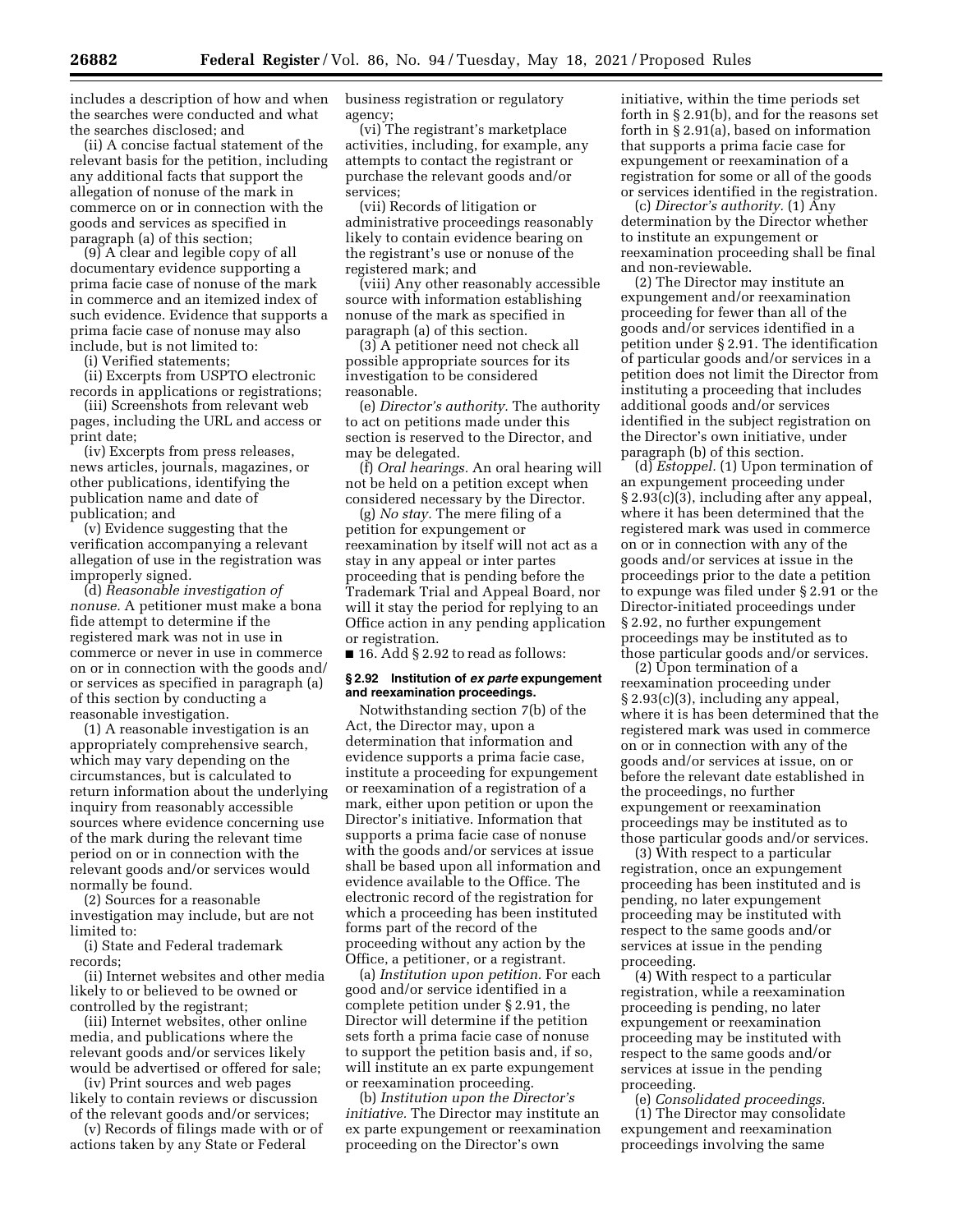registration. Consolidated proceedings will be considered related parallel proceedings.

(2) If two or more petitions under § 2.91 are directed to the same registration and are pending concurrently, or the Director wishes to institute an ex parte expungement or reexamination proceeding on the Director's own initiative under paragraph (b) of this section concerning a registration for which one or more petitions under § 2.91 are pending, the Director may elect to institute a single proceeding.

(3) Unless barred under paragraph (d) of this section, if any expungement or reexamination proceeding is instituted while a prior expungement or reexamination proceeding directed to the same registration is pending, the Director may consolidate the proceedings.

(f) *Notice of Director's determination whether to institute proceedings.* (1) In a determination based on a petition under § 2.91, if the Director determines that no prima facie case of nonuse has been made and thus no proceeding will be instituted, notice of this determination will be provided to the registrant and petitioner, and will include the means to access the petition and supporting documents and evidence.

(2) If the Director determines that a proceeding should be instituted based on a prima facie case of nonuse of a registered mark as to any goods and/or services recited in the registration, or consolidates proceedings under paragraph (e) of this section, the Director's determination and notice of the institution of the proceeding will be set forth in an Office action under § 2.93(a). If a proceeding is instituted based in whole or in part on a petition under § 2.91, the Office action will include the means to access any petition and the supporting documents and evidence supporting a prima facie case that formed the basis for the Director's determination. Notice of the Director's determination will also be provided to the petitioner.

(g) *Other mark types.* (1) Registrations subject to expungement and reexamination proceedings include collective trademarks, collective service marks, and certification marks.

(2) The use that is the subject of the inquiry in expungement and reexamination proceedings for these mark types is defined in § 2.2(k)(2) for collective trademarks and collective service marks, and  $\S 2.2(k)(4)$  for certification marks.

■ 17. Add § 2.93 to read as follows:

### **§ 2.93 Expungement and reexamination procedures.**

(a) *Office action.* An Office action issued to a registrant pursuant to § 2.92 (f)(2) will require the registrant to provide such evidence of use, information, exhibits, affidavits, or declarations as may be reasonably necessary to rebut the prima facie case of nonuse by establishing that the required use in commerce has been made on or in connection with the goods and/or services at issue as of the date relevant to the proceeding. The Office action may also include requirements under §§ 2.11, 2.23, and 2.189, as appropriate.

(b) *Response*—(1) *Deadline.* The registrant's response to an Office action must be received by the Office within two months from the issue date. If the registrant fails to timely respond to a non-final Office action, the proceeding will terminate, and the registration will be cancelled as to the relevant goods and/or services.

(2) *Signature.* The response must be signed by the registrant, someone with legal authority to bind the registrant (*e.g.,* a corporate officer or general partner of a partnership), or a practitioner qualified to practice under § 11.14 of this chapter, in accordance with the requirements of  $\S 2.193(e)(2)$ .

(3) *Form.* Responses must be submitted through TEAS. Responses sent via email or facsimile will not be accorded a date of receipt.

(4) *Response in an expungement proceeding.* In an expungement proceeding, an acceptable response consists of one or more of the following:

(i) Evidence of use, in accordance with paragraph (b)(6) of this section, establishing that use of the mark in commerce occurred on or in connection with the goods and/or services at issue either before the filing date of the relevant granted petition to expunge under § 2.91(a)(1) or before the date the proceeding was instituted by the Director under § 2.92(b), as appropriate;

(ii) Verified statements and supporting evidence to establish that any nonuse as to particular goods and/ or services with a sole basis under section 44(e) or section 66(a) of the Act is due to special circumstances that excuse such nonuse; and/or

(iii) Deletion of some or all of the goods and/or services at issue in the proceeding, if appropriate, subject to the provisions of paragraph (d) of this section.

(5) *Response in a reexamination proceeding.* In a reexamination proceeding, an acceptable response consists of one or more of the following:

(i) Evidence of use, in accordance with paragraph (b)(6) of this section, establishing that use of the mark in commerce occurred on or in connection with each particular good and/or service at issue, on or before the relevant date set forth in § 2.91(a)(2); and/or

(ii) Deletion of some or all of the goods and/or services at issue in the proceeding, if appropriate, subject to the provisions of paragraph (d) of this section.

(6) *Evidence of use.* Evidence of use of the mark in commerce on or in connection with any particular good and/or service must be consistent with the definition of ''use in commerce'' set forth in section 45 of the Act and is not limited in form to that of specimens under § 2.56. Any evidence of use must be accompanied by a verified statement setting forth in numbered paragraphs factual information about the use of the mark in commerce and the supporting evidence, including how the evidence demonstrates use of the mark in commerce as of any relevant date for the goods and/or services at issue. Evidence must be labeled, and an itemized index of the evidence must be provided such that the particular goods and/or services supported by each item submitted as evidence of use is clear.

(c) *Action after response.* After response by the registrant, the Office will review the registrant's evidence of use or showing of applicable excusable nonuse, and/or arguments, and determine compliance with any requirement.

(1) *Final Office action.* If the registrant's timely response fails to rebut the prima facie case of nonuse or fully comply with all outstanding requirements, a final Office action will issue that addresses the evidence, includes the examiner's decision, and maintains any outstanding requirement. After issuance of a final Office action, the registrant may respond by timely filing:

(i) A request for reconsideration of the final Office action that seeks to further address the issue of use of the mark in commerce and/or comply with any outstanding requirement maintained in the final action; or

(ii) An appeal to the Trademark Trial and Appeal Board under § 2.143.

(2) *Time for filing a request for reconsideration or petition to the Director.* (i) A request for reconsideration must be filed prior to the expiration of time provided for an appeal in § 2.143. Filing a request for reconsideration does not stay or extend the time for filing an appeal or a petition under paragraph (c)(2)(iv) of this section.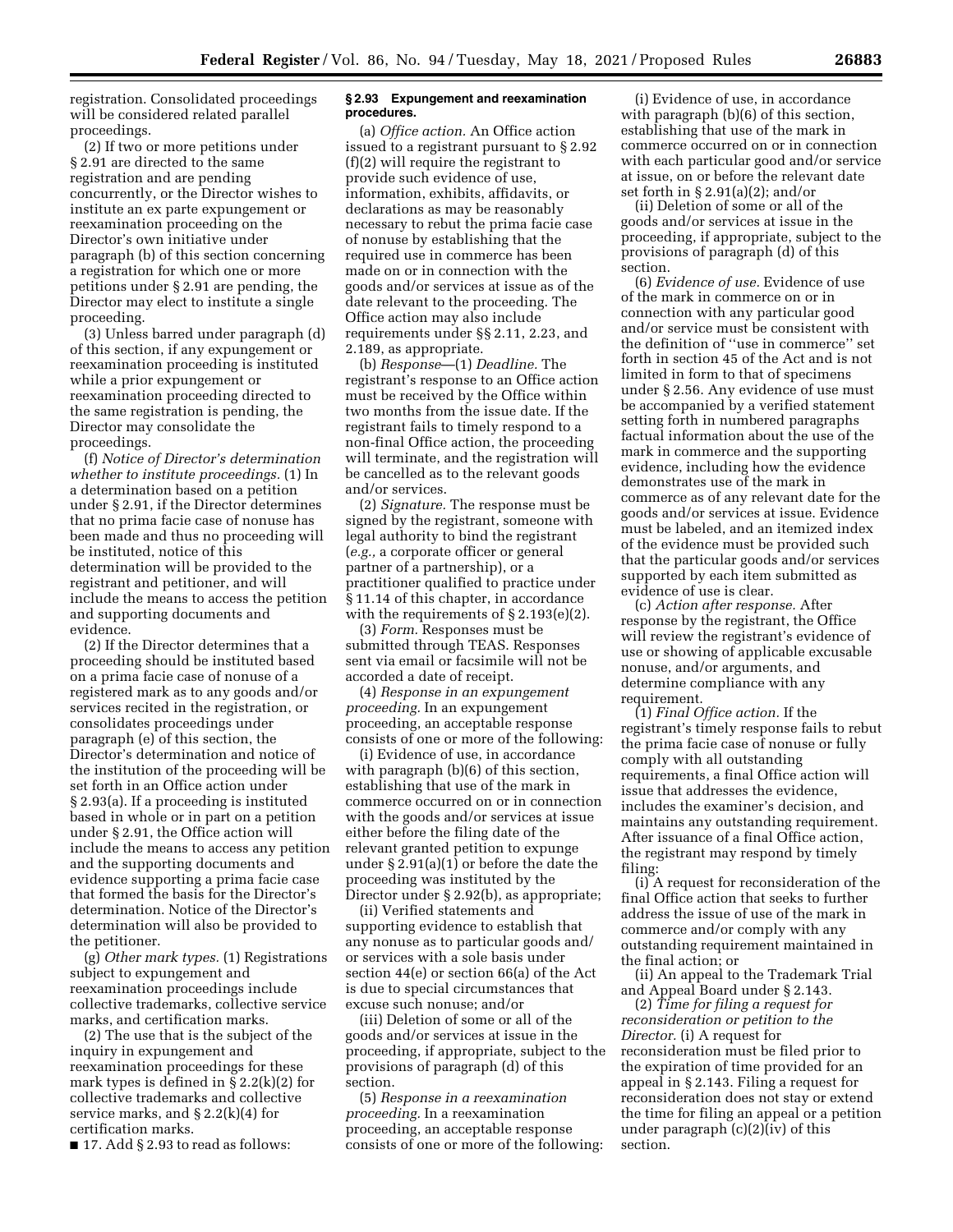(ii) Prior to the expiration of time for filing an appeal to the Trademark Trial and Appeal Board under § 2.143, a registrant may file a petition to the Director under § 2.146 for relief from any outstanding requirement under §§ 2.11, 2.23, and 2.189 made final. If the petition is denied, the registrant will have 2 months from the date of issuance of the final action that contained the final requirement, or 30 days from the date of the decision on the petition, whichever date is later, to comply with the requirement. A requirement that is the subject of a petition decided by the Director may not subsequently be the subject of an appeal to the Trademark Trial and Appeal Board.

(3) *Termination of proceeding.* (i) If, upon review of any timely response, the Office finds that the registrant has rebutted the prima facie case of nonuse and complied with all outstanding requirements, the proceeding will terminate and a notice of termination shall be issued under § 2.94.

(ii) If, after issuance of the final action, the registrant fails to timely comply with any outstanding requirement, or the Office finds that the registrant has failed to rebut the prima facie case of nonuse of the mark on or in connection with any of the goods and/or services at issue in the proceeding, the proceeding will terminate, and a notice of termination shall be issued under § 2.94 after the time for appeal has expired or any appeal proceeding has terminated, pursuant to §§ 2.143–2.145.

(d) *Deletion of goods and/or services.*  The registrant may respond to an Office action under this section by requesting that some or all of the goods and/or services at issue in the proceeding be deleted from the registration. No other amendment to the identification of goods or services in a registration will be permitted in a response.

(1) An acceptable deletion requested in a response under this section shall be immediate in effect, and reinsertion of goods and/or services or further amendments that would add to or expand the scope of the goods and/or services shall not be permitted. Deletion of goods and/or services in an expungement or reexamination proceeding after the submission and prior to the acceptance of an affidavit or declaration under section 8 or 71 of the Act will result in a fee under § 2.161 (c) or § 7.37(c).

(2) A submission other than one made under this section, including a request to surrender the subject registration for cancellation under § 2.172 or a request to amend the registration under § 2.173, filed after the issuance of an Office

action under this section, does not constitute a sufficient response to an Office action under this section. The registrant must notify the Office of such submission in a timely response.

(3) Deletion of goods and/or services at issue in a pending proceeding in a response, a surrender for cancellation under § 2.172, an amendment of the registration under § 2.173, or any other accepted submission, shall render the proceeding moot as to those goods and/ or services, and no further determination will be made regarding the registrant's use of the mark in commerce as to those goods and/or services.

■ 18. Add § 2.94 to read as follows:

### **§ 2.94 Action after expungement or reexamination.**

Upon termination of an expungement or reexamination proceeding, the Office shall issue a notice of termination that memorializes the final disposition of the proceeding as to each of the goods and/ or services at issue in the proceeding. Where appropriate, the registration will be cancelled, in whole or in part, based on the final disposition of the proceeding.

■ 19. Add an undesignated center heading that precedes § 2.99 to read as follows:

### **Concurrent Use Proceedings**

■ 20. Revise the undesignated center heading that precedes § 2.111 ''CANCELLATION'' to read as follows:

### **Cancellation Proceedings Before the Trademark Trial and Appeal Board**

■ 21. Amend § 2.111 by revising paragraph (b) to read as follows:

\* \* \* \* \*

### **§ 2.111 Filing petition for cancellation.**

(b) Any person who believes that he, she, or it is or will be damaged by a registration may file a petition, addressed to the Trademark Trial and Appeal Board, for cancellation of the registration in whole or in part. The petition for cancellation need not be verified, but must be signed by the petitioner or the petitioner's attorney, as specified in § 11.1 of this chapter, or other authorized representative, as specified in § 11.14(b) of this chapter. Electronic signatures pursuant to § 2.193(c) are required for petitions submitted electronically via ESTTA. The petition for cancellation may be filed at any time in the case of registrations on the Supplemental Register or under the Act of 1920, or registrations under the Act of 1881 or the Act of 1905, which have not been published under section 12(c) of the

Act, on any ground specified in section 14(3) or section 14(5) of the Act, or at any time after the three-year period following the date of registration on the ground specified in section 14(6) of the Act. In all other cases, including nonuse claims not specified in section 14(6), the petition for cancellation and the required fee must be filed within five years from the date of registration of the mark under the Act or from the date of publication under section 12(c) of the Act.

\* \* \* \* \*

■ 22. Amend § 2.117 by revising paragraph (a) to read as follows:

### **§ 2.117 Suspension of proceedings.**

(a) Whenever it shall come to the attention of the Trademark Trial and Appeal Board that a civil action, another Board proceeding, or an expungement or reexamination proceeding may have a bearing on a pending case, proceedings before the Board may be suspended until termination of the civil action, the other Board proceeding, or the expungement or reexamination proceeding. A civil action or proceeding is not considered to have been terminated until an order or ruling that ends litigation has been rendered and noticed and the time for any appeal or other further review has expired with no further review sought.

\* \* \* \* \* ■ 23. Revise § 2.141 to read as follows:

#### **§ 2.141** *Ex parte* **appeals from refusal to register by action of trademark examining attorney.**

(a) An applicant may, upon final refusal to register by the trademark examining attorney, appeal to the Trademark Trial and Appeal Board upon payment of the prescribed fee for each class in the application for which an appeal is taken, within the time provided in § 2.62(a), including any granted extension of time to respond or appeal under § 2.62(a)(2). A second refusal to register on the same grounds may be considered as final by the applicant for purpose of appeal.

(b) The applicant must pay an appeal fee for each class from which the appeal is taken. If the applicant does not pay an appeal fee for at least one class of goods or services before expiration of the filing period, the application will be abandoned. In a multiple-class application, if an appeal fee is submitted for fewer than all classes, the applicant must specify the class(es) in which the appeal is taken. If the applicant timely submits a fee sufficient to pay for an appeal in at least one class, but insufficient to cover all the classes, and the applicant has not specified the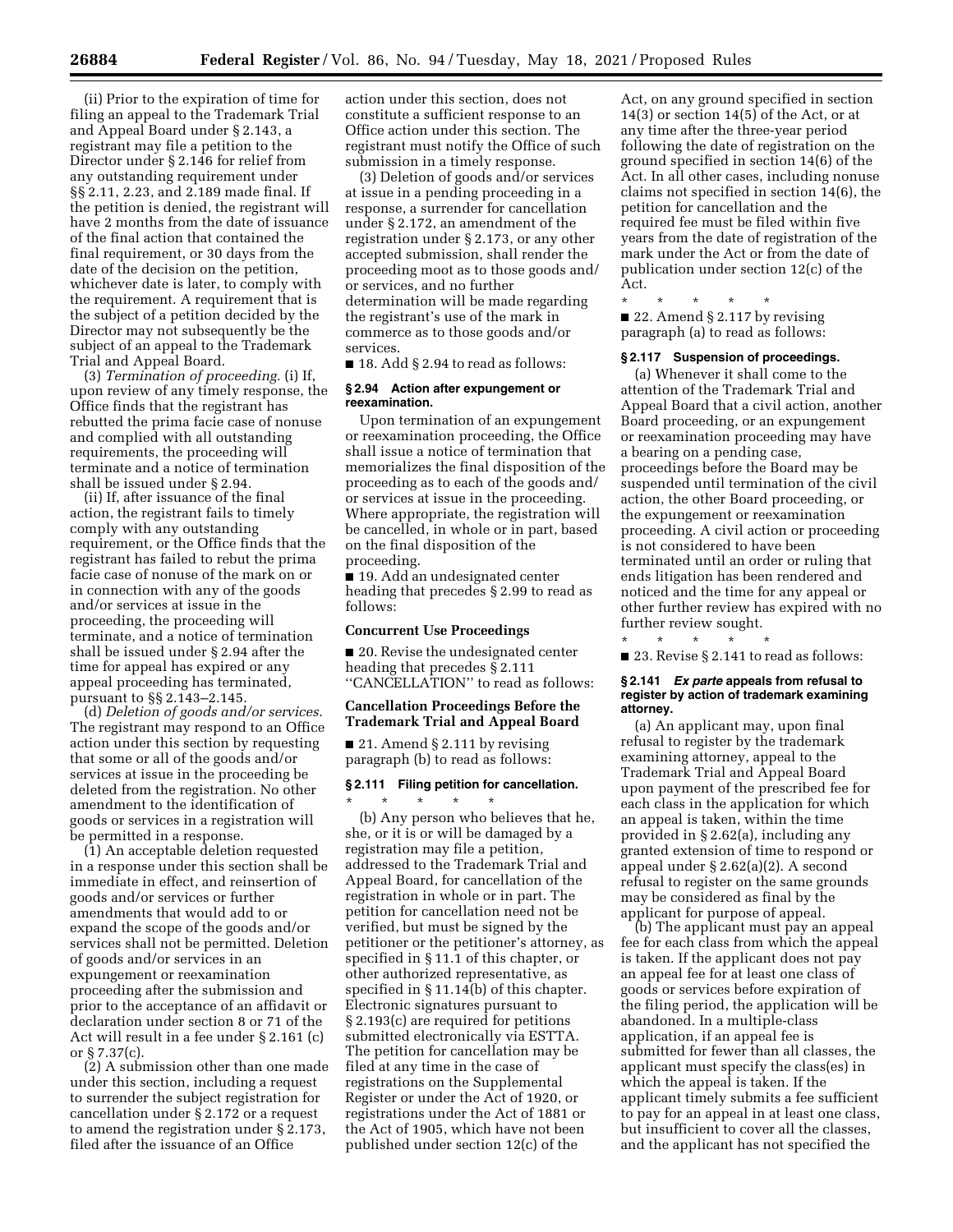class(es) to which the fee applies, the Board will issue a written notice setting a time limit in which the applicant may either pay the additional fees or specify the class(es) being appealed. If the applicant does not submit the required fee or specify the class(es) being appealed within the set time period, the Board will apply the fee(s) to the class(es) in ascending order, beginning with the lowest numbered class containing goods and/or services at issue in the appeal.

■ 24. Amend § 2.142 by revising paragraphs (a), (b)(3), and (d) to read as follows:

#### **§ 2.142 Time and manner of** *ex parte*  **appeals.**

(a) Any appeal filed under the provisions of § 2.141 must be filed within the time provided in § 2.62(a), including any granted extension of time to respond or appeal under § 2.62(a)(2). An appeal is taken by filing a notice of appeal, as prescribed in § 2.126, and paying the appeal fee.

(b)  $* * * *$ 

(3) Citation to evidence in briefs should be to the documents in the electronic record for the subject application or registration by date, the name of the paper under which the evidence was submitted, and the page number in the electronic record. \* \* \* \* \*

(d) The evidentiary record in the proceeding should be complete prior to the filing of an appeal. Evidence should not be filed with the Board after the filing of a notice of appeal.

(1) In an appeal from a refusal to register, if the appellant or the examining attorney desires to introduce additional evidence after an appeal is filed, the appellant or the examining attorney must submit a request to the Board to suspend the appeal and to remand the application for further examination.

(2) In an appeal from an expungement or reexamination proceeding, no additional evidence may be included once an appeal is initiated, and the Board may not remand for further examination.

\* \* \* \* \*

■ 25. Add § 2.143 to read as follows:

### **§ 2.143** *Ex parte* **appeals from expungement or reexamination proceeding.**

(a) A registrant may, upon issuance of a final Office action in an expungement or reexamination proceeding under § 2.93, appeal to the Trademark Trial and Appeal Board by filing a notice of appeal, as prescribed in § 2.126, and upon payment of the prescribed fee for each class in the registration for which

the appeal is taken, within two months of the date of issuance of the final Office action. If the registrant does not pay an appeal fee for at least one class of goods or services before expiration of the time for appeal, the Office shall terminate the appeal proceeding. In a multiple-class registration, if an appeal fee is submitted for fewer than all classes, the registrant must specify the class(es) in which the appeal is taken. If the registrant timely submits a fee sufficient to pay for an appeal in at least one class, but insufficient to cover all the classes, and the registrant has not specified the class(es) to which the fee applies, the Board will issue a written notice setting a time limit in which the registrant may either pay the additional fees or specify the class(es) being appealed. If the registrant does not submit the required fee or specify the class(es) being appealed within the set time period, the Board will apply the fee to the class(es) in ascending order, beginning with the lowest numbered class containing goods and/or services at issue in the reexamination and/or expungement proceeding.

(b) The time and manner of ex parte appeals made under paragraph (a) of this section shall, in all other respects, follow the time and manner set forth in § 2.142 (b)–(e).

 $\blacksquare$  26. Amend § 2.145 by revising paragraphs  $(a)(1)$  and  $(c)(1)$  to read as follows:

### **§ 2.145 Appeal to court and civil action.**

(a)  $*$   $*$  (1) An applicant for registration, a registrant in an expungement or reexamination proceeding, or any party to an interference, opposition, or cancellation, or any party to an application to register as a concurrent user, hereinafter referred to as inter partes proceedings, who is dissatisfied with the decision of the Trademark Trial and Appeal Board, and any registrant who has filed an affidavit or declaration under section 8 or section 71 of the Act or filed an application for renewal, and is dissatisfied with the decision of the Director (§§ 2.165, 2.184), may appeal to the United States Court of Appeals for the Federal Circuit. It is unnecessary to request reconsideration by the Board before filing any such appeal; however, a party requesting reconsideration must do so before filing a notice of appeal.

\* \* \* \* \* (c)  $*$   $*$   $*$  (1) Any person who may appeal to the United States Court of Appeals for the Federal Circuit (paragraph (a) of this section), except for a registrant subject to an ex parte expungement or reexamination proceeding, may have remedy by civil

action under section 21(b) of the Act. It is unnecessary to request reconsideration by the Board before filing any such civil action; however, a party requesting reconsideration must do so before filing a civil action.

\* \* \* \* \* ■ 27. Amend § 2.146 by:

\* \* \* \* \*

- a. Revising paragraphs (b) and (c), and
- b. Adding paragraph (d)(2)(iv). The revision and addition read as follows:

#### **§ 2.146 Petitions to the Director.**

(b) Questions of substance arising during the ex parte prosecution of applications, or expungement or reexamination of registrations, including, but not limited to, questions arising under sections 2, 3, 4, 5, 6, 16A, 16B, and 23 of the Act of 1946, are not appropriate subject matter for petitions to the Director.

(c)(1) Every petition to the Director shall include a statement of the facts relevant to the petition, the points to be reviewed, the action or relief requested, and the fee required by § 2.6. Any brief in support of the petition shall be embodied in or accompany the petition. The petition must be signed by the petitioner, someone with legal authority to bind the petitioner (*e.g.,* a corporate officer or general partner of a partnership), or a practitioner qualified to practice under § 11.14 of this chapter, in accordance with the requirements of § 2.193(e)(5). When facts are to be proved on petition, the petitioner must submit proof in the form of verified statements signed by someone with firsthand knowledge of the facts to be proved, and any exhibits.

(2) A petition requesting reinstatement of a registration cancelled in whole or in part for failure to timely respond to an Office action issued in an expungement and/or reexamination proceeding must include a response to the Office action, signed in accordance with § 2.193.

(2) \* \* \*

(iv) Where an expungement or reexamination proceeding has been instituted under § 2.92, two months after the date of actual knowledge of the cancellation of goods and/or services in a registration and not later than six months after the date the trademark electronic record system indicates that the goods and/or services are cancelled. ■ 28. Amend § 2.149 by revising paragraphs (a) and (i) to read as follows:

### **§ 2.149 Letters of protest against pending applications.**

(a) A third party may submit, for consideration and inclusion in the

<sup>(</sup>d) \* \* \*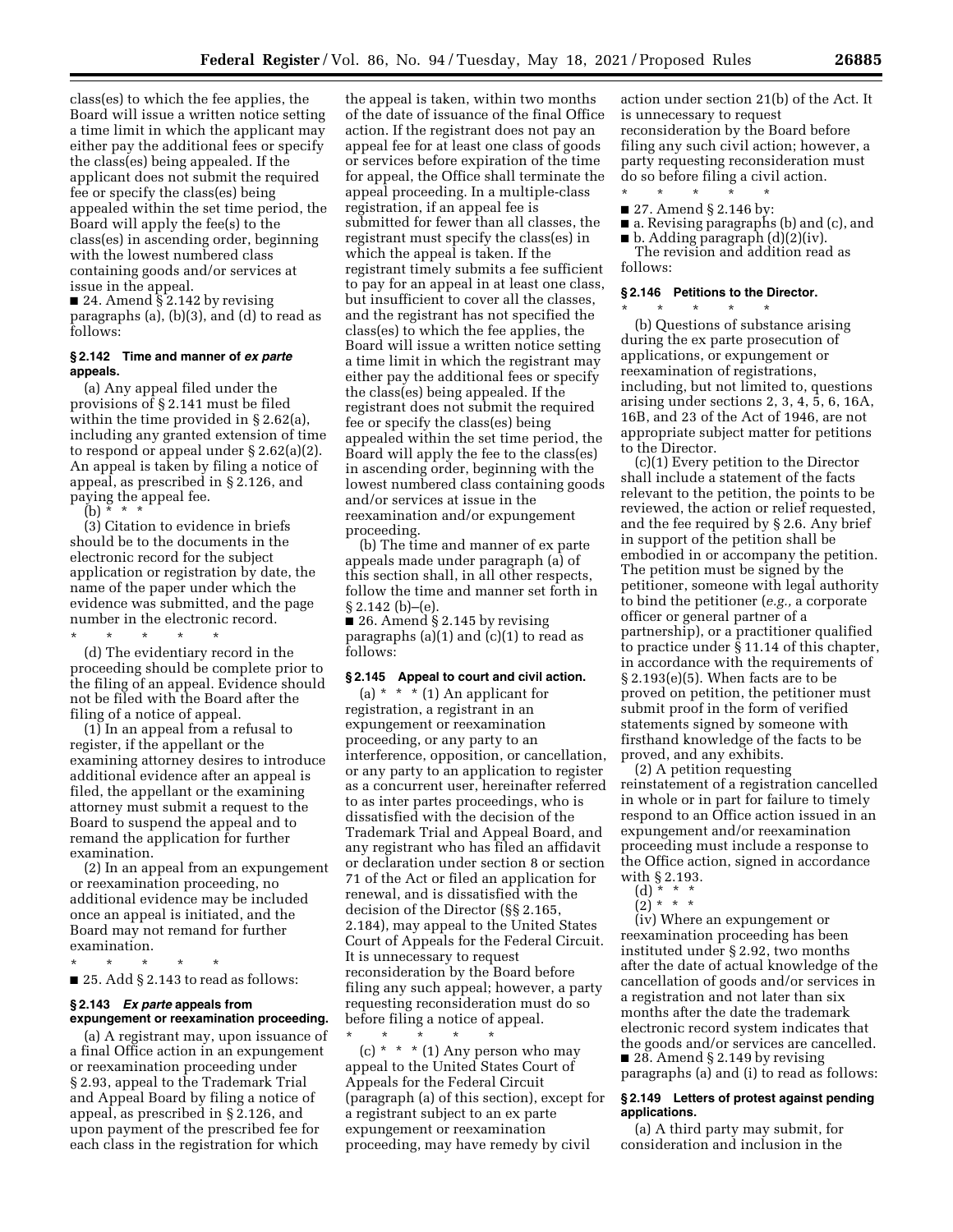record of a trademark application, objective evidence relevant to the examination of the application for a ground for refusal of registration if the submission is made in accordance with this section.

\* \* \* \* \*

(i) Any determination whether to include evidence in the record of an application in a submission under this section is final and non-reviewable, and a determination to include or not include evidence in the application record shall not prejudice any party's right to raise any issue and rely on any evidence in any other proceeding.

\* \* \* \* \* ■ 29. Amend § 2.163 by:

■ a. Revising paragraphs (b) and (c), and

■ b. Adding paragraphs (d) and (e). The revisions and additions read as follows:

### **§ 2.163 Acknowledgment of receipt of affidavit or declaration.**

\* \* \* \* \*

(b) A response to the refusal must be filed within three months of the date of issuance of the Office action, or before the end of the filing period set forth in section 8(a) of the Act, whichever is later. The response must be signed by the owner, someone with legal authority to bind the owner (*e.g.,* a corporate officer or general partner of a partnership), or a practitioner qualified to practice under § 11.14 of this chapter, in accordance with the requirements of § 2.193(e)(2).

(c) Unless notified otherwise in the Office action, the three-month response period designated in paragraph (b) of this section may be extended by three months up to a maximum of six months from the Office action issue date, upon timely request and payment of the fee set forth in § 2.6(a)(27). To be considered timely, a request for extension of time must be received by the Office on or before the deadline for response set forth in the Office action.

(d) When a timely response is a bona fide attempt to advance the examination of the affidavit or declaration and is a substantially complete response to the outstanding Office action, but consideration of some matter or compliance with a requirement has been omitted, the owner may be granted 30 days, or to the end of the response period set forth in the action to which the substantially complete response was submitted, whichever is longer, to explain and supply the omission before the cancellation is considered.

(e) If no response is filed within the time periods set forth above, the registration will be cancelled, unless time remains in the grace period under section 8(a)(3) of the Act. If time remains in the grace period, the owner may file a complete new affidavit. ■ 30. Revise § 2.165 to read as follows:

#### **§ 2.165 Petition to Director to review refusal.**

(a) A response to the examiner's initial refusal to accept an affidavit or declaration is required before filing a petition to the Director, unless the examiner directs otherwise. See § 2.163(b)–(c) for the deadline for responding to an examiner's Office action.

(b) If the examiner maintains the refusal of the affidavit or declaration, the owner may file a petition to the Director to review the action. The petition must be filed within three months of the date of issuance of the action maintaining the refusal.

(c) Unless notified otherwise in the Office action, the time for response designated in paragraph (b) of this section may be extended by three months up to a maximum of six months from the Office action issue date, upon timely request and payment of the fee set forth in § 2.6(a)(27). To be considered timely, a request for extension of time must be received by the Office on or before the deadline for response set forth in the Office action.

(d) If no response is filed within the time periods set forth above, the registration will be cancelled and a notice of cancellation will issue.

(e) A decision by the Director is necessary before filing an appeal or commencing a civil action in any court. ■ 31. Add an undesignated center heading before § 2.177 to read as follows:

### **Court Orders Under Section 37**

 $\blacksquare$  32. Add § 2.177 to read as follows:

### **§ 2.177 Action on court order under section 37.**

(a) *Providing the order to the Office.*  If a Federal court has issued an order concerning a registration under section 37 of the Act, a party to the court action must:

(i) Submit a certified copy of the order to the Director, addressed to the Office of the General Counsel, as provided in § 104.2 of this chapter; and

(ii) If the party is aware of proceedings concerning the involved registration that are pending or suspended before the Trademark Trial and Appeal Board, file a copy of such order with the Trademark Trial and Appeal Board via ESTTA.

(b) *Time for submission.* A submission under paragraph (a) of this section should not be made until after

the court proceeding has been finally determined. A court proceeding is not considered finally determined until an order or ruling that ends the litigation has been rendered and noticed, and the time for any appeal or other further review has expired with no further review sought.

(c) *Action after submission.* After the court proceeding has been finally determined, appropriate action on a court order submitted under this section will normally be taken by the Office without the necessity of any submission by an interested party. In circumstances where the Director or the Trademark Trial and Appeal Board, if the order under section 37 involves a registration over which the Board has jurisdiction, determines that it would be helpful to aid in understanding the scope or effect of the court's order, a show cause or other order may issue directing the registrant, and if appropriate, the opposing parties to the action from which the order arose, to respond and provide information or arguments regarding the order. The Director may also request clarification of the order from the court that issued the order.  $\blacksquare$  33. Amend § 2.184 by revising paragraph (b) to read as follows:

### **§ 2.184 Refusal of renewal.**  \* \* \* \* \*

(b)(1) The registrant must file a response to the refusal of renewal within three months of the date of issuance of the Office action or before the expiration date of the registration, whichever is later.

(2) Unless notified otherwise in the Office action, the three-month response period designated in paragraph (b)(1) of this section may be extended by three months up to a maximum of six months from the Office action issue date, upon timely request and payment of the fee set forth in § 2.6(a)(27). To be considered timely, a request for extension of time must be received by the Office on or before the deadline for response set forth in the Office action.

(3) When a timely response is a bona fide attempt to advance the examination of the renewal application and is a substantially complete response to the outstanding Office action, but consideration of some matter or compliance with a requirement has been omitted, the owner may be granted 30 days, or to the end of the response period set forth in the action to which the substantially complete response was submitted, whichever is longer, to explain and supply the omission before the expiration is considered.

(4) If no response is filed within the time periods set forth above, the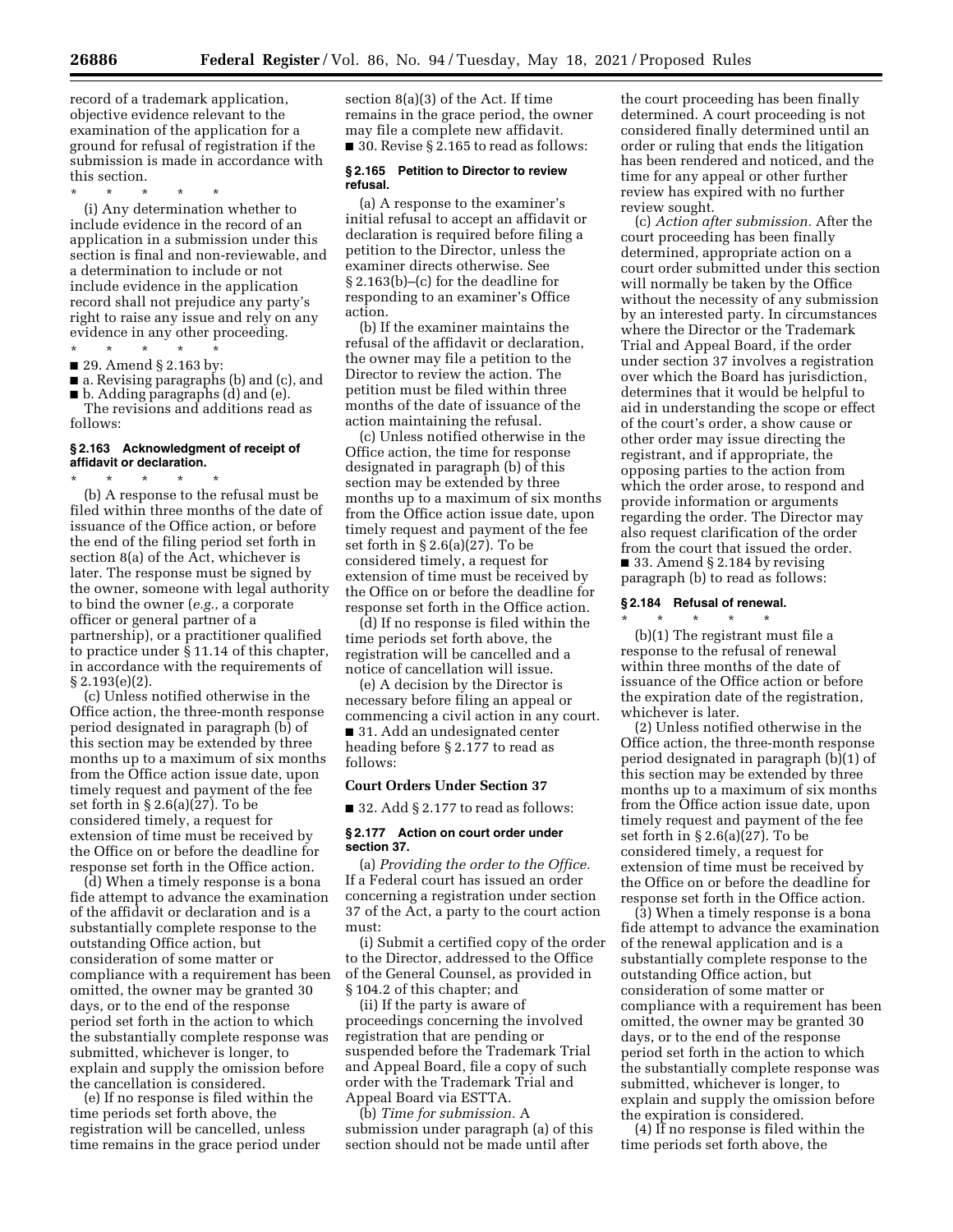registration will expire, unless time remains in the grace period under section 9(a) of the Act. If time remains in the grace period, the registrant may file a complete new renewal application.

(5) The response must be signed by the registrant, someone with legal authority to bind the registrant (*e.g.,* a corporate officer or general partner of a partnership), or a practitioner who meets the requirements of § 11.14 of this chapter, in accordance with the requirements of  $\S 2.193(e)(2)$ .

\* \* \* \* \*

\* \* \* \* \*

■ 34. Amend § 2.186 by:

■ a. Revising paragraphs (b) and (c), and ■ b. Adding paragraphs (d) and (e).

The revisions and additions read as follows:

### **§ 2.186 Petition to Director to review refusal of renewal.**

(b) If the examiner maintains the refusal of the renewal application, a petition to the Director to review the refusal may be filed. The petition must be filed within three months of the date of issuance of the Office action maintaining the refusal.

(c) Unless notified otherwise in the Office action, the three-month response period designated in paragraph (b) of this section may be extended by three months up to a maximum of six months from the Office action issue date, upon timely request and payment of the fee set forth in § 2.6(a)(27). To be considered timely, a request for extension of time must be received by the Office on or before the deadline for response set forth in the Office action.

(d) If no response is filed within the time periods set forth above, the renewal application will be abandoned and the registration will expire.

(e) A decision by the Director is necessary before filing an appeal or commencing a civil action in any court. ■ 35. Amend § 2.193 by revising paragraph (e)(5) introductory text to read as follows:

#### **§ 2.193 Trademark correspondence and signature requirements.**

\* \* \* \* \*

(e) \* \* \*

(5) *Petitions to Director under § 2.146 or § 2.147 or for expungement or reexamination under § 2.91.* A petition to the Director under § 2.146 or § 2.147 or for expungement or reexamination under § 2.91 must be signed by the petitioner, someone with legal authority to bind the petitioner (*e.g.,* a corporate officer or general partner of a partnership), or a practitioner qualified to practice under § 11.14 of this chapter, in accordance with the following guidelines:

\* \* \* \* \*

## **PART 7—RULES OF PRACTICE IN FILINGS PURSUANT TO THE PROTOCOL RELATING TO THE MADRID AGREEMENT CONCERNING THE INTERNATIONAL REGISTRATION OF MARKS**

■ 36. The authority citation for part 7 is revised to read as follows:

**Authority:** 15 U.S.C. 1123, 35 U.S.C. 2, Pub. L. 116–260, 134 Stat. 1182, unless otherwise noted.

■ 37. Amend § 7.6 by adding paragraph (a)(9) to read as follows:

### **§ 7.6 Schedule of U.S. process fees.**   $(a) * * * *$

(9) *Extension of time for filing a response to an Office action under §§ 7.39(b) or 7.40(c).* 

(i) For filing a request for extension of time for filing a response to an Office action under §§ 7.39(b) or 7.40(c) on paper—\$225.00.

(ii) For filing a request for extension of time for filing a response to an Office action under §§ 7.39(b) or 7.40(c) via TEAS—\$125.00.

\* \* \* \* \* ■ 38. Revise § 7.39 to read as follows:

#### **§ 7.39 Acknowledgment of receipt of and correcting deficiencies in affidavit or declaration of use in commerce or excusable nonuse.**

The Office will issue a notice as to whether an affidavit or declaration is acceptable, or the reasons for refusal.

(a) A response to the refusal must be filed within three months of the date of issuance of the Office action, or before the end of the filing period set forth in section 71(a) of the Act, whichever is later. The response must be signed by the holder, someone with legal authority to bind the holder (*e.g.,* a corporate officer or general partner of a partnership), or a practitioner qualified to practice under § 11.14 of this chapter, in accordance with the requirements of § 2.193(e)(2).

(b) Unless notified otherwise in the Office action, the three-month response period designated in paragraph (a) of this section may be extended by three months up to a maximum of six months from the Office action issue date, upon timely request and payment of the fee set forth in § 7.6(a)(9). To be considered timely, a request for extension of time must be received by the Office on or before the deadline for response set forth in the Office action.

(c) When a timely response is a bona fide attempt to advance the examination

of the affidavit or declaration and is a substantially complete response to the outstanding Office action, but consideration of some matter or compliance with a requirement has been omitted, the holder may be granted 30 days, or to the end of the response period set forth in the action to which the substantially complete response was submitted, whichever is longer, to explain and supply the omission before the cancellation is considered.

(d) If no response is filed within this time period, the extension of protection will be cancelled, unless time remains in the grace period under section 71(a)(3) of the Act. If time remains in the grace period, the holder may file a complete, new affidavit.

(e) If the affidavit or declaration is filed within the time periods set forth in section 71 of the Act, deficiencies may be corrected after notification from the Office, as follows:

(1) *Correcting deficiencies in affidavits or declarations timely filed within the periods set forth in sections 71(a)(1) and 71(a)(2) of the Act.* If the affidavit or declaration is timely filed within the relevant filing period set forth in section 71(a)(1) or section 71(a)(2) of the Act, deficiencies may be corrected before the end of this filing period without paying a deficiency surcharge. Deficiencies may be corrected after the end of this filing period with payment of the deficiency surcharge required by section 71(c) of the Act and § 7.6.

(2) *Correcting deficiencies in affidavits or declarations filed during the grace period.* If the affidavit or declaration is filed during the six-month grace period provided by section  $71(a)(3)$  of the Act, deficiencies may be corrected before the expiration of the grace period without paying a deficiency surcharge. Deficiencies may be corrected after the expiration of the grace period with payment of the deficiency surcharge required by section 71(c) of the Act and § 7.6.

(f) If the affidavit or declaration is not filed within the time periods set forth in section 71 of the Act, the registration will be cancelled.

■ 39. Revise § 7.40 to read as follows:

#### **§ 7.40 Petition to Director to review refusal.**

(a) A response to the examiner's initial refusal to accept an affidavit or declaration is required before filing a petition to the Director, unless the examiner directs otherwise. See § 7.39(b)–(c) for the deadline for responding to an examiner's Office action.